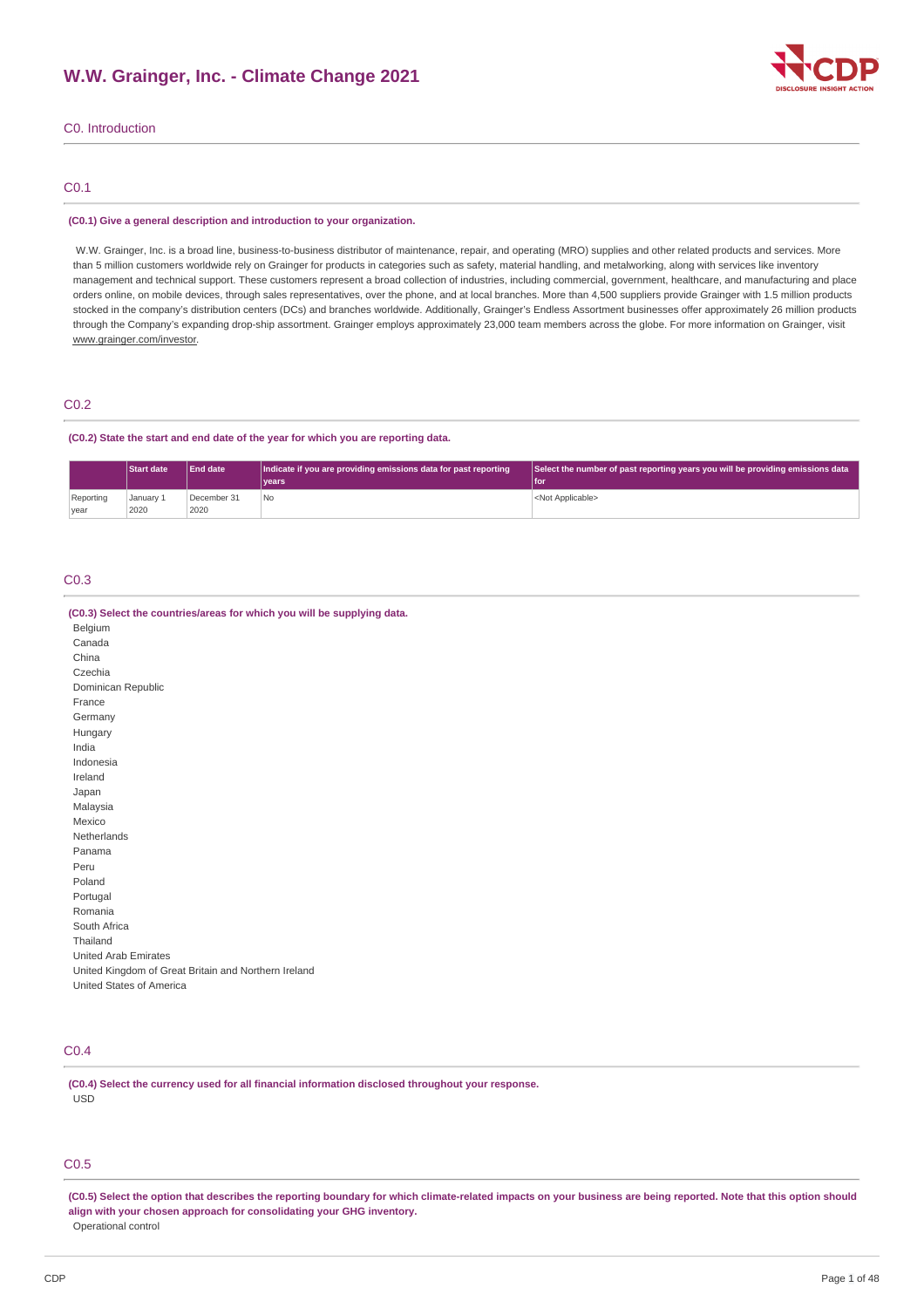## C1.1

**(C1.1) Is there board-level oversight of climate-related issues within your organization?** Yes

## C1.1a

(C1.1a) Identify the position(s) (do not include any names) of the individual(s) on the board with responsibility for climate-related issues.

|                                        | Position of Please explain                                                                                                                                                                                                                                                                                                                                                                                                                                                                                                                                                                                                                                                                                                                                                                                                                                                                                                                                                                                                                                                                                                                                                                                                                                                                                                                        |
|----------------------------------------|---------------------------------------------------------------------------------------------------------------------------------------------------------------------------------------------------------------------------------------------------------------------------------------------------------------------------------------------------------------------------------------------------------------------------------------------------------------------------------------------------------------------------------------------------------------------------------------------------------------------------------------------------------------------------------------------------------------------------------------------------------------------------------------------------------------------------------------------------------------------------------------------------------------------------------------------------------------------------------------------------------------------------------------------------------------------------------------------------------------------------------------------------------------------------------------------------------------------------------------------------------------------------------------------------------------------------------------------------|
| individual(s)                          |                                                                                                                                                                                                                                                                                                                                                                                                                                                                                                                                                                                                                                                                                                                                                                                                                                                                                                                                                                                                                                                                                                                                                                                                                                                                                                                                                   |
| Board-level<br>committee               | General ESG oversight is by the Board Affairs and Nominating Committee (BANC), which is comprised of all independent Directors and, in effect, is a committee of the whole. The BANC annually<br>reviews the Company's ESG programs and reporting, including environmental and sustainability, social responsibility to its communities, governance, the Company's culture, talent strategy, and<br>diversity, equity and inclusion. In turn, the Compensation Committee oversees the Company's programs and policies for human capital management and assists the BANC in its oversight of the<br>Company's programs and policies with respect to employee engagement and leadership effectiveness. In addition to the annual review, the BANC and the Compensation Committee receive routine<br>reports and updates on ESG matters on an as-needed basis. The Board includes one Director with expertise in corporate sustainability and one Director with expertise in environmental matters. An<br>example of a climate related decision made by the BANC was to review and approve Grainger's decision to disclose against the Sustainability Accounting Standards Board (SASB) and the Task-<br>Force on Climate-related Financial Decisions (TCFD) in 2020 and provided feedback on climate-related disclosures on Form 10-K risk factors. |
| Chief<br>Executive<br>Officer<br>(CEO) | The Company's ESG efforts are led by the Chairman and CEO who chairs management's ESG Leadership Council. The key objectives of the ESG Leadership Council include identifying ways to<br>incorporate the appropriate ESG initiatives into operations and strategy, overseeing the overall ESG program, overseeing the ESG materiality assessment, and making regular reports to the BANC<br>and other Board committees. The ESG Leadership Council is supported by a cross-functional steering committee providing subject matter expertise, implementing day-to-day programs and driving<br>progress toward the success of our strategy.                                                                                                                                                                                                                                                                                                                                                                                                                                                                                                                                                                                                                                                                                                        |

## C1.1b

**(C1.1b) Provide further details on the board's oversight of climate-related issues.**

| with<br>which<br>climate-<br>related<br>a<br>scheduled<br>agenda<br>item | <b>Frequency Governance</b><br>mechanisms<br>into which<br>climate-<br>related issues<br>issues are $ $ are integrated                                                                                                                                                                                                                                                                                                                                                                      | Scope of<br>board-<br>level<br>oversight | Please explain                                                                                                                                                                                                                                                                                                                                                                                                                                                                                                                                                                                                                                                                                                                                                                                                                                                                                                                                                                                                                                                                                                                                                                                                                                                                                                                                                                                                                                                                                                                                                                                                                                                         |
|--------------------------------------------------------------------------|---------------------------------------------------------------------------------------------------------------------------------------------------------------------------------------------------------------------------------------------------------------------------------------------------------------------------------------------------------------------------------------------------------------------------------------------------------------------------------------------|------------------------------------------|------------------------------------------------------------------------------------------------------------------------------------------------------------------------------------------------------------------------------------------------------------------------------------------------------------------------------------------------------------------------------------------------------------------------------------------------------------------------------------------------------------------------------------------------------------------------------------------------------------------------------------------------------------------------------------------------------------------------------------------------------------------------------------------------------------------------------------------------------------------------------------------------------------------------------------------------------------------------------------------------------------------------------------------------------------------------------------------------------------------------------------------------------------------------------------------------------------------------------------------------------------------------------------------------------------------------------------------------------------------------------------------------------------------------------------------------------------------------------------------------------------------------------------------------------------------------------------------------------------------------------------------------------------------------|
| Scheduled<br>- some<br>meetings                                          | Reviewing and<br>guiding<br>strategy<br>Reviewing and<br>guiding major<br>plans of action<br>Reviewing and<br>quiding risk<br>management<br>policies<br>Reviewing and<br>guiding annual<br>budgets<br>Monitoring<br>implementation<br>and<br>performance of<br>objectives<br>Overseeing<br>major capital<br>expenditures,<br>acquisitions<br>and<br>divestitures<br>Monitoring and<br>overseeing<br>progress<br>against goals<br>and targets for<br>addressing<br>climate-related<br>issues | $<$ Not<br>Applicabl<br>e                | The Board recognizes the importance of ensuring that our strategy is designed to create sustainable long-term value for Grainger's shareholders and other stakeholders.<br>The Board maintains an active role in formulating, planning and overseeing the implementation of Grainger's strategy as to operational, financial, regulatory and ESG<br>matters. The Company integrates ESG initiatives into its strategy and daily operations at each level of its business. This begins with general ESG oversight by the Board<br>Affairs and Nominating Committee (BANC), which is comprised of all independent Directors. The BANC annually reviews the Company's ESG programs and reporting,<br>including environmental and sustainability, social responsibility to its communities, governance, the Company's culture, talent strategy, and diversity, equity and inclusion. In<br>turn, the Compensation Committee oversees the Company's programs and policies for human capital management and assists the BANC in its oversight of the Company's<br>programs and policies with respect to employee engagement and leadership effectiveness. The Board includes one Director with expertise in corporate sustainability and<br>one Director with expertise in environmental matters. In addition to its annual review, the BANC and the Compensation Committee receive routine reports and updates on<br>ESG matters on an as-needed basis. Continuing its practice begun in 2017, the Company also proactively made the Board's Lead Director available in 2020 to explain and<br>discuss the Company's ESG and executive compensation practices and policies. |

C1.2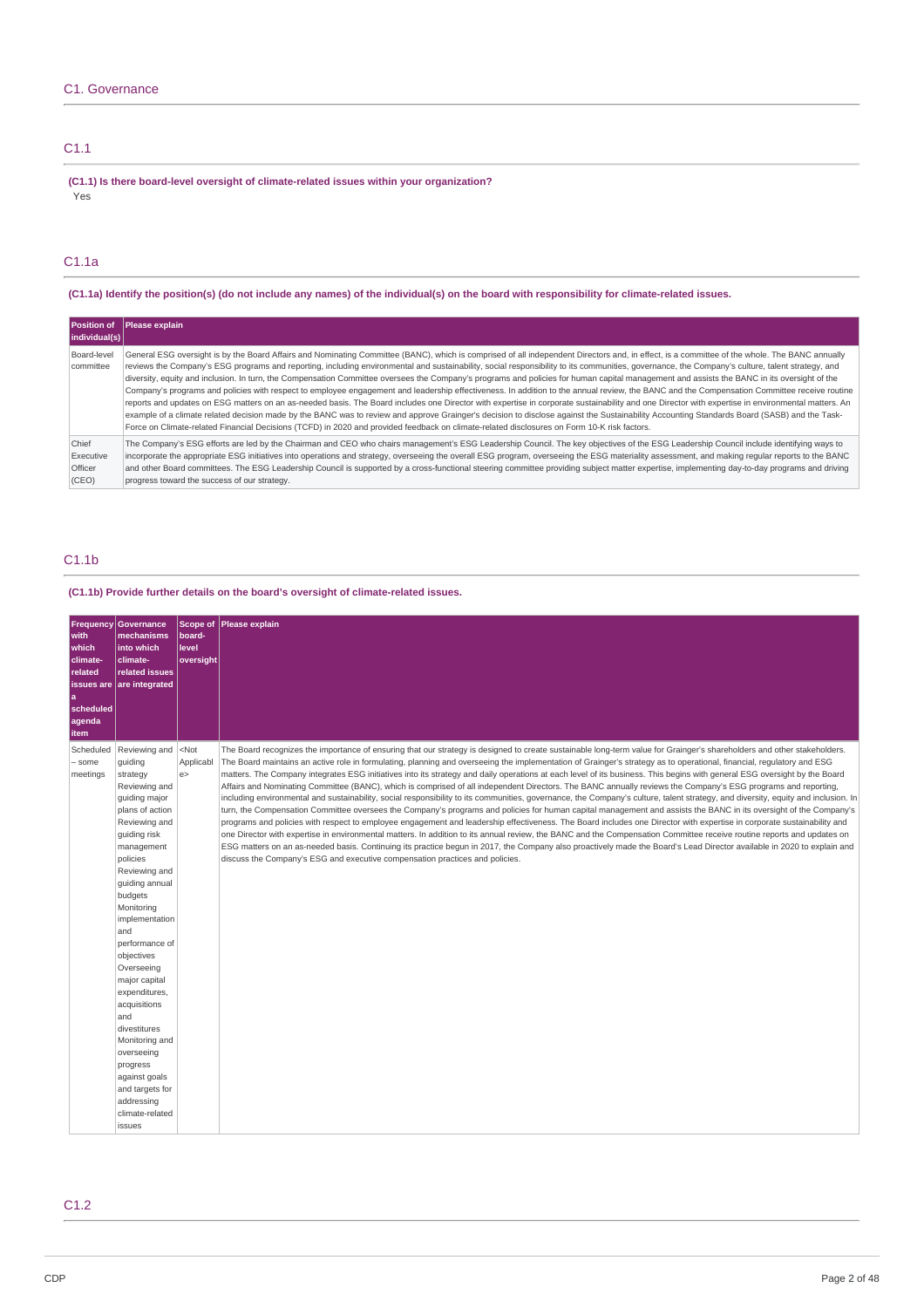#### **(C1.2) Provide the highest management-level position(s) or committee(s) with responsibility for climate-related issues.**

| Name of the position(s) and/or committee(s)                                                                                                                                                                                                 | <b>Reporting</b><br>l line      | <b>Responsibility</b>                                                  | Coverage of<br>responsibility | Frequency of reporting to the board on climate-<br><b>related issues</b> |
|---------------------------------------------------------------------------------------------------------------------------------------------------------------------------------------------------------------------------------------------|---------------------------------|------------------------------------------------------------------------|-------------------------------|--------------------------------------------------------------------------|
| Chief Executive Officer (CEO)                                                                                                                                                                                                               | $<$ Not<br>Applicable>          | Both assessing and managing climate-related risks<br>and opportunities | <not applicable=""></not>     | Annually                                                                 |
| Other C-Suite Officer, please specify (SVP & Chief Human<br>Resources Officer)                                                                                                                                                              | $<$ Not<br>Applicable>          | Both assessing and managing climate-related risks<br>and opportunities | <not applicable=""></not>     | Annually                                                                 |
| Chief Financial Officer (CFO)                                                                                                                                                                                                               | <not<br>Applicable&gt;</not<br> | Both assessing and managing climate-related risks<br>and opportunities | <not applicable=""></not>     | Annually                                                                 |
| Other C-Suite Officer, please specify (SVP & General Counsel) <not< td=""><td>Applicable&gt;</td><td>Both assessing and managing climate-related risks<br/>and opportunities</td><td><not applicable=""></not></td><td>Annually</td></not<> | Applicable>                     | Both assessing and managing climate-related risks<br>and opportunities | <not applicable=""></not>     | Annually                                                                 |

### C1.2a

(C1.2a) Describe where in the organizational structure this/these position(s) and/or committees lie, what their associated responsibilities are, and how climate**related issues are monitored (do not include the names of individuals).**

ESG Leadership Council: Each of the positions identified as having the highest management-level with responsibility for climate-related issues – Chief Executive Officer (CEO), SVP & Chief Financial Officer (CFO), SVP & Chief Human Resources Officer (CHRO) and SVP & General Counsel – sit on Grainger's ESG Leadership Council. The Company's ESG efforts are led by the Chairman and CEO who chairs management's ESG Leadership Council. The ESG Leadership Council meets quarterly to discuss pertinent ESG issues and objectives. In addition to these regular meetings, various representatives from the ESG Leadership Council meet with the BANC annually to review the Company's promotion of ESG. The BANC also receives routine reports and updates from ESG Leadership Council members and senior management on ESG matters.

Description of responsibilities: The key objectives of the ESG Leadership Council include identifying ways to incorporate the appropriate ESG initiatives into operations and strategy, overseeing the overall ESG program, overseeing the ESG materiality assessment, and making regular reports to the BANC and other Board committees. The ESG Leadership Council is supported by a cross-functional steering committee providing subject matter expertise, implementing day-to-day programs and driving progress toward the success of our strategy. Core initiatives relating to culture and talent, including human capital management and diversity, equity and inclusion, are led by the Grainger Human Resources team in coordination with the ESG Leadership Council.

Titles: The titles of all members of the ESG Leadership Council members are: Chairman & CEO; SVP & CFO, SVP & CHRO, SVP & General Counsel; VP & President, Merchandising and Supplier Management; VP, Network Strategy & Transportation; Sr. Director, External Affairs.

Overall ESG Governance: The Company integrates ESG initiatives into its strategy and daily operations at each level of its business. This begins with general ESG oversight by the Board Affairs and Nominating Committee (BANC), which is comprised of all independent Directors. The BANC annually reviews the Company's ESG programs and reporting, including environmental and sustainability, social responsibility to its communities, governance, the Company's culture, talent strategy, and diversity, equity and inclusion. In turn, the Compensation Committee oversees the Company's programs and policies for human capital management and assists the BANC in its oversight of the Company's programs and policies with respect to employee engagement and leadership effectiveness. The Board includes one Director with expertise in corporate sustainability and one Director with expertise in environmental matters.

## C1.3

(C1.3) Do you provide incentives for the management of climate-related issues, including the attainment of targets?

| <b>Provide incentives for the management Comment</b><br>of climate-related issues |                                                                                                                                                                                                                                                                      |
|-----------------------------------------------------------------------------------|----------------------------------------------------------------------------------------------------------------------------------------------------------------------------------------------------------------------------------------------------------------------|
| Row No, not currently but we plan to introduce<br>them in the next two years      | Grainger does not currently include incentives for the management of climate-related issues in executive compensation. Grainger is currently exploring<br>considerations and associated timelines to incorporate ESG-related incentives into executive compensation. |

## C2. Risks and opportunities

## C2.1

(C2.1) Does your organization have a process for identifying, assessing, and responding to climate-related risks and opportunities? Yes

## C2.1a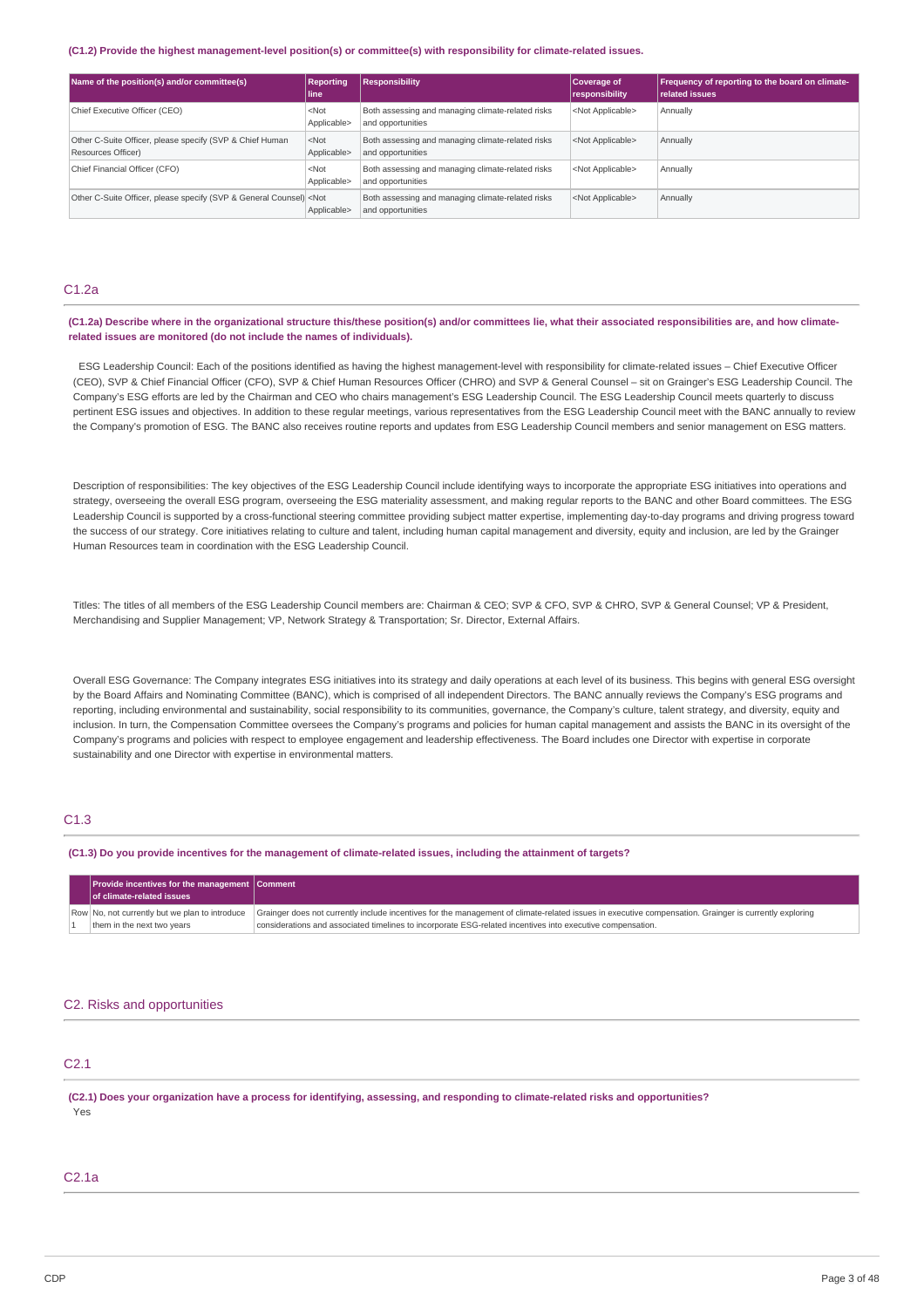**(C2.1a) How does your organization define short-, medium- and long-term time horizons?**

|             | <b>From (years)</b> | To (years) | <b>Comment</b>                                                      |
|-------------|---------------------|------------|---------------------------------------------------------------------|
| Short-term  |                     |            | Sustainability team defines short-term time horizon as 0-3 years.   |
| Medium-term |                     | 10         | Sustainability team defines medium-term time horizon as 3-10 years. |
| Long-term   | 10                  | 30         | Sustainability team defines long-term time horizon as 10-30 years.  |

## $C2.1<sub>b</sub>$

**(C2.1b) How does your organization define substantive financial or strategic impact on your business?**

### Enterprise Risk Management Framework:

Grainger's Enterprise Risk Management (ERM) team facilitates the use of the Company's Enterprise Risk Management Framework (RMF) to define, measure, and monitor risk across the organization, including climate-related risks. The RMF establishes a common language and methodology to measure and prioritize risks and opportunities and define a process for monitoring of risk treatments. As part of this framework, there is an enterprise risk rating scale that provides guidelines for risk scoring/magnitude. The risk rating scale quantifies risk magnitude through consideration of Impact and Likelihood ratings. Applying ratings to each risk helps to commonly measure and prioritize them in a consistent matter.

**In this process, the definition of strategic/financial impact:**The Impact Ratings measure risk on a 1 (Incidental) to 5 (Severe) scale across four categories: Financial, Customer Experience, Team Member and Compliance. The Financial risk rating scale is aligned with the Company's financial reporting materiality thresholds.

5 – Severe - An event causing serious and extended disruptions in operations and/or causing severe hardship and damage to the organization and members, which may be characterized by the failure of critical services or prolonged disruptions, insufficient financial resources, or failure to operate in accordance with laws and regulations and has an extreme impact on our ability to achieve business objectives.

4 – Major - An event causing considerable disruptions in operations and/or causing substantial hardship and damage to the organization and members characterized by disruptions in critical services that result in the inability to meet service level commitments having on a major impact on our ability to achieve business objectives.

The Likelihood Ratings measures and reasonably predicts the probability of a specific event occurring on a 1 (Frequent) to 5 (Rare) scale. Scores are reported on the same 1- 5 scale as the Impact Ratings.

Board Role in Risk Oversight: The Board has overall responsibility for risk oversight, with the Audit Committee assisting the Board in performing this function. The Board's role is to oversee the Company's ERM programs, including risk assessment and risk management processes and policies used by Grainger to identify, assess, monitor and address potential financial compensation, operational, strategic and legal risks on an enterprise-wide basis. Both the Board and the Audit Committee regularly review Grainger's risk assessment and management processes and policies, including receiving regular reports on cybersecurity preparedness from the Company's Chief Information Security Officer, and members of Grainger's management who are responsible for the effectiveness of Grainger's ERM programs. As part of its oversight responsibility, the Compensation Committee assesses the relationship between potential risk created by Grainger's compensation programs and their impact on long-term shareholder value.

Beginning April 2021, the Enterprise Risk Management team collaborated with business leaders to establish a quarterly metrics dashboard to assess and monitor the performance of Grainger's top enterprise risks with the purpose of enhanced Board oversight.

Integrating Sustainability & Climate-related Risks: Grainger's Sustainability Team and Merchandising and Supplier Management Team collaborate with various partners within the business, including Enterprise Risk Management, to determine how climate-related risks are integrated into our risk planning.

In February 2021, Enterprise Risk Management and Supply Chain Leadership facilitated a deep dive assessment for the Board. While the discussion centered on the Grainger's response to the pandemic, the review focused on the Company applied strategies it has prepared for climate-based disruptions to responding to the pandemic. and how lessons learned in responding to the pandemic can inform strategies identified for climate-based disruptions.

## C2.2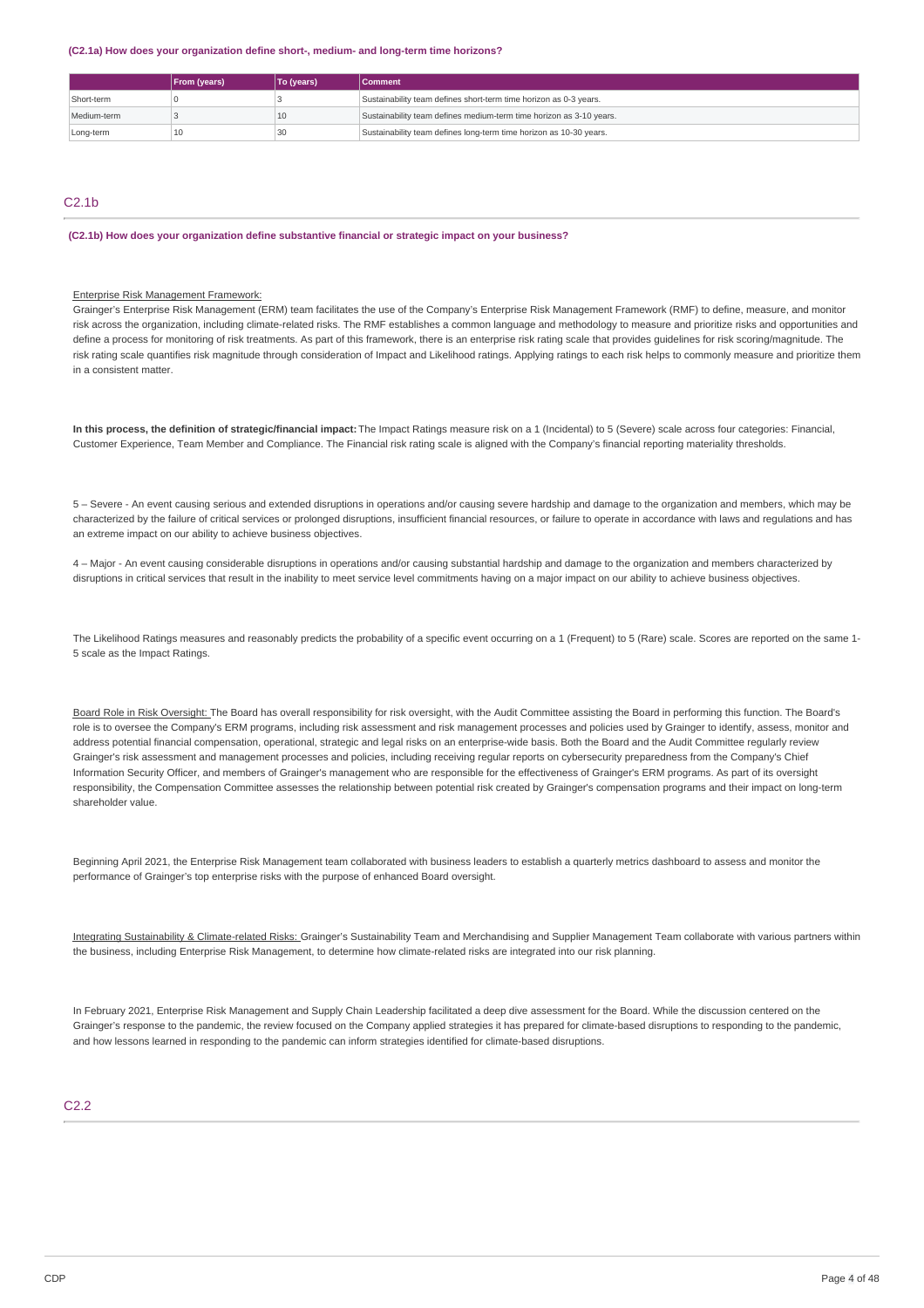#### **(C2.2) Describe your process(es) for identifying, assessing and responding to climate-related risks and opportunities.**

**Value chain stage(s) covered** Upstream

#### **Risk management process**

Integrated into multi-disciplinary company-wide risk management process

**Frequency of assessment** More than once a year

#### **Time horizon(s) covered**

Short-term Medium-term Long-term

## **Description of process**

Enterprise Risk Management Framework: Grainger's Enterprise Risk Management (ERM) team facilitates the use of the Company's Enterprise Risk Management Framework (RMF) to define, measure, and monitor risk across the organization, including climate-related risks. The RMF establishes a common language and methodology to measure and prioritize risks and opportunities and define a process for monitoring of risk treatments. As part of this framework, there is an enterprise risk rating scale that provides guidelines for risk scoring/magnitude. The risk rating scale quantifies risk magnitude through consideration of Impact and Likelihood ratings. Applying ratings to each risk helps to commonly measure and prioritize them in a consistent matter. The Impact Ratings measure risk on a 1 (Incidental) to 5 (Severe) scale across four categories: Financial, Customer Experience, Team Member and Compliance. The Financial risk rating scale is aligned with the Company's financial reporting materiality thresholds. 5 – Severe - An event causing serious and extended disruptions in operations and/or causing severe hardship and damage to the organization and members, which may be characterized by the failure of critical services or prolonged disruptions, insufficient financial resources, or failure to operate in accordance with laws and regulations and has an extreme impact on our ability to achieve business objectives. 4 – Major - An event causing considerable disruptions in operations and/or causing substantial hardship and damage to the organization and members characterized by disruptions in critical services that result in the inability to meet service level commitments having on a major impact on our ability to achieve business objectives. The Likelihood Ratings measures and reasonably predicts the probability of a specific event occurring on a 1 (Frequent) to 5 (Rare) scale. Scores are reported on the same 1-5 scale as the Impact Ratings. Board Role in Risk Oversight: The Board has overall responsibility for risk oversight, with the Audit Committee assisting the Board in performing this function. The Board's role is to oversee the Company's ERM programs, including risk assessment and risk management processes and policies used by Grainger to identify, assess, monitor and address potential financial compensation, operational, strategic and legal risks on an enterprise-wide basis. Both the Board and the Audit Committee regularly review Grainger's risk assessment and management processes and policies, including receiving regular reports on cybersecurity preparedness from the Company's Chief Information Security Officer, and members of Grainger's management who are responsible for the effectiveness of Grainger's ERM programs. As part of its oversight responsibility, the Compensation Committee assesses the relationship between potential risk created by Grainger's compensation programs and their impact on long-term shareholder value. Beginning April 2021, the Enterprise Risk Management team collaborated with business leaders to establish a quarterly metrics dashboard to assess and monitor the performance of Grainger's top enterprise risks with the purpose of enhanced Board oversight. Integrating Sustainability & Climate-related Risks: Grainger's Sustainability Team and Merchandising and Supplier Management Team collaborate with various partners within the business, including Enterprise Risk Management, to determine how climate-related risks are integrated into our risk planning. Case Study of Transition Opportunity: As emerging environmental product standards take effect, new, more sustainable products and services are available to the marketplace through Grainger's product assortment. This could lead to an increased demand for products in the short-, medium-, and long-term that help customers meet their sustainable purchasing considerations particularly in the lighting category for energy efficient light bulbs and fixtures. We engage with key suppliers as partners to understand how existing and new products can help to reduce greenhouse gas emissions during product use, manufacturing, and/or end of life product disposal declarations. The Environmentally Preferable Products (EPP) feature independently tested product certifications such as DLC® Approved & EnergyStar®. In 2020, EPP sales totalled \$710 million, a 5% increase from 2019. Grainger's dedication to managing and verifying products with green or sustainable certifications and attributes allows our customers to make an informed choice when selecting products. Case Study of Physical Risk: Grainger's assessment to analyze risks and quantify major exposures to Grainger distribution centers within its supply chain is typically updated on a three- to four-year cycle. The latest Business Impact (BI) analysis occurred in 2019. Disruptions in Grainger's supply chain could result in an adverse impact on results of operations in the short-, medium-, and long-term. In 2019, Internal Audit partnered with the Supply Chain leadership team to facilitate a deep dive into supply chain risks, risk management activities and opportunities. A disruption within Grainger's logistics or supply chain network, including damage, destruction, extreme weather and other events, which could cause one or more of Grainger's distribution centers to become non-operational, could adversely affect Grainger's ability to obtain or deliver inventory in a timely manner, impair Grainger's ability to meet customer demand for products and result in lost sales or damage to Grainger's reputation. Grainger's ability to provide same-day shipping and next-day delivery is an integral component of Grainger's business strategy and any such disruption could adversely impact results of operations. In February 2021, Enterprise Risk Management and Supply Chain Leadership facilitated a deep dive assessment for the Board. While the discussion centered on the Grainger's response to the pandemic, the review focussed on the Company applied strategies it has prepared for climate-based disruptions to responding to the pandemic, and how lessons learned in responding to the pandemic can inform strategies identified for climate-based disruptions.

#### C2.2a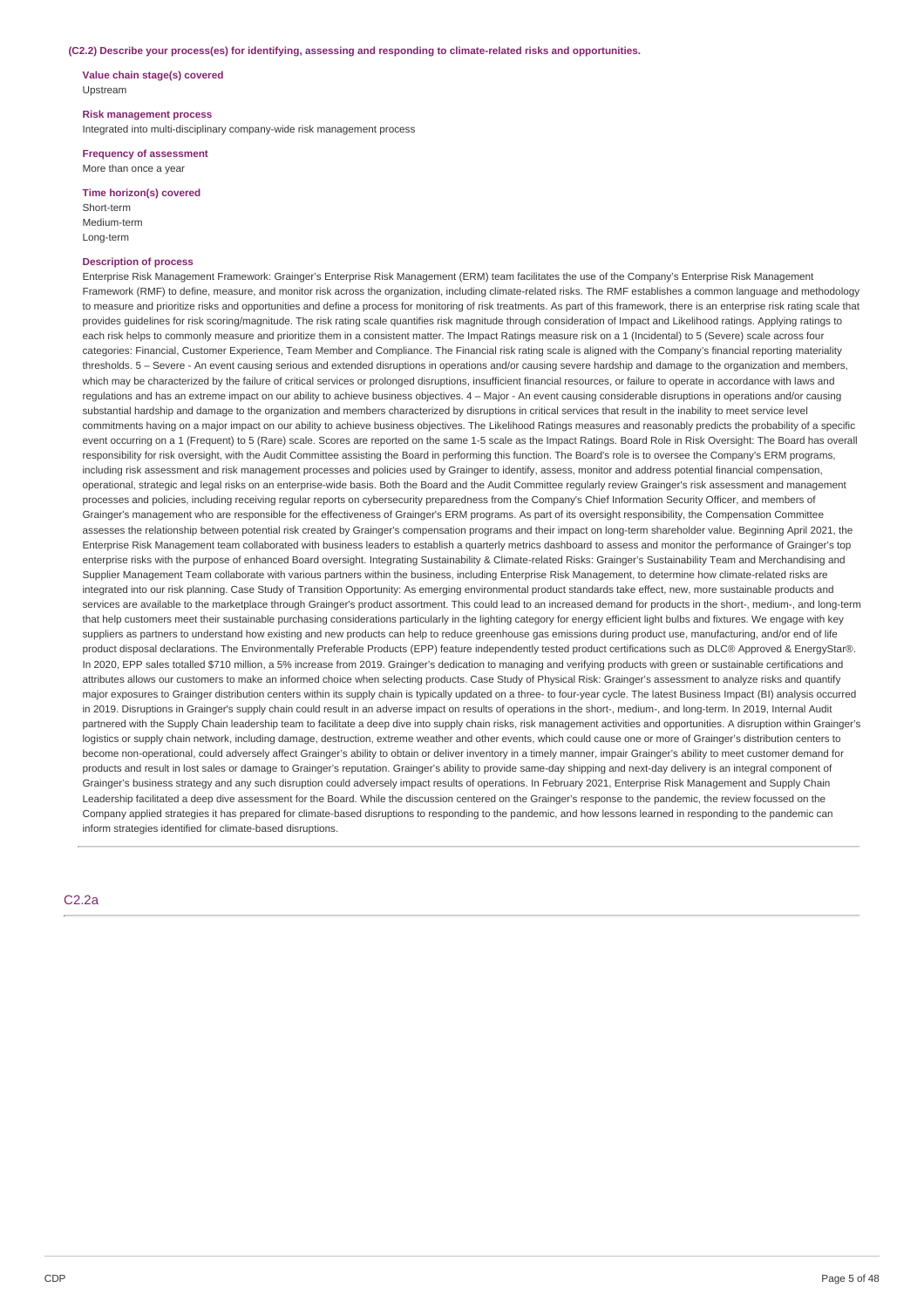#### **(C2.2a) Which risk types are considered in your organization's climate-related risk assessments?**

|                        |                                 | Relevance Please explain                                                                                                                                                                                                                                                                                                                                                                                                                                                                                                                                                                                                                                                                                                                                                                                                                                                                                                                                                                                                                                                                                                                                                                                                                                                                                                                                                                                                                                                                                                                                                                                                                                                                                                                                  |
|------------------------|---------------------------------|-----------------------------------------------------------------------------------------------------------------------------------------------------------------------------------------------------------------------------------------------------------------------------------------------------------------------------------------------------------------------------------------------------------------------------------------------------------------------------------------------------------------------------------------------------------------------------------------------------------------------------------------------------------------------------------------------------------------------------------------------------------------------------------------------------------------------------------------------------------------------------------------------------------------------------------------------------------------------------------------------------------------------------------------------------------------------------------------------------------------------------------------------------------------------------------------------------------------------------------------------------------------------------------------------------------------------------------------------------------------------------------------------------------------------------------------------------------------------------------------------------------------------------------------------------------------------------------------------------------------------------------------------------------------------------------------------------------------------------------------------------------|
|                        | &<br>inclusion                  |                                                                                                                                                                                                                                                                                                                                                                                                                                                                                                                                                                                                                                                                                                                                                                                                                                                                                                                                                                                                                                                                                                                                                                                                                                                                                                                                                                                                                                                                                                                                                                                                                                                                                                                                                           |
| Current<br>regulation  | Relevant,<br>always<br>included | Current regulatory risks identified by Sustainability, in collaboration with other business departments as relevant, include those that support (or oppose) renewable energy, such as federal<br>and state incentive programs or solar taxes, since the change in solar incentives due to regulation is a key component of our renewable energy strategy and GHG reduction targets. ii:<br>Investments are prioritized based on our findings and a decision may be made to move forward or not if the investment helps our organization achieve business and climate goals or not.<br>For instance, Solar Energy Industries Association reports that, "There is a federal investment tax credit (ITC) for solar energy systems in place until December 31st, 2023. Our organization<br>considers both the investment viability in addition to carbon reduction to prioritize initiative. The Sustainability Team has built a viability scale for sustainability initiatives based on our<br>Internal Return Rate (IRR). As federal and state incentives decline the investment viability is impacted, and lead to de-prioritization.                                                                                                                                                                                                                                                                                                                                                                                                                                                                                                                                                                                                                      |
| Emerging<br>regulation | Relevant,<br>always<br>included | Emerging regulatory risks identified by Sustainability, in collaboration with other business departments as relevant, include those that would impact the price of materials utilized in the<br>manufacturing process of goods purchased &/or sold, such as international trade tariffs on imported photovoltaic cells, as another key component of our renewable energy strategy and<br>GHG reduction targets. Vetting these risks allows for the development of mitigation strategies should legislation pass.                                                                                                                                                                                                                                                                                                                                                                                                                                                                                                                                                                                                                                                                                                                                                                                                                                                                                                                                                                                                                                                                                                                                                                                                                                          |
| <b>Technology</b>      | Relevant<br>always<br>included  | New technologies in terms of relevance in supporting our GHG reduction goals are consistently evaluated within Sustainability, and in collaboration with other business departments as<br>relevant. For example, low cost buildings controls have, in the past, been too costly to implement, however, newer applications have contributed to Grainger's emissions reduction efforts.<br>At times newly implemented technologies can impose unintended consequences to the building operations. Risk of component failure in advance systems can impact part or all of<br>operations due to issues such as power quality, harmonics, increased humidity or condensation. Once implemented, some are assessed within the context of latest industry technological<br>advancements and reported on back to leadership monthly.                                                                                                                                                                                                                                                                                                                                                                                                                                                                                                                                                                                                                                                                                                                                                                                                                                                                                                                              |
| Legal                  | Relevant,<br>always<br>included | Grainger routinely reviews the accuracy of information provided by the entities that manufacture or supply the products. Potential legal risks of product greenwashing as it relates to<br>Grainger's Environmentally Preferable Products (EPP) are routinely assessed from an interdisciplinary group led by Merchandising and Supplier Management. This is a growing segment of<br>Grainger's business which represented \$710 million in sales in 2020, and can contribute to GHG reductions in Scope 3 product use phase. Grainger reviews the specific set of EPP<br>attributes as new sustainable products are introduced to the product portfolio, and all values are assessed for relevancy, annually. In order to reduce the risk of product greenwashing, all<br>EPP product claims are evaluated with an external partner, UL LLC, based on the Federal Trade Commission's Guides for the Use of Environmental Marketing Claims ("Green Guides").<br>To quide customers toward more environmentally preferable solutions, each product in Grainger's EPP portfolio is identified on Grainger.com® with a specific set of certificates, or<br>attributes that are found in the technical specifications section for each product. These products are grouped together in a Green filter on the left-hand navigation bar of Grainger.com®.<br>EPP products fall into two categories - those that are certified by independent organizations and those that have "green environmental attributes." A certification acts as a stamp of<br>approval and indicates that a product has met certain environmental standards. These are designated with a green leaf icon on Grainger.com® and explained in the compliance section for<br>each product. |
| Market                 | Relevant,<br>always<br>included | As the market demand for sustainable products and solutions grow, Grainger has determined that a robust Environmentally Preferrable Product Portfolio is a customer need based on<br>market assessments, customer requirements and questions from prospective customers. The Merchandising Strategy team conducts in-depth reviews of our portfolio to determine what to<br>carry in our assortment, by listening to the voice of our customers; not just transactional data but actual feedback collected through our website or conversations with our customer-facing<br>teams. For example, customers are telling us that they have internal goals of making their facilities greener: saving energy, saving water, buying products with recycled content or finding<br>solutions to help them recycle products. Our merchants use this feedback, paired with market trends to ensure we have the right EPP solutions to help customers confidently choose the<br>products that will help them meet their sustainability goals, otherwise there is a risk of customers seeking an alternative source of supply to Grainger in order to meet demand for<br>sustainable products. In 2020, the EPP Portfolio featured 100,000 items that help customers maintain sustainable facilities. Annual sales were \$710 million, a 5% increase over 2019.                                                                                                                                                                                                                                                                                                                                                                                                      |
| Reputation             | Relevant,<br>always<br>included | Grainger's continued success is substantially dependent on positive perceptions of Grainger's reputation. Grainger assesses reputation considerations through its ESG Governance<br>structure and the ESG Leadership Council and ESG Steering Committee, which includes representatives from Sustainability, Merchandising and Supplier Management, Human<br>Resources, Risk Management, Offer Enablement, Finance, Global Ethics and Compliance, Legal, External Affairs and Community Engagement. Climate-related risks such as natural<br>disasters and extreme weather could have an adverse impact on our supply chain, including difficulty in obtaining products from suppliers or in shipping products to customers, thereby<br>potentially impacting our reputation. That said, Grainger's commitments to sustainability and customer relationships ensure that we continue to enhance our reputation by providing the<br>sustainability products and services that enable our customers to address their own climate risks. Grainger is a leader in the MRO space. We were the first to set public targets such as a<br>GHG reduction goal, first to build LEED certified facilities, first to become an EPA SmartWay Transport Partner.                                                                                                                                                                                                                                                                                                                                                                                                                                                                                                        |
| Acute<br>physical      | Relevant,<br>always<br>included | An example of an identified acute physical risk is disruptions in Grainger's supply chain, due to the increased severity of extreme weather, which could result in an adverse impact on<br>results of operations. In 2019, Internal Audit partnered with the Supply Chain leadership team to facilitate a deep dive into supply chain risks, risk management activities and opportunities.<br>A disruption within Grainger's logistics or supply chain network, including damage, destruction, extreme weather and other events, which could cause one or more of Grainger's distribution<br>centers to become non-operational, could adversely affect Grainger's ability to obtain or deliver inventory in a timely manner, impair Grainger's ability to meet customer demand for<br>products and result in lost sales or damage to Grainger's reputation. Grainger's ability to provide same-day shipping and next-day delivery is an integral component of Grainger's business<br>strategy and any such disruption could adversely impact results of operations.                                                                                                                                                                                                                                                                                                                                                                                                                                                                                                                                                                                                                                                                                       |
| Chronic<br>physical    | Relevant,<br>always<br>included | Chronic physical risks are identified by Sustainability, in collaboration with other business departments as relevant. Long term shifts in climate patterns have the potential to impact<br>Grainger, either through increase frequency and severity of extreme weather events, disrupting global supply chains and logistics impacting Grainger's revenue, or through increasing<br>temperatures, putting strain on our workforces and supply chains, increasing operational costs in our distribution centers and branches through additional air conditioning requirements.<br>Grainger has implemented multiple projects to analyze and mitigate risk arising from long term shifts in climate patterns, such as heat waves induced by increasing average temperatures.                                                                                                                                                                                                                                                                                                                                                                                                                                                                                                                                                                                                                                                                                                                                                                                                                                                                                                                                                                               |

## C2.3

(C2.3) Have you identified any inherent climate-related risks with the potential to have a substantive financial or strategic impact on your business? Yes

## C2.3a

(C2.3a) Provide details of risks identified with the potential to have a substantive financial or strategic impact on your business.

## **Identifier**

Risk 1

**Where in the value chain does the risk driver occur?** Direct operations

## **Risk type & Primary climate-related risk driver**

| Acute physical | Increased severity and frequency of extreme weather events such as cyclones and floods |
|----------------|----------------------------------------------------------------------------------------|
|----------------|----------------------------------------------------------------------------------------|

#### **Primary potential financial impact**

Decreased revenues due to reduced production capacity

**Climate risk type mapped to traditional financial services industry risk classification** <Not Applicable>

#### **Company-specific description**

Grainger's assessment to analyze risks and quantify major exposures to Grainger distribution centers within its supply chain is typically updated on a three- to four-year cycle. The latest Business Impact (BI) analysis occurred in 2019. This analysis is reflective of ten in-scope distribution centers in nine states across the west, midwest, south and northeast. The outcomes include prioritization of key facilities or processes by quantifying the significant impact of exposures facing the organization against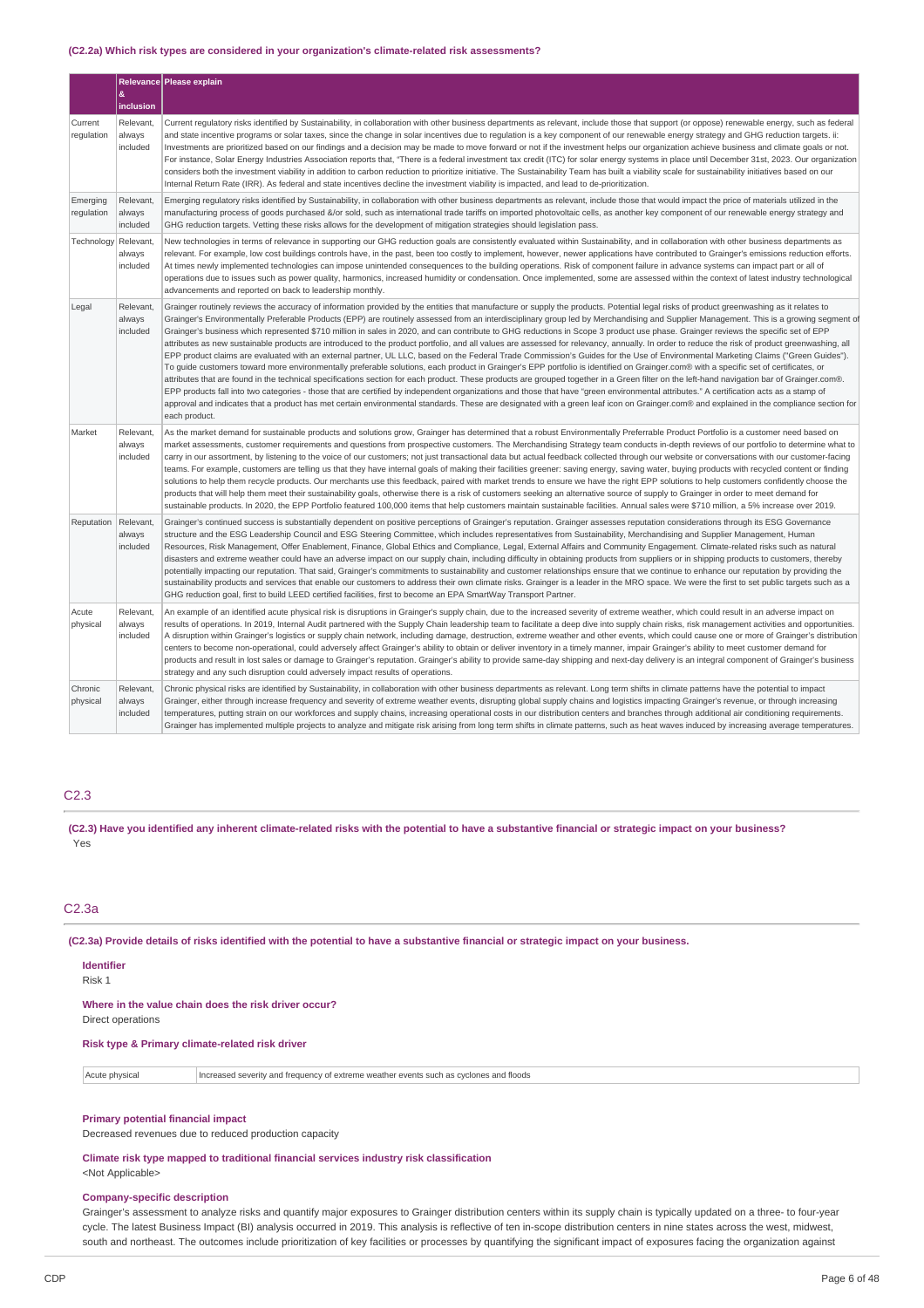#### specific threats.

**Time horizon** Long-term

**Likelihood** Unlikely

**Magnitude of impact** High

**Are you able to provide a potential financial impact figure?** Yes, an estimated range

**Potential financial impact figure (currency)** <Not Applicable>

**Potential financial impact figure – minimum (currency)** 78000000

**Potential financial impact figure – maximum (currency)** 600000000

### **Explanation of financial impact figure**

In 2019, Grainger has calculated that a complete loss of one of its distribution centers could cost the business anywhere between 78M and 600M. This estimated range assumes total loss and includes estimates for rebuild, as well as corresponding financial impacts due to the assumed loss of sales and loss of inventory. The figures shared here represent estimates. Grainger cannot guarantee the stated range of financial impact would be realized if this loss scenario were to occur.

**Cost of response to risk** 139000000

#### **Description of response and explanation of cost calculation**

To mitigate and manage this risk continuous engagement with risk management and outside consultants takes place to ensure structures and operations are sound. Additionally, dynamic models have been developed to re-route orders should one or multiple portions of our operations be affected. Grainger recognizes the importance of customers having access to products and services when and where they are needed. Grainger's business continuity and disaster recovery (BCDR) planning helps minimize the impact of unplanned events and outages affecting Grainger customers. To that end, BCDR efforts include developing, implementing and enhancing business continuity processes in alignment with the ISO/IEC 22301 framework for Grainger's Business Continuity Management Programs (BCMPs). This standard provides the strategic direction for BCMPs and guides the establishment of activities that align with the framework. Components of a BCMP include a Business Impact Analysis, Risk Assessment, and other mitigation methods and tools. For example, localized response procedures are designed to allow customers in need to obtain emergency response items at any time of the day or night, and local Grainger branches may remain open 24 hours a day during major emergencies and disasters. The cost of management for this risk is related to the cost of maintaining and improving Grainger Properties and other critical assets to sure they are resilient against extreme weather events. In 2019, Grainger spent approximately \$139,000,000 in capital expenditures related to property, buildings, and equipment.

**Comment**

n/a

## **Identifier**

Risk 2

#### **Where in the value chain does the risk driver occur?** Upstream

**Risk type & Primary climate-related risk driver**

Current regulation **Current regulation** Other, please specify (Increased costs associated with carbon standards)

## **Primary potential financial impact**

Increased indirect (operating) costs

**Climate risk type mapped to traditional financial services industry risk classification** <Not Applicable>

#### **Company-specific description**

Regulations directed towards reducing greenhouse gas emissions may increase utility costs. Examples of this include the Clean Air Act, and the subsequent EPA New Source Performance Standards for any new power plant in the US. Increased utility costs would increase operational costs for Grainger's facilities located in the United **States** 

**Time horizon** Long-term

**Likelihood** Unlikely

**Magnitude of impact** Low

**Are you able to provide a potential financial impact figure?** Yes, a single figure estimate

**Potential financial impact figure (currency)** 2000000

**Potential financial impact figure – minimum (currency)** <Not Applicable>

**Potential financial impact figure – maximum (currency)** <Not Applicable>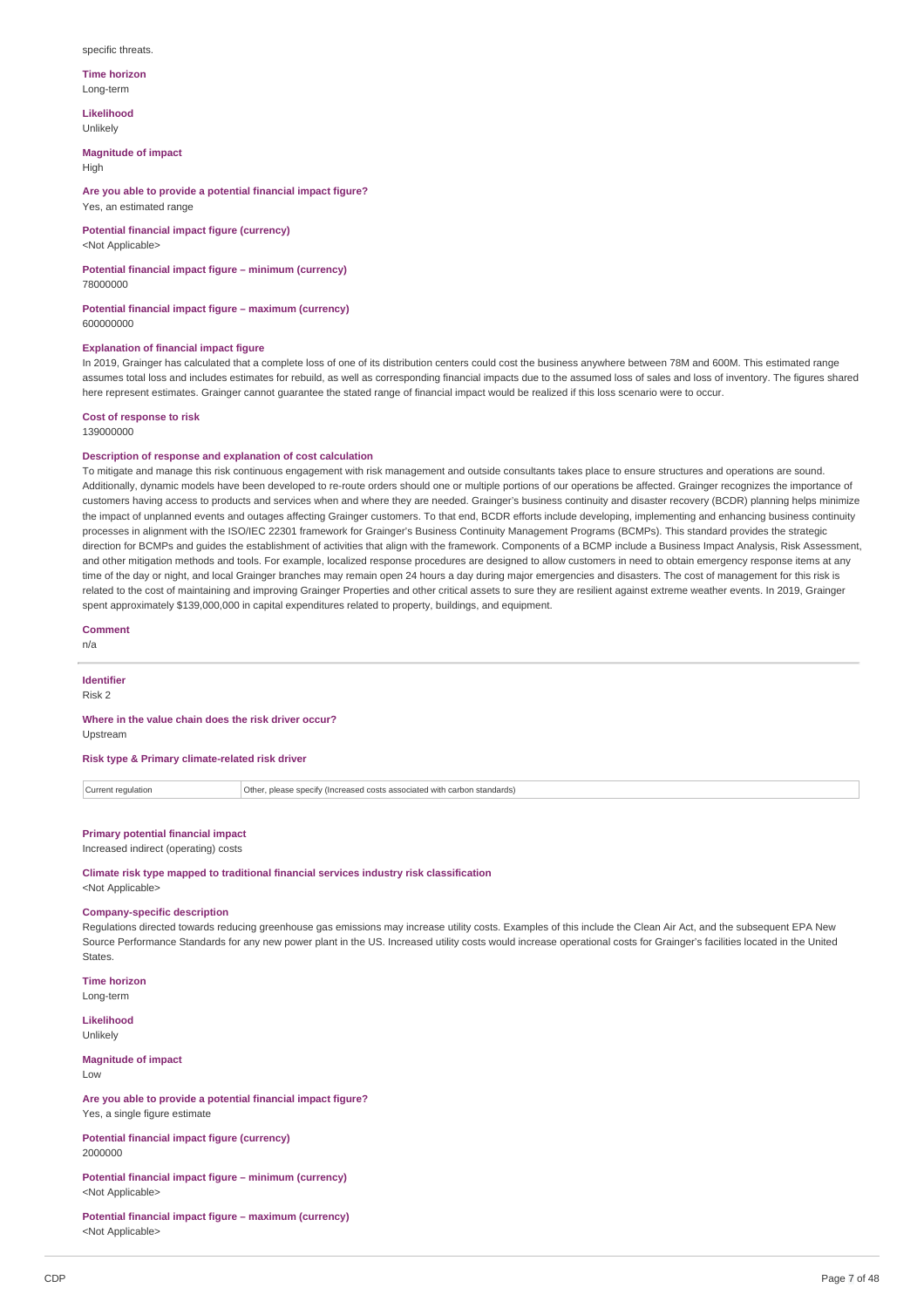#### **Explanation of financial impact figure**

Regulation of GHG emissions has the potential to impact utility costs. Changes in legal and regulatory environments could increase the cost of doing business. Utility markets continue to fluctuate, and therefore costs may increase in the future. Extreme weather has also adversely affected utility costs in the past. Grainger has calculated that the variability in utility costs could mean an increase of about 3%. Additionally, Grainger has calculated that utility related regulations could affect energy related expenses by 6%. Altogether, Grainger expects a 10% estimated increase in energy operating expense of approximately \$2,000,000.

## **Cost of response to risk**

2000000

#### **Description of response and explanation of cost calculation**

As regulations are proposed. Grainger investigates potential impacts and builds appropriate mitigation strategies. Grainger is conducting energy efficiency upgrades in existing facilities and building new facilities to energy efficient standards. Grainger has been a member of the U.S. Green Building Council since 2007, and remains committed to building Leadership in Energy and Environmental Design (LEED) aligned facilities. Grainger currently maintains 8.1 million square feet of LEED certified space through 18 North American facilities, representing 34 percent of Grainger's total square feet in North America. Grainger's facilities account for about 97% of our annual energy use in North America. We focus our efforts on improving energy efficiency and embedding sustainability into our operations whenever feasible. For example, Grainger currently has 5.3MW of solar panels installed on the rooftops of our distribution centers (DCs). Current renewable energy projects have resulted in 6 million kilowatt hours of renewable energy produced in 2020. The annual cost of management for this risk is \$2,000,000 and equivalent to the annual spend on energy efficiency and plant upgrades to help drive down our energy consumption across our locations.

#### **Comment**

n/a

## **Identifier**

Risk 3

## **Where in the value chain does the risk driver occur?**

Upstream

#### **Risk type & Primary climate-related risk driver**

Reputation **Shifts** in consumer preferences

#### **Primary potential financial impact**

Decreased revenues due to reduced demand for products and services

#### **Climate risk type mapped to traditional financial services industry risk classification** <Not Applicable:

#### **Company-specific description**

Grainger offers a portfolio of Environmentally Preferable Products (EPP) and sustainability-related services, so we must maintain an environmentally responsible reputation or else we run the risk of reduced demand. Our customers have increasingly requested these products and services keep their businesses running over the long term from site audits, payback analysis, utility rebate assistance, recycled of replaced product. The EPP portfolio offers nearly 100,000 products to help customers maintain sustainable facilities through efficient energy management, water conservation, waste reduction and air-quality improvement. In 2020, EPP sales totalled \$710 million, a 5% increase from 2019. Program growth is driven by increased customer demand, and updates to the product information we share about how they can help customers with their sustainable goals. Grainger's continued success is substantially dependent on positive perceptions of Grainger's reputation.

**Time horizon** Long-term

**Likelihood** Unlikely

**Magnitude of impact** Low

#### **Are you able to provide a potential financial impact figure?** Yes, an estimated range

**Potential financial impact figure (currency)** <Not Applicable>

#### **Potential financial impact figure – minimum (currency)** 21300000

**Potential financial impact figure – maximum (currency)** 78100000

#### **Explanation of financial impact figure**

As the market demand for sustainable products and solutions grow, Grainger has determined that a robust Environmentally Preferrable Product Portfolio is a customer need based on market assessments, customer requirements and questions from prospective customers in order to maintain an environmentally responsible reputation or else we run the risk of reduced demand. For example, customers are telling us that they have internal goals of making their facilities greener: saving energy, saving water, buying products with recycled content or finding solutions to help them recycle products. Our merchants use this feedback, paired with market trends to ensure we have the right EPP solutions to help customers confidently choose the products that will help them meet their sustainability goals. To estimate the maximum potential impact figure, we aligned with Grainger's 2021 full year guidance at 11% as economic trends improve, and applied this to last year's Environmentally Preferable Product (EPP) portfolio sales of \$710 million because we anticipate customers will sustain this growth rate as they resume non-pandemic purchasing. In order to estimate the minimum potential impact figure, we took a conservative approach and multiplied EPP sales by the rate of overall 2020 sales growth at 3% since customer spend fell due to the pandemic.

## **Cost of response to risk**

19000

### **Description of response and explanation of cost calculation**

In order to build a robust Environmentally Preferrable Portfolio, products are routinely assessed from an interdisciplinary group led by Merchandising and Supplier Management. Grainger reviews the specific set of EPP attributes as new sustainable products are introduced to the product portfolio, and all values are assessed for relevancy, annually. In order to reduce the risk of product greenwashing, all EPP product claims are evaluated with an external partner, UL LLC, based on the Federal Trade Commission's Guides for the Use of Environmental Marketing Claims ("Green Guides"). This serves customers who require products that meet Federal or targeted State requirements for sustainable procurement, including products that help customers with reduced energy use with certified EnergyStar® products. If regulations were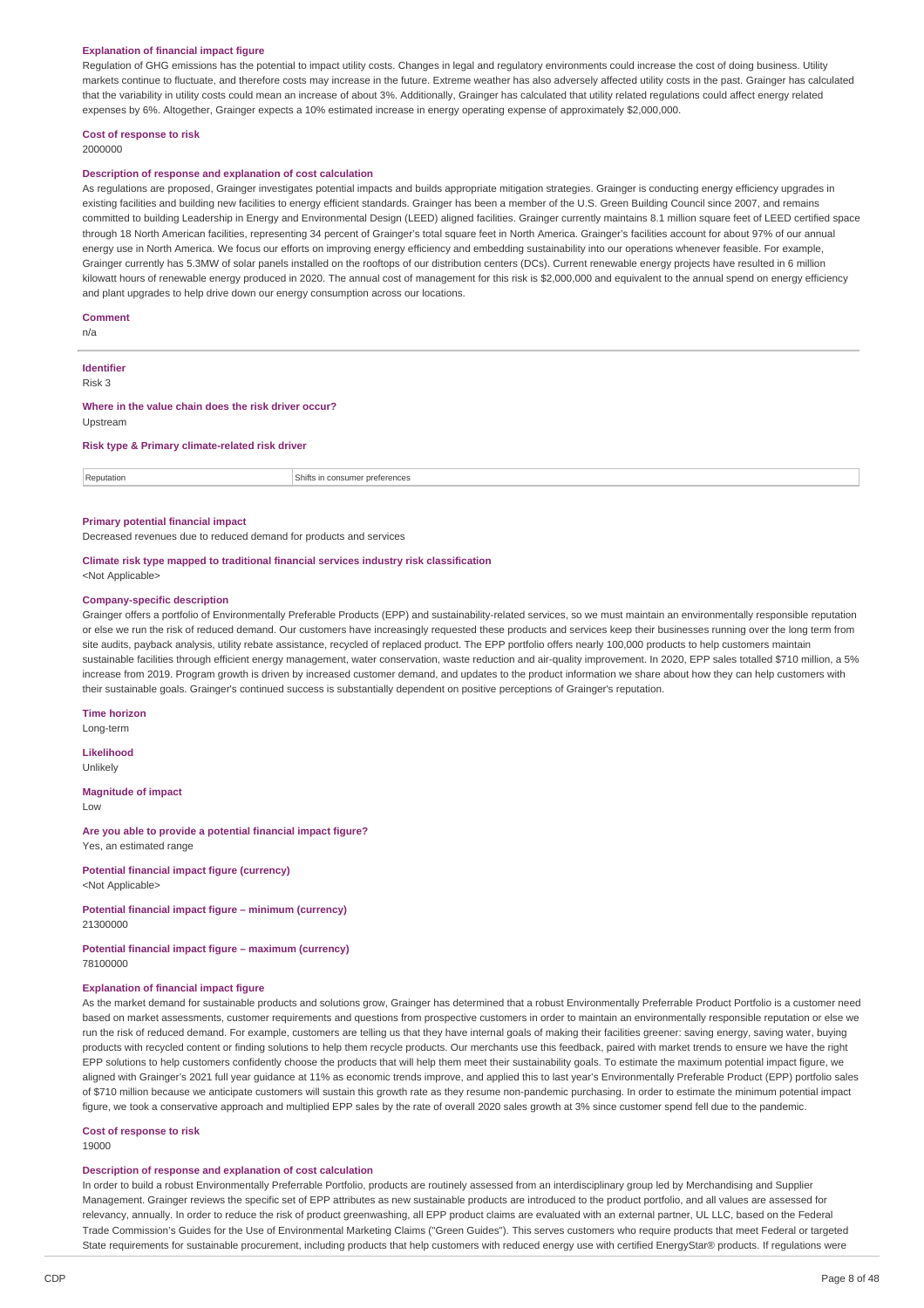passed that would require a review of Grainger's energy-related environmental claims to meet new requirements, Grainger would move quickly in order to identify relevant products, audit and update existing claims with UL LLC in order to meet new guidelines and maintain a best-in-class customer experience. The estimated cost of this review cycle would be \$19,000 based on the cost of reviewing products for greenwashing and the volume of energy related products in the EPP portfolio.

#### **Comment**

n/a

### C2.4

(C2.4) Have you identified any climate-related opportunities with the potential to have a substantive financial or strategic impact on your business? Yes

### C2.4a

(C2.4a) Provide details of opportunities identified with the potential to have a substantive financial or strategic impact on your business.

#### **Identifier**  $Onn1$

#### **Where in the value chain does the opportunity occur?** Direct operations

**Opportunity type**

## Products and services

**Primary climate-related opportunity driver**

Development and/or expansion of low emission goods and services

#### **Primary potential financial impact**

Increased revenues resulting from increased demand for products and services

#### **Company-specific description**

As emerging environmental product standards take effect, new, more sustainable products and services are available to the marketplace through Grainger's product assortment. This could lead to an increased demand for products that help customers meet their sustainable purchasing considerations particularly in the lighting category for energy efficient light bulbs and fixtures. Since 2014, we have engaged with key suppliers as partners to understand how existing and new products can help to reduce greenhouse gas emissions during product use, manufacturing, and/or end of life product disposal declarations. We expect to continue this engagement over the long-term in order to assist customer with sustainable purchases as new technologies emerge such as Carbon Capture and Sequestration (CCS), we research to understand customer and industry considerations for products that assist with decarbonization, or leverage raw materials derived through CCS. The Environmentally Preferable Products (EPP) feature independently tested product certifications such as Carbonfree® Certified, EnergyStar®, EnergyAware®, DLC® Approved, as well as verified Environmental Product Declarations (EPDs) to assist in understanding the emissions of greenhouse gases of a product from a life cycle perspective. Most recently, the following certifications were added to the EPP program to continue expanding options for greenhouse gas reducing products certified by the Carbon Trust®. Examples include: Carbon Trust Carbon Neutral Certification, Carbon Trust Footprint Label, Carbon Trust Standard for Carbon and Carbon Trust Standard for Supply Chain for endto-end sustainable product considerations. In 2020, EPP sales totalled \$710 million, a 5% increase from 2019.

**Time horizon** Unknown

**Likelihood**

Very likely

**Magnitude of impact** Medium

#### **Are you able to provide a potential financial impact figure?** Yes, an estimated range

**Potential financial impact figure (currency)** <Not Applicable>

#### **Potential financial impact figure – minimum (currency)** 21300000

**Potential financial impact figure – maximum (currency)** 78100000

#### **Explanation of financial impact figure**

Grainger's dedication to managing and verifying products with green or sustainable certifications and attributes allows our customers to make an informed choice when selecting products. As our capabilities in this space become more sophisticated there is a potential for increased revenue from customer segments including manufacturing. government, and healthcare. To estimate the maximum potential impact figure, we aligned with Grainger's 2021 full year guidance at 11% as economic trends improve, and applied this to last year's Environmentally Preferable Product (EPP) portfolio sales of \$710 million because we anticipate customers will sustain this growth rate as they resume non-pandemic purchasing. In order to estimate the minimum potential impact figure, we took a conservative approach and multiplied EPP sales by the rate of overall 2020 sales growth at 3% since customer spend fell due to the pandemic.

### **Cost to realize opportunity**

28300

#### **Strategy to realize opportunity and explanation of cost calculation**

In order to manage this opportunity, Grainger has implemented several category teams to address specific needs of customers. This includes energy reduction teams around lighting, marketing teams to communicate to customers, etc. i) We have engaged a third party, EcoAct, in order to better understand the carbon impact of the products we sell from the point of distribution through the product end-of-life. This work will help us to prioritize where to align resources to improve our portfolio of products. ii) Additionally, the Merchandising and Supplier Management department conducts in-depth reviews of our portfolio to determine what we should carry in our assortment, as well as how it should be presented to customers through our website and catalogue. For Grainger's lighting products, the team listened to the voice of our customers; not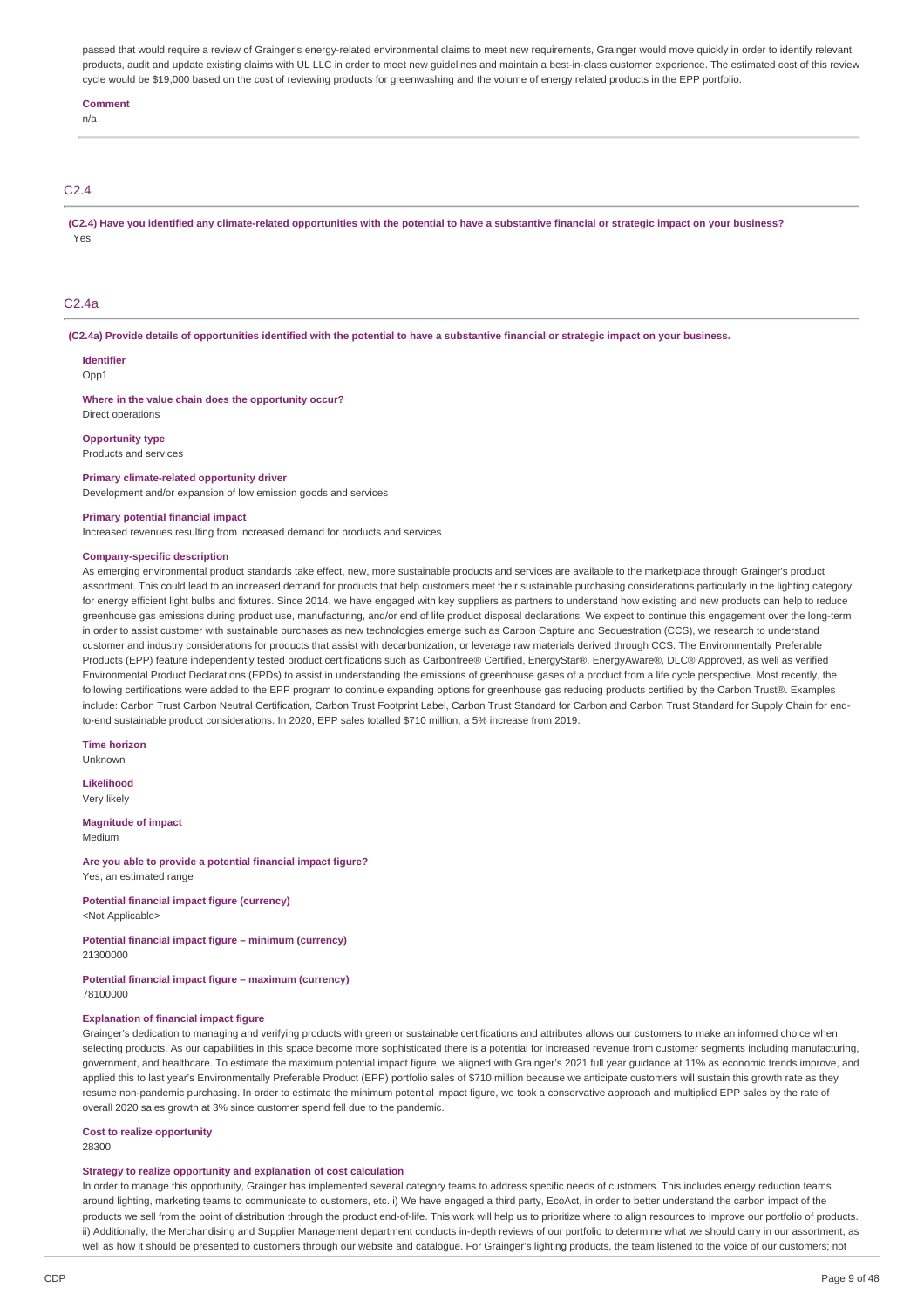just transactional data but actual feedback submitted through our website or conversations with our Technical Product Support team, paired with market trends. For example, customers are telling us they have internal goals of making their facilities more sustainable through efficient lighting. The team then makes sure we capture the relevant EPP certifications and product information (e.g. EnergyStar®, DLC® Approved), and display it in a manner to help a customer confidently manage their energy and greenhouse gas emissions. iii) We also engage with UL LLC to review Environmentally Preferable Product certification and attributes as the demand for more sustainable products and services grow. We estimate the combined related costs to manage this opportunity to a third of the overall cost of management opportunities which is \$85,000 overall between EcoAct and UL fees (i.e. one-third of the \$85,000 overall cost of management equals approximately \$28,300). The cost of management was consolidated and adjusted to support an established EPP portfolio in order to maintain and audit existing products, evaluate new EPP products & consult regarding emerging third-party certifications to meet customer procurement considerations.

#### **Comment**

Opportunity for our largest use phase category (lighting) only.

#### **Identifier**

Opp2

#### **Where in the value chain does the opportunity occur?**

Direct operations

#### **Opportunity type**

Products and services

#### **Primary climate-related opportunity driver**

Development and/or expansion of low emission goods and services

#### **Primary potential financial impact**

Increased revenues resulting from increased demand for products and services

## **Company-specific description**

Based on market assessments, Grainger has determined that sustainability related services are a key customer need. Grainger's portfolio of sustainability related services continues to expand and offers assistance in the areas of Lighting, HVAC, Motors, Solar, Steam, Dust Collection, Compressed Air, EV Charging and Water conservation. These Sustainability related services are focused on energy efficiency measures to optimize existing systems, reduce operating costs and meet ROI targets while offering rebates on energy-efficient products through utility incentive programs. Our focus is to help our customers operate and manage efficient facilities through our suite of climate related services by following best demonstrated practices for every practical area of their operation.

**Time horizon** Unknown

**Likelihood** Very likely

#### **Magnitude of impact** Medium

**Are you able to provide a potential financial impact figure?** Yes, an estimated range

**Potential financial impact figure (currency)** <Not Applicable>

### **Potential financial impact figure – minimum (currency)** 30000000

**Potential financial impact figure – maximum (currency)** 60000000

#### **Explanation of financial impact figure**

Grainger's portfolio of sustainability related services continues to expand and offers assistance in the areas of Lighting, HVAC, Motors, Solar, Steam, Dust Collection, Compressed Air, EV Charging and Water conservation. These Sustainability related services are focused on energy efficiency measures to optimize existing systems, reduce operating costs and meet ROI targets while offering rebates on energy-efficient products through utility incentive programs. The estimated potential impact range is based on sustainability-related services sales range and corresponding sales goals for fiscal 2021.

#### **Cost to realize opportunity** 1172000

#### **Strategy to realize opportunity and explanation of cost calculation**

Grainger's highly adaptable services are selected to ensure a full spectrum of energy efficiency services, while offering flexibility to target solutions where they are needed from opportunity assessments to investment grade audits. These solutions are delivered through our nationwide network of pre-vetted, qualified, insured and licensed providers which offers scalability in performing comprehensive multi-site efficiently projects where needed to help customers save time and money through a strategic suite of solutions. We engage with customers to create and execute a bespoke plan from understanding key priorities and establishing a baseline to performing opportunity assessments and/or investment grade audits. From there, we partner to identify projects and/or countermeasures as well as costs and benefits in order for customers to prioritize and select energy-saving measures along with a communication plan to select and socialize investments before implementing projects. The cost of this opportunity is equivalent to the annual operating expense for Grainger's Energy Services team in 2020, which was \$1.172M.

#### **Comment**

Opportunity for all energy efficiency-related services

#### **Identifier** Opp3

**Where in the value chain does the opportunity occur?** Direct operations

**Opportunity type** Products and services

# **Primary climate-related opportunity driver**

Development and/or expansion of low emission goods and services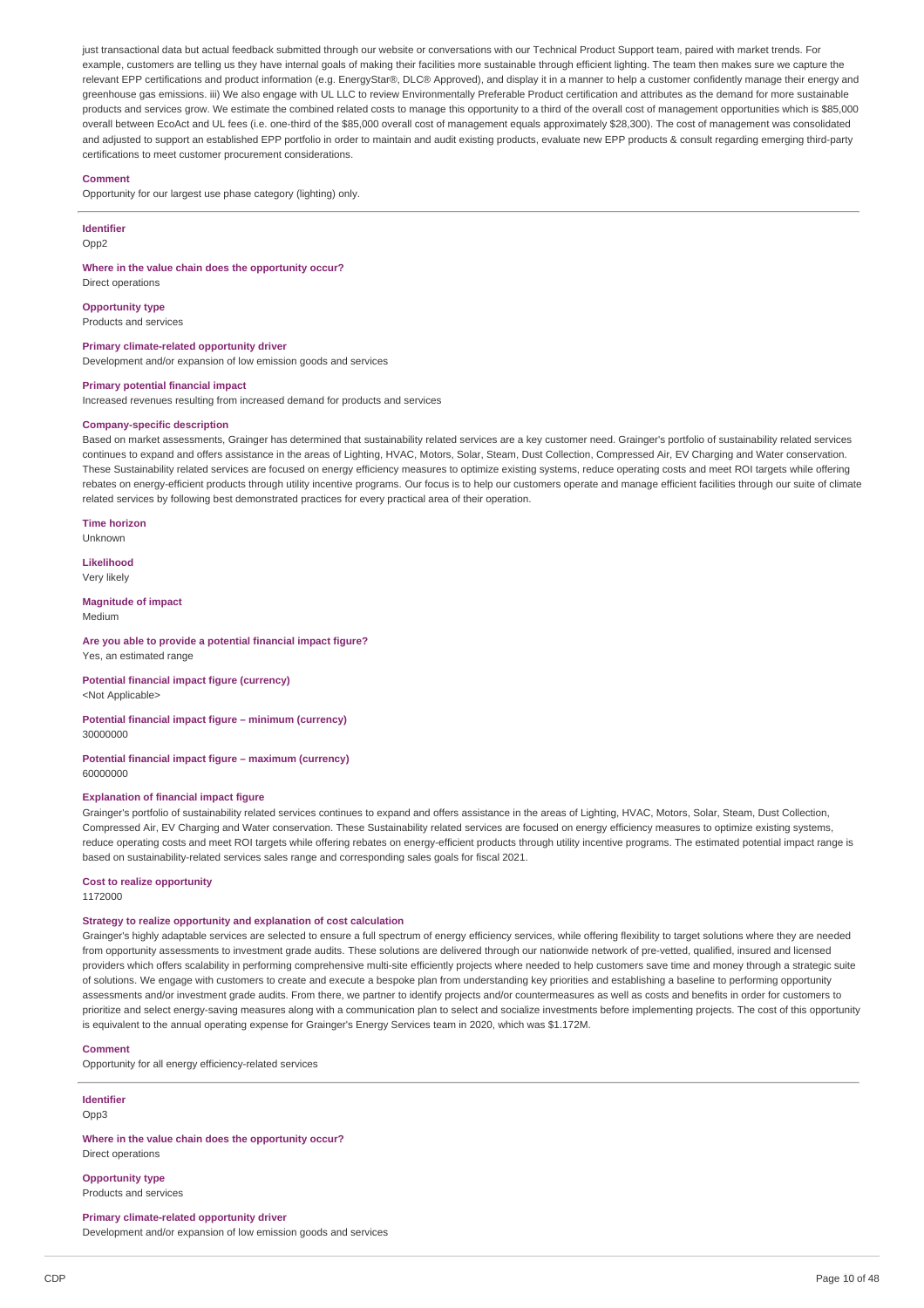#### **Primary potential financial impact**

Increased revenues resulting from increased demand for products and services

#### **Company-specific description**

In order to support growing customer demand for sustainable products and services, Grainger continues to develop and expand the availability of custom customer insights. Grainger's suite of customer-specific sustainability reports continues to expand from documenting the value of energy rebates and incentives collected on behalf of customers, to trend reporting of past Environmentally Preferable Product (EPP) purchases as well as sustainable product alternative suggestions to guide customers based on their strategic procurement considerations. These sustainability insights are now integrated into the overall suite of customer-facing resources and are available upon request, and we expect to continue these insights over the long-term.

**Time horizon**

Unknown

**Likelihood** Very likely

**Magnitude of impact** Medium

**Are you able to provide a potential financial impact figure?** Yes, an estimated range

**Potential financial impact figure (currency)** <Not Applicable>

**Potential financial impact figure – minimum (currency)** 21300000

**Potential financial impact figure – maximum (currency)** 35500000

#### **Explanation of financial impact figure**

Grainger's dedication to managing and verifying products with green or sustainable certifications and attributes allows our customers to make an informed choice when selecting products. As our capabilities in this space become more sophisticated there is a potential for increased revenue from customer segments including manufacturing, government and healthcare. To estimate the maximum potential impact figure, we aligned with Grainger's 2021 full year guidance at 11% as economic trends improve, and applied this to last year's Environmentally Preferable Product (EPP) portfolio sales of \$710 million because we anticipate customers will sustain this growth rate as they resume non-pandemic purchasing. In order to estimate the minimum potential impact figure, we took a conservative approach and multiplied EPP sales by the rate of overall 2020 sales growth at 3% since customer spend fell due to the pandemic.

### **Cost to realize opportunity**

 $\Omega$ 

#### **Strategy to realize opportunity and explanation of cost calculation**

In order to manage this opportunity, Grainger has integrated Environmentally Preferable Product (EPP) transparency into our enterprise level reporting capabilities. Leveraging the business process to manage EPP claims, all EPP products are set with a dedicated reporting flag which in turn feed downstream enterprise reporting systems. This enables teams across Grainger's value chain to leverage EPP information from merchandising on Grainger.com, to featuring customer specific sustainable products in branch locations as well as individualized customer-facing reporting insights. All costs of maintaining EPP product information are covered in managing the portfolio (2.4a Opp1), therefore there is no additional investment as customer reporting, including sustainability. As customers continue to refine their sustainable purchasing requirements and considerations, we look to direct customer feedback in order to pilot and develop meaningful and scalable solutions. An example of increased green revenue from Grainger's customer purchasing insights includes feedback from a customer with progressive sustainability goals. This customer was looking to increase its percentage of green purchases, and Grainger team members from the Sales and Merchandising & Supplier Management departments partnered to produce insights covering current EPP purchases, and opportunities to add additional EPP products to meet this increased demand. As a result, the customer's percentage of green purchases increased by 4.4% when comparing performance before and after implementing this reporting.

#### **Comment**

#### C3. Business Strategy

## C3.1

**(C3.1) Have climate-related risks and opportunities influenced your organization's strategy and/or financial planning?** Yes

## C3.1b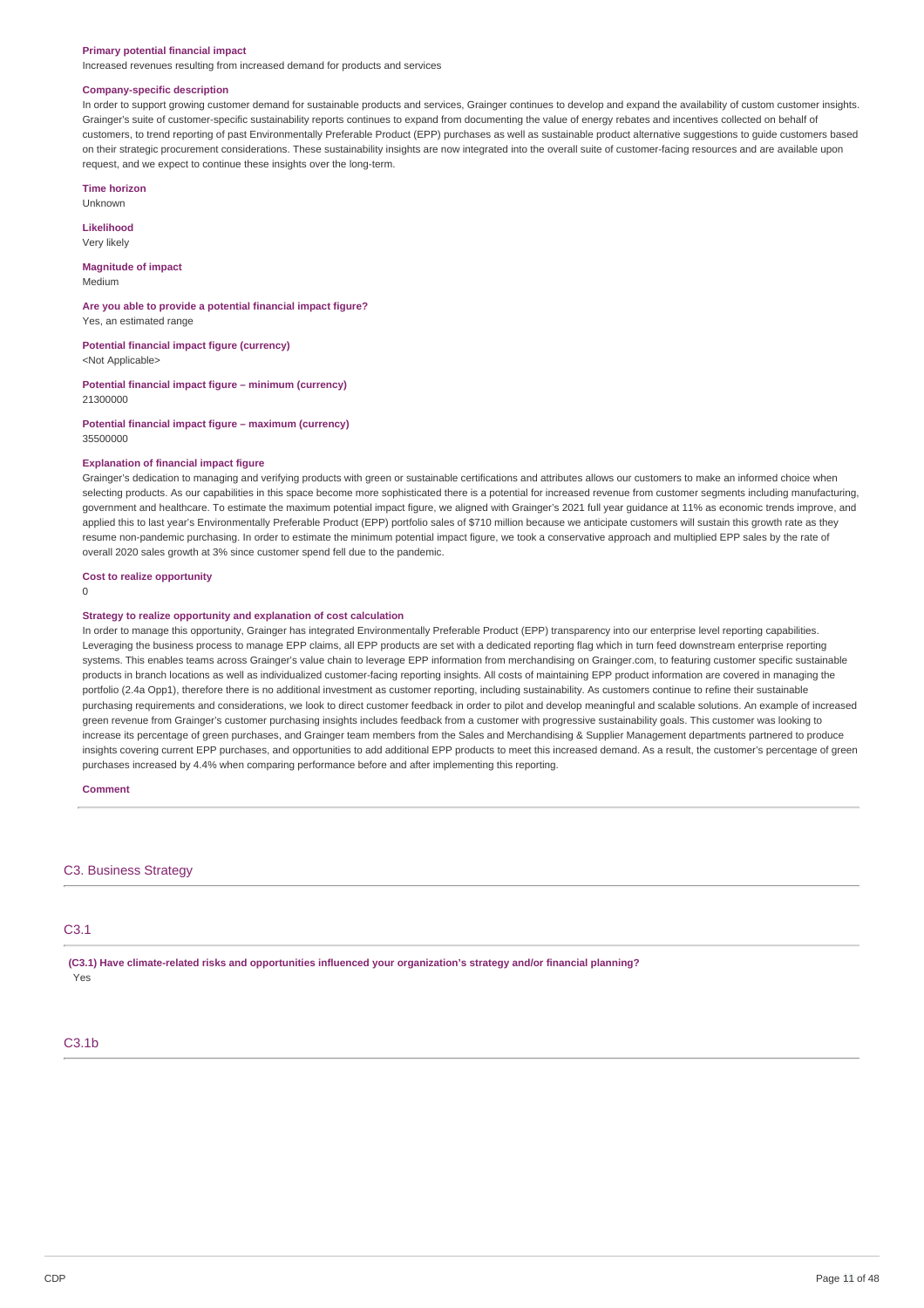## **(C3.1b) Does your organization intend to publish a low-carbon transition plan in the next two years?**

| Intention<br>l to<br>$ $ publish a $ $ the<br>llow-<br><b>carbon</b><br><b>I</b> plan                                                    | Intention<br>∣to include ∣<br>transition<br><b>I</b> plan as a<br>  transition   scheduled  <br>resolution<br>item at<br><b>Annual</b><br>General<br><b>Meetings</b><br>(AGMs) | <b>Comment</b>                                                                                                                                                                                                                                                                                                                                                                                                                                                                                                                                                                                                                                                                                                                                                                                                                                                                                                                                                                                                                                                                                                                                                                                                                                                                                                                                                                                                                                                                                                                                                                                                                                                                                                                                                                                                                                                                                                                                                                  |
|------------------------------------------------------------------------------------------------------------------------------------------|--------------------------------------------------------------------------------------------------------------------------------------------------------------------------------|---------------------------------------------------------------------------------------------------------------------------------------------------------------------------------------------------------------------------------------------------------------------------------------------------------------------------------------------------------------------------------------------------------------------------------------------------------------------------------------------------------------------------------------------------------------------------------------------------------------------------------------------------------------------------------------------------------------------------------------------------------------------------------------------------------------------------------------------------------------------------------------------------------------------------------------------------------------------------------------------------------------------------------------------------------------------------------------------------------------------------------------------------------------------------------------------------------------------------------------------------------------------------------------------------------------------------------------------------------------------------------------------------------------------------------------------------------------------------------------------------------------------------------------------------------------------------------------------------------------------------------------------------------------------------------------------------------------------------------------------------------------------------------------------------------------------------------------------------------------------------------------------------------------------------------------------------------------------------------|
| Row No. we do <not<br>to publish <math> &gt;</math><br/>a low-<br/>carbon<br/>transition<br/>plan in the<br/>next two<br/>years</not<br> | not intend Applicable                                                                                                                                                          | Our new climate target, set in 2020, is to reduce our absolute scope 1 and scope 2 emissions by 30 percent by 2030, using a 2018 baseline. This target follows the medium-term<br>goals of the Paris Climate Agreement and we are excited to work toward achieving our new GHG target. The Intergovernmental Panel on Climate Change (IPCC) has confirmed that in<br>order to limit global warming to 1.5°C, the world needs to halve CO2 emissions by around 2030 and reach net-zero CO2 emissions by no later than 2050. In light of these longer-term<br>goals, we also recognize the need to reduce scope 3 emissions as part of this process. Scope 3 considers all indirect emissions (not included in scope 2) that occur upstream and<br>downstream from Grainger's operations. The majority of our scope 3 impact resides in the energy required to operate the products Grainger sells, such as the electricity required to run<br>an industrial air conditioner or recharge the battery of a cordless drill over its lifetime. Our supplier engagement program is the cornerstone of this effort. Via quarterly calls and active<br>feedback channels, this program engages the top 80 percent of our suppliers by revenue to understand how to approach this scope 3 measurement effort. Scope 3 emissions<br>reduction targets specific to product use phase are an emerging topic. We are working to set a target that will be both industry-leading and best-in-class among other U.S. large cap<br>organizations. Our first step to setting this target will be to functionally model and develop reporting and accounting for product use phase. Measurement methodologies are emerging<br>and complex. We plan to provide the results of our scope 3 analysis and our scope 3 emissions reduction target in the next one to two years. In addition, we plan to establish a carbon<br>reduction program to help our customers achieve their emissions targets. |

## C3.2

## **(C3.2) Does your organization use climate-related scenario analysis to inform its strategy?** Yes, quantitative

## C3.2a

## **(C3.2a) Provide details of your organization's use of climate-related scenario analysis.**

| Climate-<br>related<br>scenarios<br>and<br>models<br>applied                        | Details                                                                                                                                                                                                                                                                                                                                                                                                                                                                                                                                                                                                                                                                                                                                                                                                                                                                                                                                                                                                                                                                                                                                                                                                                                                                                                                                                                                                                                                                                                                                                                                                                                                                                                                                                                                                                                                                                                                                                                                                                                                                                                                                                                                                                                                                                                                                                                                                                                                                                                                                                                                                                                                                                                                                                                                                                                                                                                                                                                                                                                                                                                                                                                                                                                                                                                                                                                                                                                                                                                                                                                                                                                                                                                                                                                                                                                                                                                                                                                                                                                                                      |
|-------------------------------------------------------------------------------------|------------------------------------------------------------------------------------------------------------------------------------------------------------------------------------------------------------------------------------------------------------------------------------------------------------------------------------------------------------------------------------------------------------------------------------------------------------------------------------------------------------------------------------------------------------------------------------------------------------------------------------------------------------------------------------------------------------------------------------------------------------------------------------------------------------------------------------------------------------------------------------------------------------------------------------------------------------------------------------------------------------------------------------------------------------------------------------------------------------------------------------------------------------------------------------------------------------------------------------------------------------------------------------------------------------------------------------------------------------------------------------------------------------------------------------------------------------------------------------------------------------------------------------------------------------------------------------------------------------------------------------------------------------------------------------------------------------------------------------------------------------------------------------------------------------------------------------------------------------------------------------------------------------------------------------------------------------------------------------------------------------------------------------------------------------------------------------------------------------------------------------------------------------------------------------------------------------------------------------------------------------------------------------------------------------------------------------------------------------------------------------------------------------------------------------------------------------------------------------------------------------------------------------------------------------------------------------------------------------------------------------------------------------------------------------------------------------------------------------------------------------------------------------------------------------------------------------------------------------------------------------------------------------------------------------------------------------------------------------------------------------------------------------------------------------------------------------------------------------------------------------------------------------------------------------------------------------------------------------------------------------------------------------------------------------------------------------------------------------------------------------------------------------------------------------------------------------------------------------------------------------------------------------------------------------------------------------------------------------------------------------------------------------------------------------------------------------------------------------------------------------------------------------------------------------------------------------------------------------------------------------------------------------------------------------------------------------------------------------------------------------------------------------------------------------------------------|
| <b>RCP 2.6</b><br><b>IEA B2DS</b><br>Other.<br>please<br>specify<br>(IPCC)<br>SP15) | To enable Grainger to build strategic approach to evaluate accredited Science Based Targets alignment, we utilized our Marginal Abatement Cost Curve (MACC). This tool provided a visual aid to<br>compare cost and emission impacts associated with various investment options. A MACC presents the extra (or 'marginal') costs and carbon reduction (or 'abatement') potential of these options relative<br>to a business as usual (BAU) baseline. Grainger has used this quantitative scenario analyses to assess the required emissions reductions from Grainger's own operations and value chain emissions to<br>align with latest scientific consensus and the Science Based Targets Initiative's criteria as a quideline. Grainger has used climate scenarios IEA B2DS and IPCC SP15 to assess the magnitude of the<br>emissions reduction required to align with a well-below 2.0 Degrees Celsius emissions reduction trajectory and a 1.5 Degrees Celsius emissions reduction trajectory respectively. These scenarios have<br>been chosen to align with latest scientific consensus and SBTi criteria version 4 as a quideline. Grainger has also used the RCP 2.0 scenario to assess the magnitude of reduction required for a 2.0<br>Degrees Celsius emissions reduction trajectory, the minimum ambition of the Paris Agreement. In all cases, a 12-year time horizon was used, assessing the magnitude of reduction required by 2030<br>from a 2018 emissions base year. This time horizon has been chosen to ensure that base year emissions are relevant and representative of current business activity and to demonstrate Grainger's<br>commitment to emissions reductions over the long-term. 100% of Grainger's operations have been included within the assessment, to ensure all significant areas of Grainger's GHG emissions are<br>included. The results of the analysis show that Grainger is required to reduce absolute GHG emissions by 30% to align to a well-below 2.0 Degrees Celsius emission reduction trajectory, and 51% to<br>align with a 1.5 Degrees Celsius emission reduction trajectory. These targets have informed our decision to evaluate accredited Science Based Targets alignment. Using our MACC and carbon analytics<br>tool, this target will be directly linked to our business strategy and support other initiatives such as solar generation. To maintain progress, we have implemented medium-term target that align with<br>CDP's Leadership criteria and address 100% of our Scope 1 and 2 emissions. We consider these combined targets to be science-based as SBTi states that per IPCC AR5 RCP 2.6, the minimum<br>reduction required is 30% absolute emissions reduction by 2030. This translates to a linear 2.5% reduction (based from 2018) per year on average. Grainger has taken strategic steps toward<br>benchmarking our buildings' operations against industry standard to ensure we are investing in the most impactful initiatives to reduce our total carbon emissions (facility lighting retrofits, and HVAC<br>equipment heat load studies to right-size our building loads). We continue to determine the necessary steps for including Scope 3 Use of Sold Products in our target-setting efforts. For example, we are<br>evaluating the increase in sales of specific Energy Star products to achieve an annual reduction that meets SBTi's Scope 3 criteria within the appropriate time periods (5-10 years). One case study from<br>Grainger's analysis was evaluating the impact of solar panel system generating electricity in our network. With two systems in place already, Grainger investigated the effects of installing more systems.<br>Grainger found that not only do more solar panels offer the primary environmental and economic benefits, but there are secondary benefits as well. This includes increased energy independence from<br>the energy grid, and that in turn improves Grainger's business continuity by minimizing the impact of utility grid disruptions. |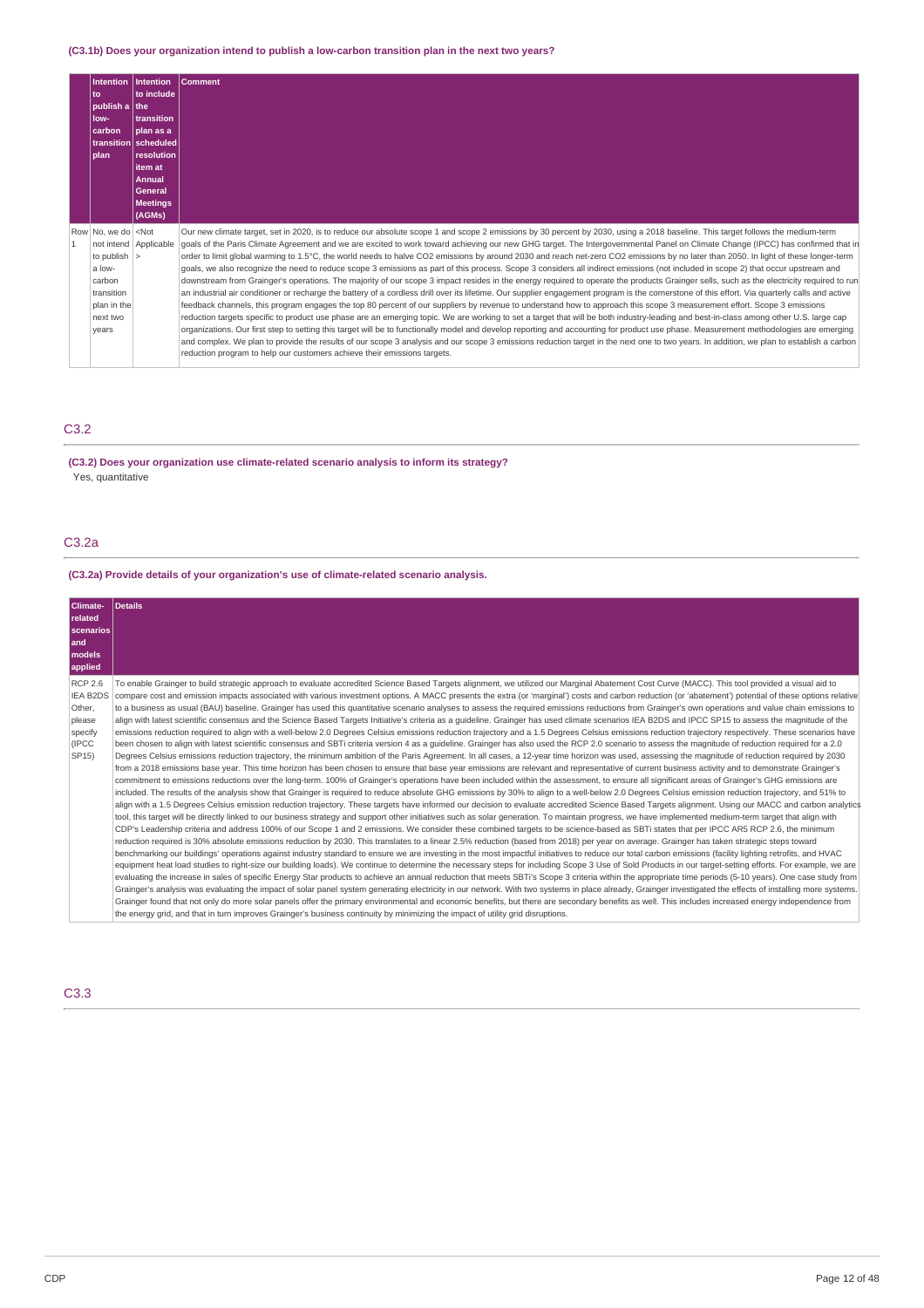## **(C3.3) Describe where and how climate-related risks and opportunities have influenced your strategy.**

|                                             | related risks<br>and<br>opportunities<br><b>influenced</b><br>your strategy<br>in this area? | Have climate-Description of influence                                                                                                                                                                                                                                                                                                                                                                                                                                                                                                                                                                                                                                                                                                                                                                                                                                                                                                                                                                                                                                                                                                                                                                                                                                                                                                                                                                                                                                                                                                                                                                                                                                                                                                                                                                                                                                                                                                                                                                                                                                                                                                                                                                                                                                                                                                                                                                                                              |
|---------------------------------------------|----------------------------------------------------------------------------------------------|----------------------------------------------------------------------------------------------------------------------------------------------------------------------------------------------------------------------------------------------------------------------------------------------------------------------------------------------------------------------------------------------------------------------------------------------------------------------------------------------------------------------------------------------------------------------------------------------------------------------------------------------------------------------------------------------------------------------------------------------------------------------------------------------------------------------------------------------------------------------------------------------------------------------------------------------------------------------------------------------------------------------------------------------------------------------------------------------------------------------------------------------------------------------------------------------------------------------------------------------------------------------------------------------------------------------------------------------------------------------------------------------------------------------------------------------------------------------------------------------------------------------------------------------------------------------------------------------------------------------------------------------------------------------------------------------------------------------------------------------------------------------------------------------------------------------------------------------------------------------------------------------------------------------------------------------------------------------------------------------------------------------------------------------------------------------------------------------------------------------------------------------------------------------------------------------------------------------------------------------------------------------------------------------------------------------------------------------------------------------------------------------------------------------------------------------------|
| Products<br>and<br>services                 | Yes                                                                                          | As emerging environmental product standards take effect, new, more sustainable products and services are available to the marketplace through Grainger's product assortment. This<br>could lead to an increased demand for products that help customers meet their sustainable purchasing considerations particularly as new sustainability certifications, GHG transparency<br>information, and carbon reduction manufacturing gain in prominence and availability. We engage with key suppliers as partners to understand how existing and new products can help to<br>reduce greenhouse gas emissions during product use, manufacturing, and/or end of life product disposal declarations. As new technologies emerge such as Carbon Capture and<br>Sequestration (CCS), we research to understand customer and industry considerations for products that assist with decarbonization, or leverage raw materials derived through CCS.<br>Each year, we review the Environmentally Preferable Products (EPP) portfolio specific to independently tested product certifications related to climate change such as Carbonfree®<br>Certified, EnergyStar®, EnergyAware®, DLC® Approved, as well as verified Environmental Product Declarations (EPDs) to assist in understanding the emissions of greenhouse gases<br>of a product from a life cycle perspective. Most recently, the following certifications were added to the EPP program to continue expanding options for greenhouse gas reducing<br>products certified by the Carbon Trust®. Examples include: Carbon Trust Carbon Neutral Certification, Carbon Trust Footprint Label, Carbon Trust Standard for Carbon and Carbon<br>Trust Standard for Supply Chain for end-to-end sustainable product considerations. In 2020, EPP sales totalled \$710 million, a 5% increase from 2019.                                                                                                                                                                                                                                                                                                                                                                                                                                                                                                                                                                                                  |
| Supply<br>chain<br>and/or<br>value<br>chain | Yes                                                                                          | In addition to a science-aligned scope 1 and 2 emissions reduction target, we must consider Grainger's impact across its value chain, including scope 3 emissions, the largest area of<br>impact. This is a complex impact to measure. Currently, there are very few organizations setting scope 3 targets even among the most progressive organizations. Still, Grainger has<br>continued to build on its supplier engagement program to understand how we might scope this request in the future. In 2019, the Merchandising and Supplier Management team<br>established Grainger's Supplier Engagement Program to proactively engage with the suppliers who are the most impactful to our business. This long-term supplier engagement strategy<br>is not time bound. We seek to partner with key strategic suppliers of sustainable products and solutions through quarterly meetings and invite suppliers to showcase their products at<br>Grainger's North American Sales and Service Meeting. During this event, we bring our top performing suppliers together for a recognition event, Partners in Performance. This annual<br>event also educates and informs the supplier community about Grainger's key initiatives and strategy. Reflecting 2020 performance, Grainger continued our recognition program with a<br>Sustainable Supplier Award. Key performance factors included sales of Environmentally Preferable Products (EPP) that manage energy and/or contribute to lower, or more transparency<br>in greenhouse gas emissions. Additionally, we considered their own environmental stewardship as a responsible business across environment, people and governance. While<br>quantitative measures are factored into top supplier awards, key measures of success for this annual event are qualitative as we recognize partnerships with strategic suppliers at an<br>exclusive event with top leaders. Impact of engagement, including measures of success: In order to build Grainger's Supplier Engagement Program since 2019, a group of suppliers<br>were asked to participate in some focus groups where we shared information about supplier management and other key areas within the organization. Based on the feedback from<br>those focus groups, we decided to communicate more proactively with our key suppliers via quarterly calls and proactive feedback channels and are continuing this cadence in 2020. |
| Investment Yes<br>in R&D                    |                                                                                              | Grainger continues to make climate-related R&D investments. For example, sustainability products and services are one of many areas Grainger is pursuing to help better serve our<br>customer needs. In 2020, in order to help benchmark and standardize opportunities across our network, we conducted 25 lighting audits across our supply chain and corporate network.<br>We have continued these initiatives in 2021. We discovered commonalities among energy loads, batteries, HVAC systems, lighting, conveyor systems and air compressors, to name a<br>few. All of these areas offered strategic opportunities for long-term efficiency gains as we implemented energy reduction projects from the findings of these audits. Additionally, we found<br>it to be very effective to invest in comprehensive building management systems in key locations with great return on investment timeframes. By monitoring our building via these<br>systems, we are able to identify and trend global warming risks as they occur and adjust our investment and operation strategies accordingly.                                                                                                                                                                                                                                                                                                                                                                                                                                                                                                                                                                                                                                                                                                                                                                                                                                                                                                                                                                                                                                                                                                                                                                                                                                                                                                                                                  |
| Operations Yes                              |                                                                                              | As a distributor of millions of products, we recognize our duty to ensure our supply chain operates responsibly and sustainably. Grainger has invested significantly in minimizing<br>packaging through "ship complete." Grainger's DCs are dedicated to reducing packaging and freight usage. In a process called "ship complete," we strive to ship all items in the fewest<br>number of cartons, on the same day, from the same shipping point. In doing so, Grainger can maintain a lower usage of corrugate and produce fewer transportation emissions. This<br>results in resource savings that our customers value as much as we do. We also measure our carton-to-order ratio by tracking the number of boxes we ship compared to the number of<br>orders we receive. We continue to monitor this ratio in order to drive improvement and efficiencies in packaging and corrugate use.                                                                                                                                                                                                                                                                                                                                                                                                                                                                                                                                                                                                                                                                                                                                                                                                                                                                                                                                                                                                                                                                                                                                                                                                                                                                                                                                                                                                                                                                                                                                                     |

## C3.4

### **(C3.4) Describe where and how climate-related risks and opportunities have influenced your financial planning.**

| Financial<br>planning<br>elements<br>that have<br>l been<br><b>linfluenced</b> | <b>Description of influence</b>                                                                                                                                                                                                                                                                                                                                                                                                                                                                                                                                                                                                                                                                                                                                                                                                                                                                                                                                                                                                                                                                                                                                                                                                                                                                                                                                                                                                                                                                                                                                                                                                                                                                                                                                                                                                                                                                                                                                                                                                                                                                                                                                                                                                                                                                                                                                                                                                                                                                                                                                                                                                                                                                                                                                                                                                                                                                                                                                                                                                                                                                                                                                                                                                                                                                                                                                                                                                                                                                                                                                                                                                                                                                                                                                                                                                                         |
|--------------------------------------------------------------------------------|---------------------------------------------------------------------------------------------------------------------------------------------------------------------------------------------------------------------------------------------------------------------------------------------------------------------------------------------------------------------------------------------------------------------------------------------------------------------------------------------------------------------------------------------------------------------------------------------------------------------------------------------------------------------------------------------------------------------------------------------------------------------------------------------------------------------------------------------------------------------------------------------------------------------------------------------------------------------------------------------------------------------------------------------------------------------------------------------------------------------------------------------------------------------------------------------------------------------------------------------------------------------------------------------------------------------------------------------------------------------------------------------------------------------------------------------------------------------------------------------------------------------------------------------------------------------------------------------------------------------------------------------------------------------------------------------------------------------------------------------------------------------------------------------------------------------------------------------------------------------------------------------------------------------------------------------------------------------------------------------------------------------------------------------------------------------------------------------------------------------------------------------------------------------------------------------------------------------------------------------------------------------------------------------------------------------------------------------------------------------------------------------------------------------------------------------------------------------------------------------------------------------------------------------------------------------------------------------------------------------------------------------------------------------------------------------------------------------------------------------------------------------------------------------------------------------------------------------------------------------------------------------------------------------------------------------------------------------------------------------------------------------------------------------------------------------------------------------------------------------------------------------------------------------------------------------------------------------------------------------------------------------------------------------------------------------------------------------------------------------------------------------------------------------------------------------------------------------------------------------------------------------------------------------------------------------------------------------------------------------------------------------------------------------------------------------------------------------------------------------------------------------------------------------------------------------------------------------------------|
| Row Revenues<br>Indirect<br>costs<br>Capital                                   | Capital Expenditures: Each year, sustainability partners with our real estate group and other influential business partners to plan for sustainable investments such as energy upgrades, waste<br>and recycling solutions, renewable energy to name a few. In 2019, Grainger celebrated the grand opening of its new DC in Louisville, KY. (LVDC) The 1.5 million-square-foot facility stocks more<br>than 300,000 items and allows the company to deliver more products by the next day to customers in the region. The DC runs on state-of-the-art distribution technology enabling real-time order<br>processing. The U.S. Green Building Council (USGBC) approved LEED GOLD certification for the LVDC. This project will not only reduce annual operational expenditures significantly, but it will<br>expenditures also play a key role in helping Grainger meet their GHG reduction goals. We consider investments in renewable energy on a case-by-case basis as part of new project plans. Our decisions to<br>invest often occur in locations where we can offset energy use, improve operational efficiency and create a return on investment. Grainger recognizes that capital expenditures may be<br>moderately impacted for some suppliers, facilities, or product lines in the short-, medium-, and long-term. Grainger is currently exploring expanding the existing solar plant at its NEDC facility.<br>Those efforts should be completed in 2021. Indirect Costs: In addition to investing in energy efficiency and renewable energy, Grainger has also ensured that building management systems are<br>being utilized to reduce energy consumption in our facilities. Historically, Grainger has focused on its largest facilities, but the global warming risk has made it essential to expand our focus and<br>strategy to all Grainger facilities. Currently, 28 of our facilities have either been built with or retrofitted with BMSs. On average, Grainger has realized a 10–15 percent reduction in energy use<br>and expenses at our facilities after installing a BMS. Our BMSs are the primary means through which Grainger achieves its energy efficiency goals. When operating optimally, they allow facility<br>managers to provide the proper working environment while minimizing Grainger's energy costs. Effective utilization allows us to extend the operational life of equipment and systems through<br>reduced energy consumption and operating hours. As a result, maintenance and capital costs are reduced, and less embedded energy is consumed through equipment replacement and<br>upgrades. This has a positive impact on Grainger's financial planning for future energy initiatives in the short, medium and long-term. Revenues: We help customers along their sustainability<br>journey by offering our expertise around services and solutions that help them meet their sustainability goals. New products and services will drive increased revenue. Since 2015, Grainger has<br>offered a portfolio of services that help our customers meet their sustainability goals and objectives. We partner with our network of third party service providers to offer a wide range of<br>sustainability-related services, including HVAC optimization upgrades, water conservation upgrades, utility rebate incentives and lighting retrofit solutions. For example, Grainger can facilitate a<br>free energy audit for customers, consisting of a site walk-through, fixture count, energy audit, return on investment, payback analysis, utility rebate assistance and applications (photo metrics), if<br>applicable. The financial planning time horizon applies was short-, medium- and long-term as its expected that consumer demand for sustainability-related products will continue to grow. |

## C3.4a

(C3.4a) Provide any additional information on how climate-related risks and opportunities have influenced your strategy and financial planning (optional).

n/a

## C4. Targets and performance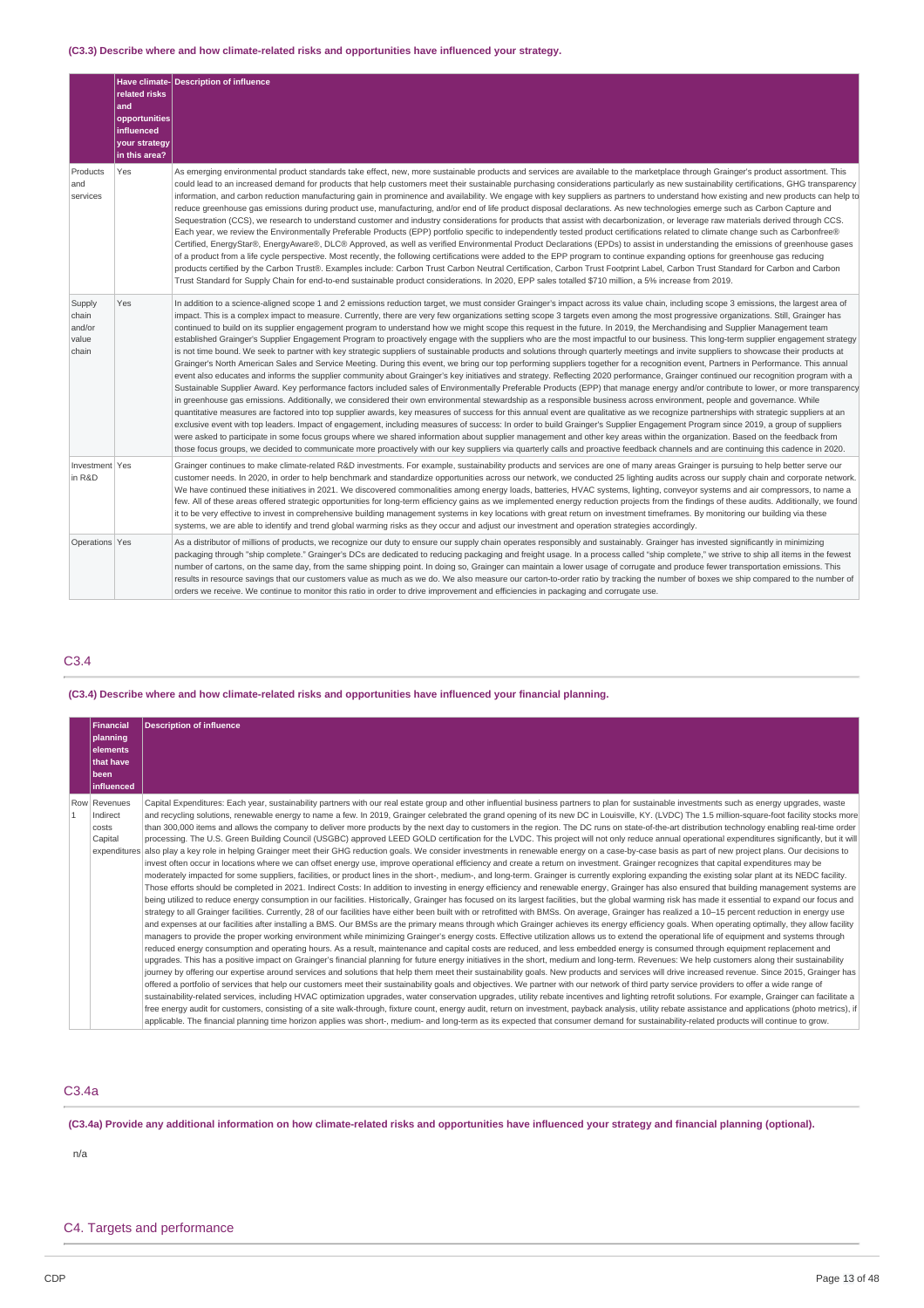## C4.1

**(C4.1) Did you have an emissions target that was active in the reporting year?** Absolute target

## C4.1a

**(C4.1a) Provide details of your absolute emissions target(s) and progress made against those targets.**

**Target reference number** Abs 1

**Year target was set** 2020

**Target coverage** Company-wide

**Scope(s) (or Scope 3 category)** Scope 1+2 (market-based)

**Base year** 2018

**Covered emissions in base year (metric tons CO2e)** 123995

Covered emissions in base year as % of total base year emissions in selected Scope(s) (or Scope 3 category)

100

86796.5

**Target year** 2030

**Targeted reduction from base year (%)** 30

**Covered emissions in target year (metric tons CO2e) [auto-calculated]**

**Covered emissions in reporting year (metric tons CO2e)** 103096

**% of target achieved [auto-calculated]** 56.1823729451456

**Target status in reporting year** New

**Is this a science-based target?**

Yes, we consider this a science-based target, but it has not been approved by the Science-Based Targets initiative

**Target ambition** Well-below 2°C aligned

#### **Please explain (including target coverage)**

Our new climate target, set in 2020, is to reduce our absolute scope 1 and scope 2 emissions by 30 percent by 2030, using a 2018 baseline. This target follows the medium-term goals of the Paris Climate Agreement. The target is not approved by SBTi, but Grainger is aligning with the SBTi guidance for Scope 1 and Scope 2 (market based). The Intergovernmental Panel on Climate Change (IPCC) has confirmed that in order to limit global warming to 1.5°C, the world needs to halve CO2 emissions by around 2030 and reach net-zero CO2 emissions by no later than 2050. In light of these longer-term goals, we also recognize the need to reduce scope 3 emissions as part of this process. The majority of our scope 3 impact resides in the energy required to operate the products Grainger sells, such as the electricity required to run an industrial air conditioner or recharge the battery of a cordless drill over its lifetime. We plan to provide the results of our scope 3 analysis and our scope 3 emissions reduction target in the next one to two years. In addition, we plan to establish a carbon reduction program to help our customers achieve their emissions targets. The target coverage is company-wide and covers all global Grainger scope 1 and scope 2 (market based) emissions.

### C4.2

**(C4.2) Did you have any other climate-related targets that were active in the reporting year?** No other climate-related targets

## C4.3

(C4.3) Did you have emissions reduction initiatives that were active within the reporting year? Note that this can include those in the planning and/or **implementation phases.**

Yes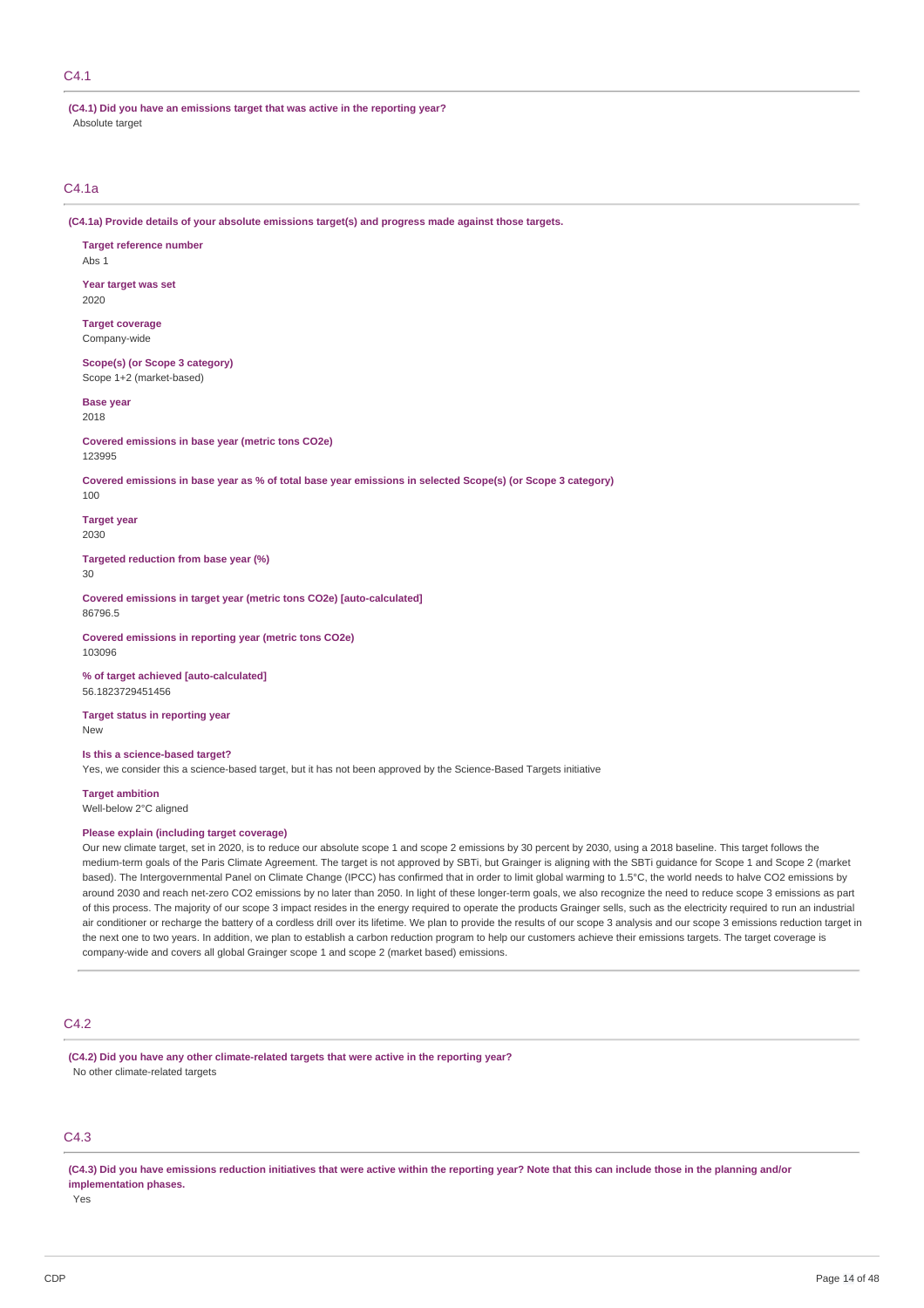(C4.3a) Identify the total number of initiatives at each stage of development, and for those in the implementation stages, the estimated CO2e savings.

|                           | Number of initiatives | Total estimated annual CO2e savings in metric tonnes CO2e (only for rows marked *) |
|---------------------------|-----------------------|------------------------------------------------------------------------------------|
| Under investigation       |                       | 14000                                                                              |
| To be implemented*        | 328                   | 15900                                                                              |
| Implementation commenced* | 105                   | 3100                                                                               |
| Implemented*              | 15                    | 1439                                                                               |
| Not to be implemented     |                       |                                                                                    |

## C4.3b

**(C4.3b) Provide details on the initiatives implemented in the reporting year in the table below.**

| Initiative category & Initiative type                                   |                                                  |                       |          |  |  |
|-------------------------------------------------------------------------|--------------------------------------------------|-----------------------|----------|--|--|
| Energy efficiency in buildings                                          |                                                  |                       | Lighting |  |  |
| Estimated annual CO2e savings (metric tonnes CO2e)<br>198               |                                                  |                       |          |  |  |
| Scope(s)<br>Scope 2 (location-based)                                    |                                                  |                       |          |  |  |
| <b>Voluntary/Mandatory</b><br>Voluntary                                 |                                                  |                       |          |  |  |
| Annual monetary savings (unit currency - as specified in C0.4)<br>28286 |                                                  |                       |          |  |  |
| Investment required (unit currency - as specified in C0.4)<br>143324    |                                                  |                       |          |  |  |
| <b>Payback period</b><br>4-10 years                                     |                                                  |                       |          |  |  |
| <b>Estimated lifetime of the initiative</b><br>11-15 years              |                                                  |                       |          |  |  |
| <b>Comment</b><br>Lighting Retrofits at approximately 14 branches       |                                                  |                       |          |  |  |
| Initiative category & Initiative type                                   |                                                  |                       |          |  |  |
| Energy efficiency in buildings                                          | Heating, Ventilation and Air Conditioning (HVAC) |                       |          |  |  |
| Estimated annual CO2e savings (metric tonnes CO2e)<br>40                |                                                  |                       |          |  |  |
| Scope(s)<br>Scope 1<br>Scope 2 (location-based)                         |                                                  |                       |          |  |  |
| <b>Voluntary/Mandatory</b><br>Voluntary                                 |                                                  |                       |          |  |  |
| Annual monetary savings (unit currency - as specified in C0.4)<br>5700  |                                                  |                       |          |  |  |
| Investment required (unit currency - as specified in C0.4)<br>0         |                                                  |                       |          |  |  |
| <b>Payback period</b><br><1 year                                        |                                                  |                       |          |  |  |
| <b>Estimated lifetime of the initiative</b><br>Ongoing                  |                                                  |                       |          |  |  |
| <b>Comment</b><br>BMS controls installed in 3 branches                  |                                                  |                       |          |  |  |
| Initiative category & Initiative type                                   |                                                  |                       |          |  |  |
| Energy efficiency in buildings                                          |                                                  | Other, please specify |          |  |  |

**Estimated annual CO2e savings (metric tonnes CO2e)** 1201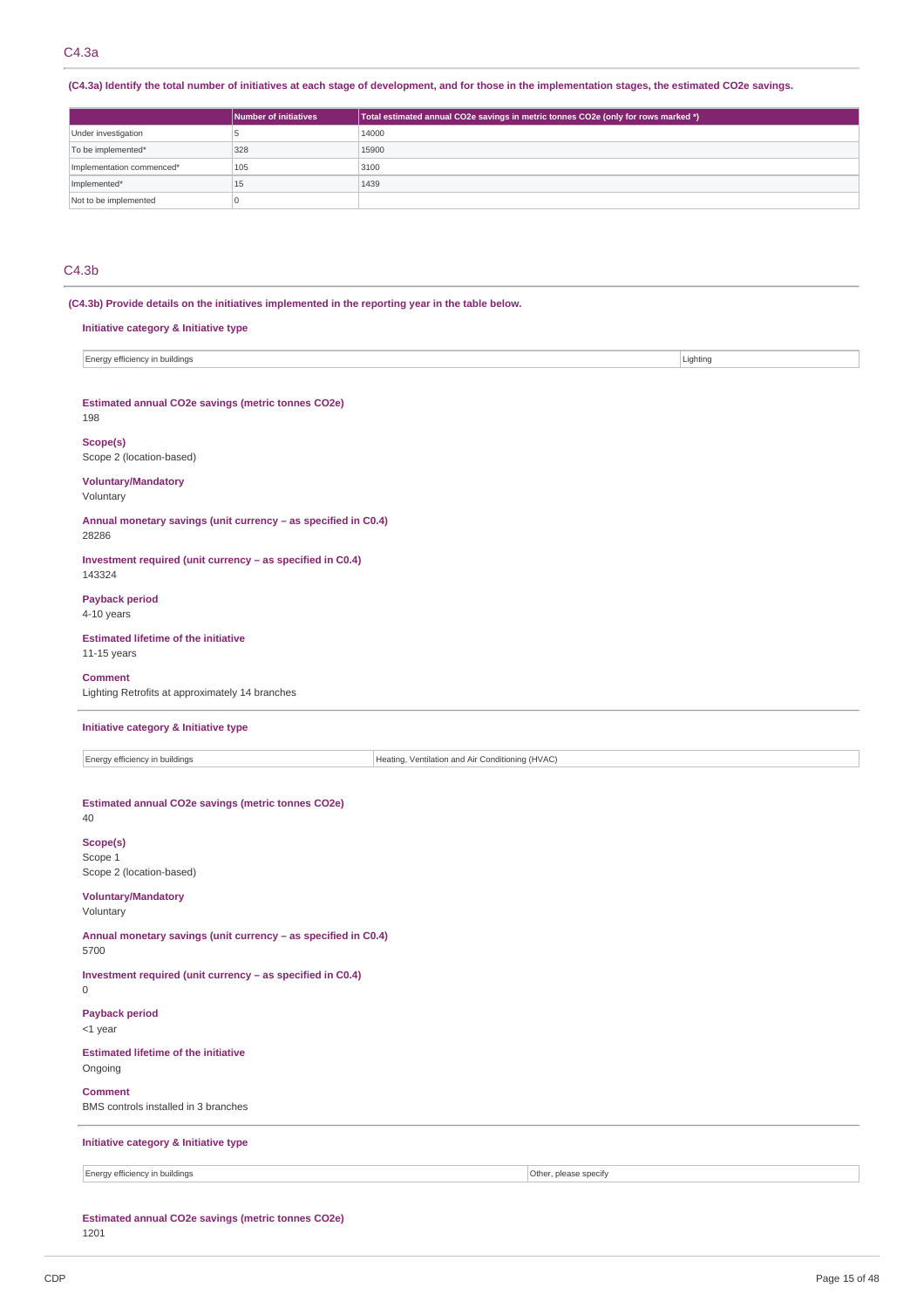#### **Scope(s)** Scope 1 Scope 2 (location-based)

**Voluntary/Mandatory** Voluntary

**Annual monetary savings (unit currency – as specified in C0.4)**

 $\Omega$ 

**Investment required (unit currency – as specified in C0.4)**

 $\theta$ 

## **Payback period**

<1 year

**Estimated lifetime of the initiative** Ongoing

### **Comment**

Grainger is routinely evaluating its assets to ensure the business can meet a growing customer demand. As a result of this growing demand on our facilities, Grainger continues investing its branch, distribution center and administrative facilities that have a continual improvement to the energy performance. All of the individual improvements were not explicitly tracked, would account for this reduction.

## C4.3c

**(C4.3c) What methods do you use to drive investment in emissions reduction activities?**

| Method                                 | Comment                                                                                                                                      |
|----------------------------------------|----------------------------------------------------------------------------------------------------------------------------------------------|
| Dedicated budget for energy efficiency | Each year Grainger dedicates a portion of its capital and expense budget toward energy efficiency projects within its real estate portfolio. |

## C4.5

(C4.5) Do you classify any of your existing goods and/or services as low-carbon products or do they enable a third party to avoid GHG emissions? Yes

## C4.5a

(C4.5a) Provide details of your products and/or services that you classify as low-carbon products or that enable a third party to avoid GHG emissions.

## **Level of aggregation**

Group of products

**Description of product/Group of products** Group of products

**Are these low-carbon product(s) or do they enable avoided emissions?** Low-carbon product and avoided emissions

**Taxonomy, project or methodology used to classify product(s) as low-carbon or to calculate avoided emissions** Other, please specify (Independent third-party product certifications)

**% revenue from low carbon product(s) in the reporting year**

4

**% of total portfolio value**

<Not Applicable>

**Asset classes/ product types** <Not Applicable>

#### **Comment**

Grainger's Environmentally Preferable Products (EPP) offer products that are certified as low-carbon or enable avoided emissions through transparent reporting so customers can compare data and select a sustainable option. Examples of certified low-carbon designations include Carbonfree®, EnergyStar® and DLC® Approved. We engage with key suppliers to share Environmental Product Declarations on Grainger.com where available so customers may compare and calculate product life cycle emissions. We continue to engage with suppliers to add more low carbon certified products such as CarbonTrust and qualified calculations to avoid emissions as new EPP products are introduced to Grainger's portfolio.

#### C5. Emissions methodology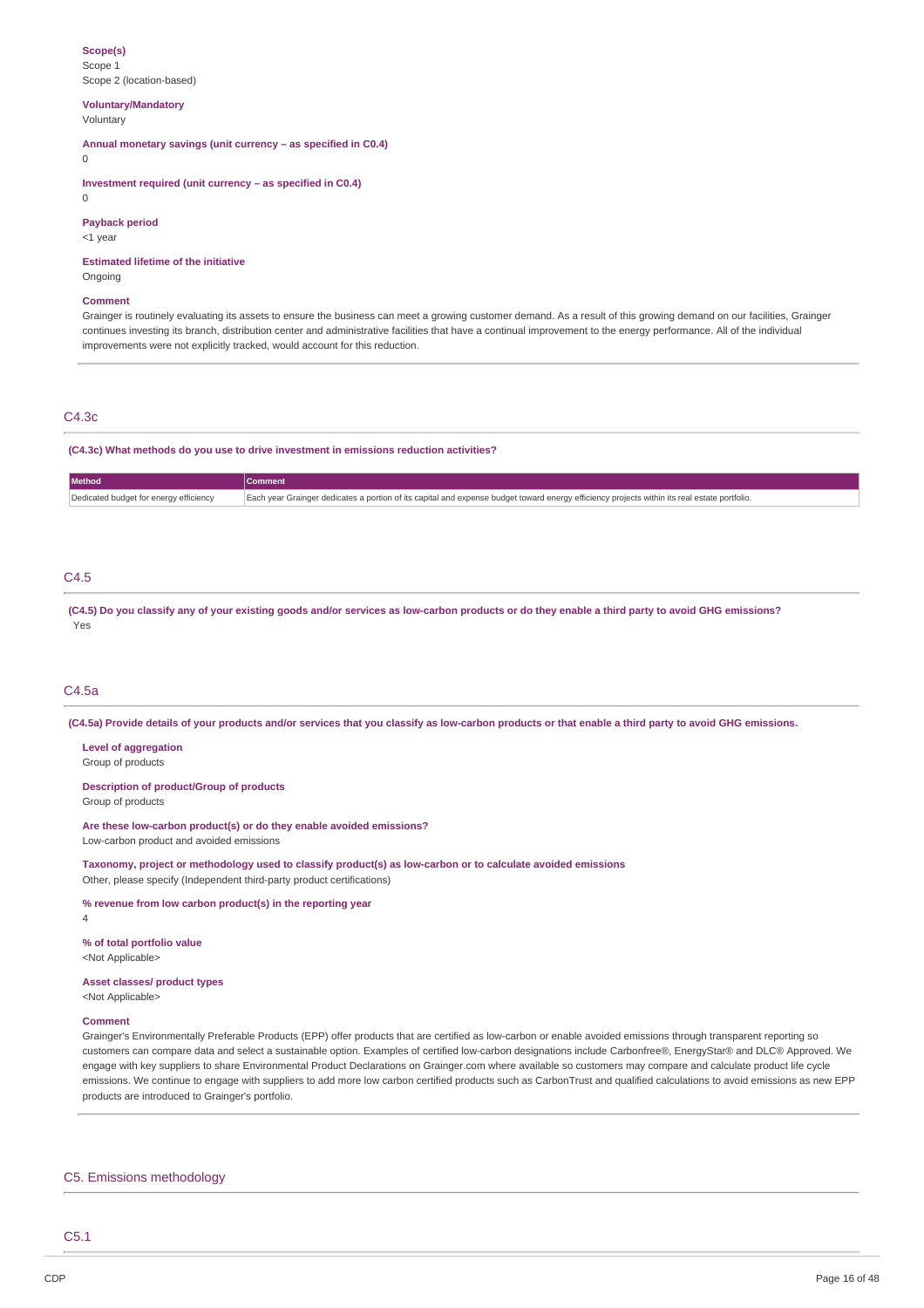### **(C5.1) Provide your base year and base year emissions (Scopes 1 and 2).**

#### **Scope 1**

**Base year start**

January 1 2018

**Base year end** December 31 2018

**Base year emissions (metric tons CO2e)** 37447

**Comment**

**Scope 2 (location-based)**

**Base year start** January 1 2018

**Base year end** December 31 2018

**Base year emissions (metric tons CO2e)** 90805

**Comment**

### **Scope 2 (market-based)**

**Base year start** January 1 2018

**Base year end** December 31 2018

**Base year emissions (metric tons CO2e)** 86548

**Comment**

## C5.2

(C5.2) Select the name of the standard, protocol, or methodology you have used to collect activity data and calculate emissions. The Greenhouse Gas Protocol: A Corporate Accounting and Reporting Standard (Revised Edition)

## C6. Emissions data

## C6.1

**(C6.1) What were your organization's gross global Scope 1 emissions in metric tons CO2e?**

#### **Reporting year**

**Gross global Scope 1 emissions (metric tons CO2e)** 31821

**Start date** <Not Applicable>

**End date**

<Not Applicable>

**Comment**

n/a

## C6.2

**(C6.2) Describe your organization's approach to reporting Scope 2 emissions.**

#### **Row 1**

**Scope 2, location-based**

We are reporting a Scope 2, location-based figure

### **Scope 2, market-based**

We are reporting a Scope 2, market-based figure

```
Comment
n/a
```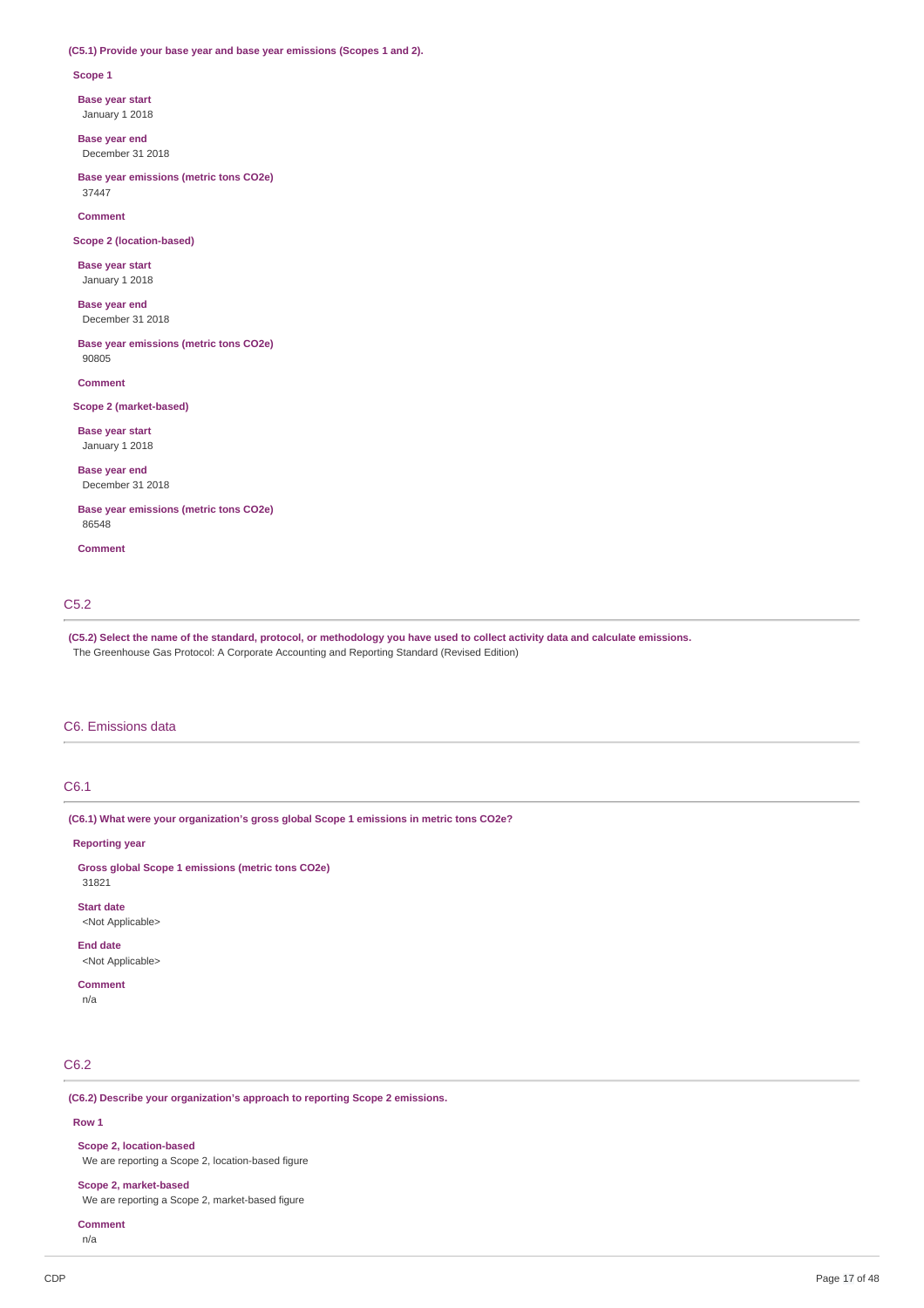## C6.3

**(C6.3) What were your organization's gross global Scope 2 emissions in metric tons CO2e?**

### **Reporting year**

**Scope 2, location-based** 73395

**Scope 2, market-based (if applicable)** 71275

**Start date** <Not Applicable>

**End date**

<Not Applicable>

**Comment** n/a

### C6.4

(C6.4) Are there any sources (e.g. facilities, specific GHGs, activities, geographies, etc.) of Scope 1 and Scope 2 emissions that are within your selected reporting **boundary which are not included in your disclosure?**

No

## C6.5

**(C6.5) Account for your organization's gross global Scope 3 emissions, disclosing and explaining any exclusions.**

**Purchased goods and services**

**Evaluation status**

Relevant, calculated

**Metric tonnes CO2e** 3063173

#### **Emissions calculation methodology**

Indirect emissions from goods and services purchased by Grainger were estimated using the Comprehensive Environmental Data Archive (CEDA) 5.0, which is an economic input-output database. The relevant emission factors from the CEDA database have been applied to Grainger's direct spend in order to calculate GHG emissions. Note: CEDA emission factors only account for embodied emissions, not use of the product, which may be accounted for in another part of the footprint.

**Percentage of emissions calculated using data obtained from suppliers or value chain partners**

 $\Omega$ 

**Please explain**

n/a

**Capital goods**

**Evaluation status** Relevant, calculated

**Metric tonnes CO2e** 18609

## **Emissions calculation methodology**

Indirect emissions from goods and services purchased by Grainger were estimated using the Comprehensive Environmental Data Archive (CEDA) 5.0, which is an economic input-output database. The relevant emission factors from the CEDA database have been applied to Grainger's indirect spend in order to calculate GHG emissions (IT services, Manufacturing services, Infrastructure Maintenance and Production Equipment). Note: Indirect spend includes items that are not considered CAPEX but it was not possible to identify CAPEX within this data set, so all emissions have been included here. CEDA emission factors only account for embodied emissions, not use of the product, which may be accounted for in another part of the footprint.

**Percentage of emissions calculated using data obtained from suppliers or value chain partners**

0

**Please explain**

n/a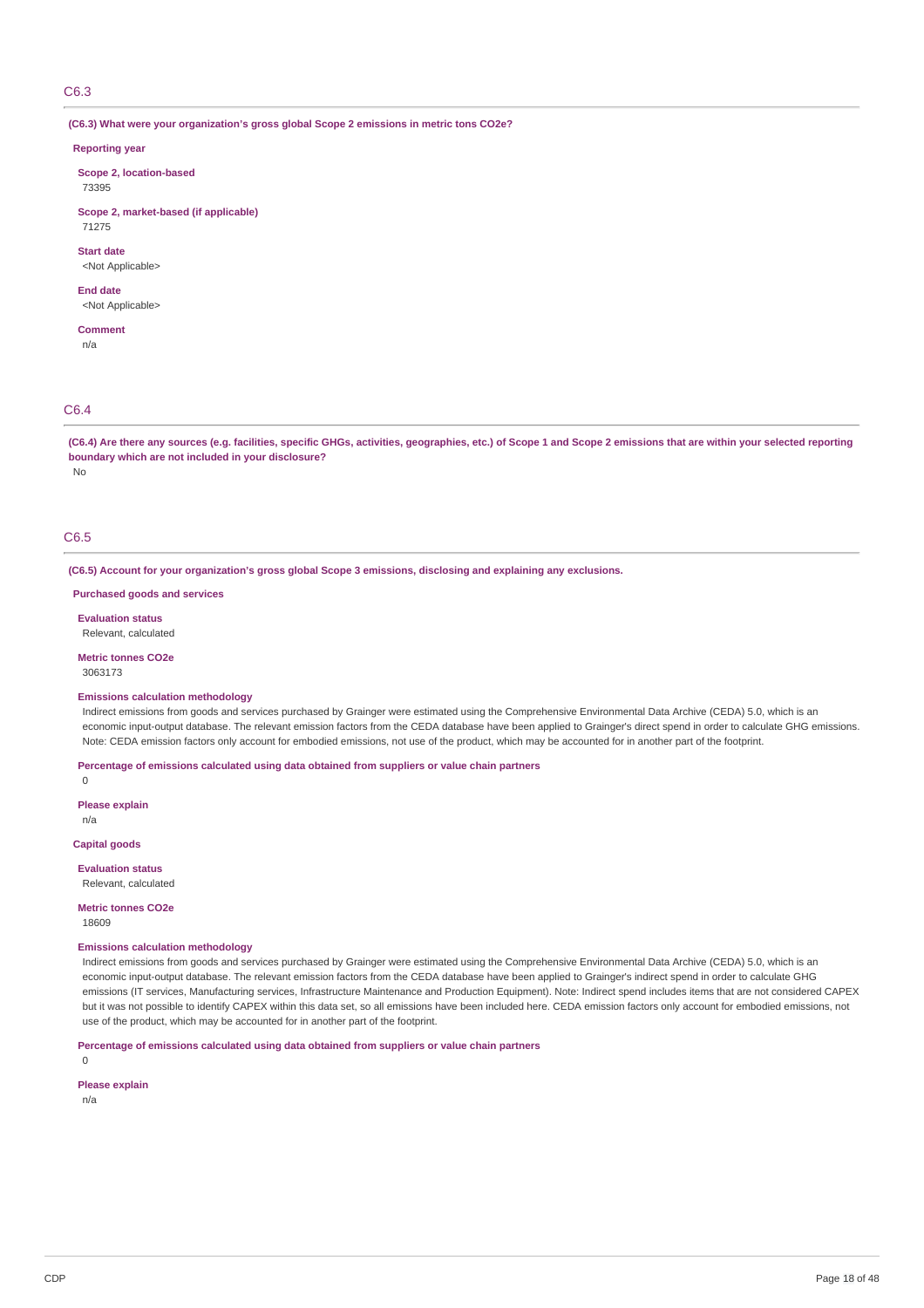#### **Fuel-and-energy-related activities (not included in Scope 1 or 2)**

**Evaluation status**

Relevant, calculated

**Metric tonnes CO2e** 21505

#### **Emissions calculation methodology**

Description of the types and sources of data used to calculate emissions: The data to calculate these emissions comes from Grainger's scope 1&2 emissions. This electricity and natural gas data comes from utility bills. The emissions factors used are the eGRID grid loss emission factors. The mobile fuel data comes from fuel purchase bills. The emissions factors used are the well-to-tank factors provided by DEFRA. The GWPs are from the IPCC AR5 (CO2 = 1, CH4 = 28, N2O = 265). ii) Description of the data quality of reported emission: The data quality of all sources for scope 3 emissions calculations is high. iii) Description of the methodologies, assumptions and allocation methods used to calculate emissions: The methodology used was GHG Protocol Corporate Value Chain (Scope 3) Accounting and Reporting Standard. 100% of the emissions from electricity and natural gas, as well as well-to-tank mobile fuel emissions, used in Grainger North American operations were allocated to Grainger's footprint.

#### **Percentage of emissions calculated using data obtained from suppliers or value chain partners**

100

#### **Please explain**

This category includes transmission losses from electricity and natural gas, and well-to-tank emissions of mobile fuel.

#### **Upstream transportation and distribution**

**Evaluation status** Relevant, calculated

**Metric tonnes CO2e** 123081

#### **Emissions calculation methodology**

Description of the types and sources of data used to calculate emissions: This figure comes from fuel charge in our transportation department's billing system and uses the US EPA Smartway's avg MPG, US Govt. Fuel Economy's avg diesel fuel cost in 2019. It then uses the emissions factors used are from the EPA's climate Leaders program (CO2: 10.21 kg/gal, CH4: .013g/mile, N2O: .033g/mile). Emissions factors and the GWPs are from the IPCC SAR (CO2 = 1, CH4 = 25, N2O = 298) ii) Description of the data quality of reported emission: The data quality is medium to high. iii) Description of the methodologies, assumptions and allocation methods used to calculate emissions: The methodology used was GHG Protocol Corporate Value Chain (Scope 3) Accounting and Reporting Standard. 100% of the emissions from fuel expense used in upstream transportation and distribution were allocated to Grainger's footprint in the US.

#### **Percentage of emissions calculated using data obtained from suppliers or value chain partners**

 $100$ 

#### **Please explain**

This category includes transportation in the US from suppliers to Grainger's owned facilities and between Grainger owned facilities, and to customers.

#### **Waste generated in operations**

**Evaluation status** Relevant, calculated

#### **Metric tonnes CO2e**

3572

#### **Emissions calculation methodology**

Description of the types and sources of data used to calculate emissions: The data to calculate these emissions comes from waste and recycling tonnage for Grainger facilities. The emissions factors used are from the EPA's WARM model and the GWPs are from the IPCC AR5 (CO2 = 1, CH4 = 28, N2O = 265). These emissions come from waste sent to landfills (0.482912783828248 MT CO2e/ton). This data is compiled by Waste Management. The GWPs are from the IPCC AR5 (CO2 = 1, CH4 = 28, N2O = 265). ii) Description of the data quality of reported emission: The data quality of all sources for scope 3 emissions calculations is high. iii) Description of the methodologies, assumptions and allocation methods used to calculate emissions: The methodology used was GHG Protocol Corporate Value Chain (Scope 3) Accounting and Reporting Standard. 100% of the emissions from waste generated were allocated to Grainger's footprint.

#### **Percentage of emissions calculated using data obtained from suppliers or value chain partners**

#### **Please explain**

100

Grainger's waste generated in operations includes all waste sent to landfill or incineration from Grainger buildings.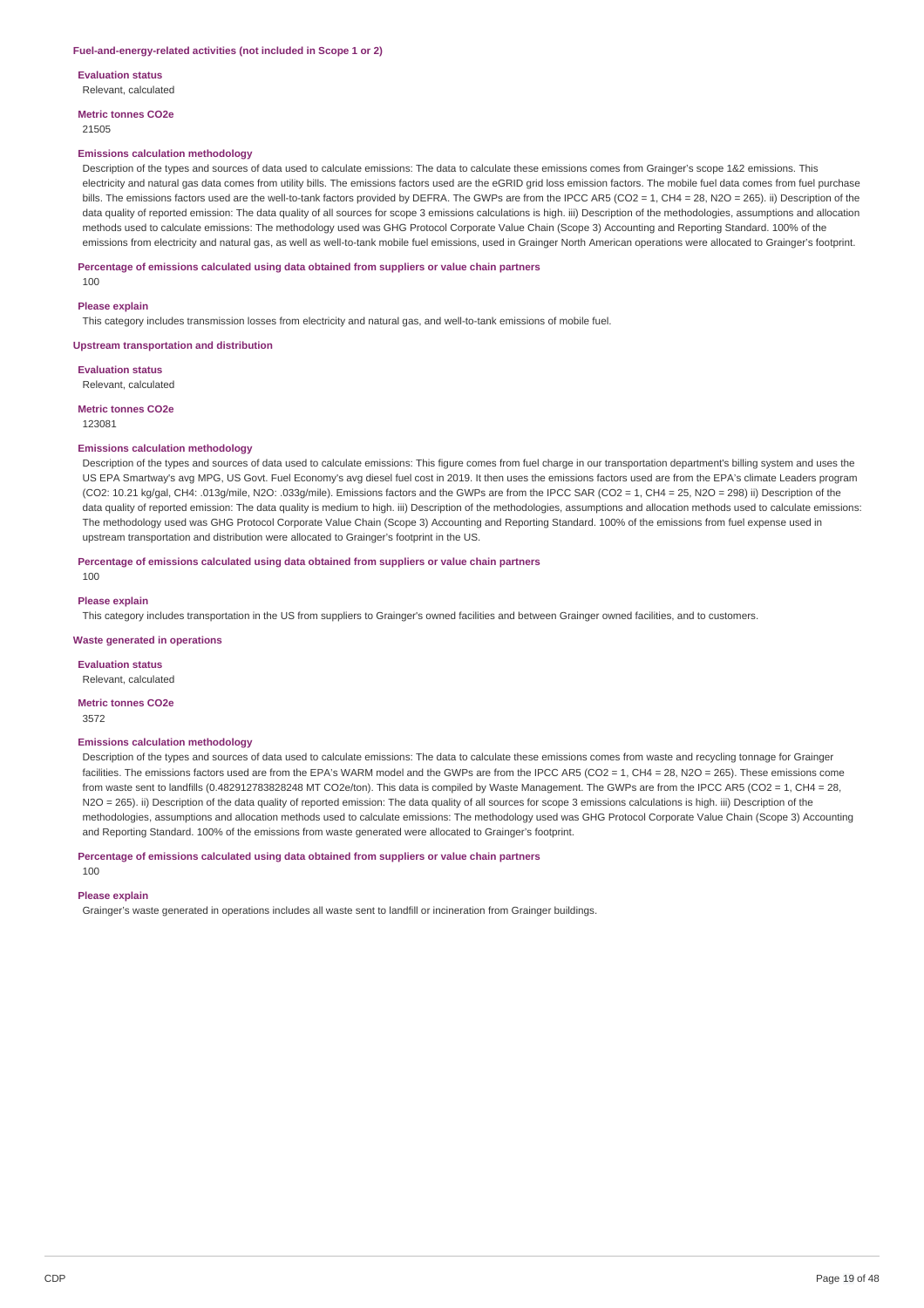#### **Evaluation status** Relevant, calculated

**Metric tonnes CO2e**

### 15428

#### **Emissions calculation methodology**

Description of the types and sources of data used to calculate emissions. The data to calculate these emissions comes from two sources. The commercial air travel data comes from our travel agency, Egencia, and it consists of flight length, type of flight, departure city, and arrival city. The emissions factors used are the DEFRA air travel emissions factors and the GWPs are from the IPCC AR5 (CO2 =  $1$ , CH4 = 28, N2O = 265). The emissions from employee travel in other vehicles all come from fuel combustion in passenger cars. This fuel data is compiled by Grainger's third-party vehicle management company. The emissions factors used are for gasoline consumption from the EPA (8.78 kg CO2/gal, .009 g CH4/mile, .008 g N2O/mile). the GWPs are from the IPCC AR5 (CO2 = 1, CH4 = 28, N2O = 265). ii) Description of the data quality of reported emissions: The data quality of all sources for scope 3 emissions calculations is high. iii) Description of the methodologies, assumptions and allocation methods used to calculate emissions. The methodology used was GHG Protocol Corporate Value Chain (Scope 3) Accounting and Reporting Standard. The assumptions and allocations for commercial air travel emissions that were used were based on DEFRA standards. 100% of the emissions from fuel used in employee travel in other vehicles were allocated to Grainger's footprint.

#### **Percentage of emissions calculated using data obtained from suppliers or value chain partners**

100

#### **Please explain**

Grainger's business travel emissions include commercial air travel as well as well as employees travelling in non-Grainger owned vehicles.

**Employee commuting**

**Evaluation status**

Relevant, calculated

### **Metric tonnes CO2e**

30589

#### **Emissions calculation methodology**

Description of the types and sources of data used to calculate emissions: The data to calculate these emissions comes from an employee transportation survey. Some of the data is estimated because it is extrapolated from this survey. The emissions factors used are from the EPA's climate Leaders program (CO2: 0.335 kg/mile, CH4: .009g/mile, N2O: .008g/mile). Emissions factors and the GWPs are from the IPCC AR5 (CO2 = 1, CH4 = 25, N2O = 298). The emissions from employee commuting come from fuel combustion in passenger cars. ii) Description of the data quality of reported emission: The data quality from the employee transportation survey is good. iii) Description of the methodologies, assumptions and allocation methods used to calculate emissions: The methodology used was GHG Protocol Corporate Value Chain (Scope 3) Accounting and Reporting Standard. 100% of the emissions from fuel used in employee commuting were allocated to Grainger's footprint.

**Percentage of emissions calculated using data obtained from suppliers or value chain partners**

## **Please explain**

100

This category includes emissions from employees commuting to work.

#### **Upstream leased assets**

**Evaluation status**

Not relevant, explanation provided

**Metric tonnes CO2e** <Not Applicable>

#### **Emissions calculation methodology**

<Not Applicable>

**Percentage of emissions calculated using data obtained from suppliers or value chain partners** <Not Applicable>

#### **Please explain**

Grainger does not have upstream leased assets.

#### **Downstream transportation and distribution**

**Evaluation status** Not relevant, explanation provided

**Metric tonnes CO2e** <Not Applicable>

### **Emissions calculation methodology**

<Not Applicable>

**Percentage of emissions calculated using data obtained from suppliers or value chain partners**

## <Not Applicable> **Please explain**

Grainger customers use Grainger's shipping methods to receive products, they do not manage the shipments themselves. Emissions associated with transport and distribution are captured in upstream categories.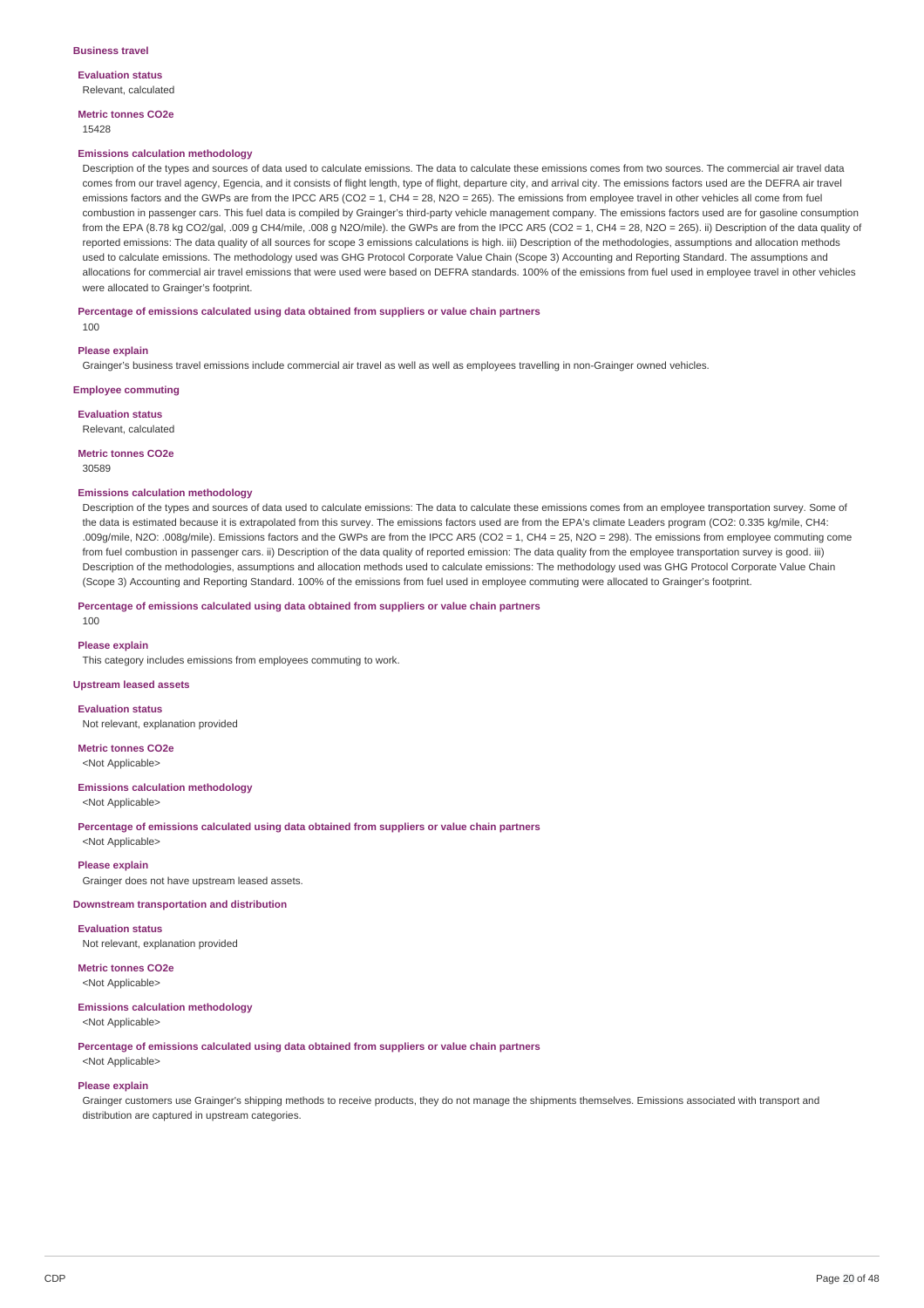#### **Processing of sold products**

### **Evaluation status**

Not relevant, explanation provided

**Metric tonnes CO2e** <Not Applicable>

#### **Emissions calculation methodology**

<Not Applicable>

#### **Percentage of emissions calculated using data obtained from suppliers or value chain partners**

<Not Applicable>

### **Please explain**

Grainger sells finished products, not raw materials.

#### **Use of sold products**

**Evaluation status** Relevant, calculated

## **Metric tonnes CO2e**

18538954

#### **Emissions calculation methodology**

Using product level attributes for life expectancy, power usage and fuel use, emissions were calculated based on product total use phase emissions for Grainger North America's catalogue. Please note this excludes the Use Phase Emissions originating from products sold by our Zoro business in the US due to emerging nature of this business and inaccessibility of data. We are continuously looking to increase the boundary of products and geographies included within our Use Phase model. Electricity emissions have been calculated using IEA 2019 (2017) factors as Grainger is not able to track the location that the product is used. For products using fuel (diesel, gasoline, propane, natural gas) and/or refrigerants, emissions have been calculated using BEIS 2020 emission factors

## **Percentage of emissions calculated using data obtained from suppliers or value chain partners**

 $\Omega$ 

#### **Please explain**

n/a

## **End of life treatment of sold products**

**Evaluation status** Relevant, calculated

#### **Metric tonnes CO2e**

144344

#### **Emissions calculation methodology**

Weight and material type of total North America, Canada and Mexico sold products has been mapped to waste destinations based on the Environmental Protection Agency (EPA) waste treatment averages. BEIS 2020 emission factors have been used to convert waste mass into emissions.

**Percentage of emissions calculated using data obtained from suppliers or value chain partners**

 $\theta$ 

#### **Please explain** n/a

**Downstream leased assets**

**Evaluation status** Not relevant, explanation provided

**Metric tonnes CO2e** <Not Applicable>

#### **Emissions calculation methodology** <Not Applicable>

**Percentage of emissions calculated using data obtained from suppliers or value chain partners**

<Not Applicable> **Please explain**

Grainger has no leased assets.

#### **Franchises**

**Evaluation status** Not relevant, explanation provided

### **Metric tonnes CO2e** <Not Applicable>

#### **Emissions calculation methodology** <Not Applicable>

**Percentage of emissions calculated using data obtained from suppliers or value chain partners** <Not Applicable>

# **Please explain**

Grainger has no franchises.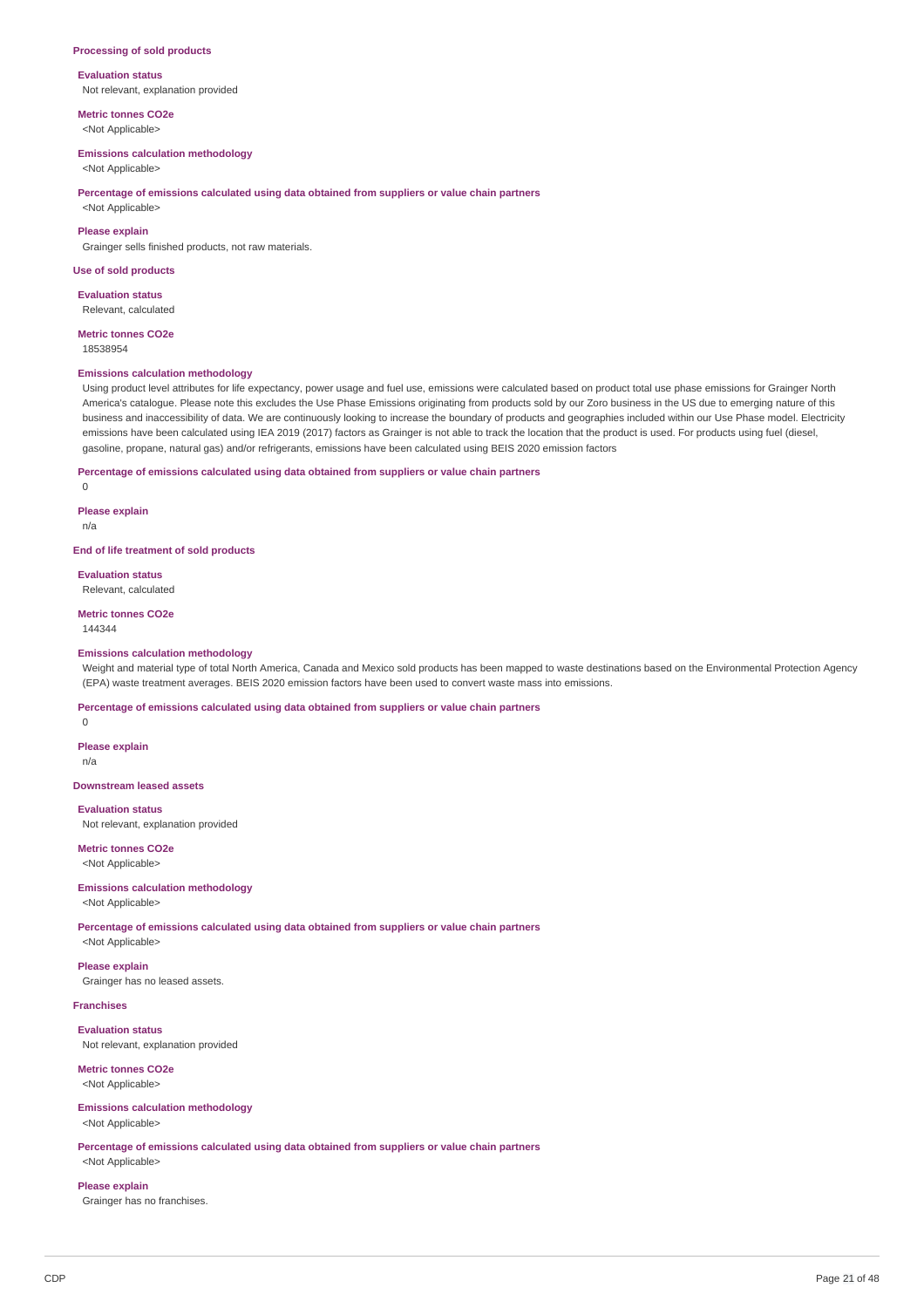#### **Investments**

**Evaluation status** Not relevant, explanation provided

**Metric tonnes CO2e** <Not Applicable>

#### **Emissions calculation methodology**

<Not Applicable>

## **Percentage of emissions calculated using data obtained from suppliers or value chain partners**

<Not Applicable>

**Please explain** Grainger makes no investments.

#### **Other (upstream)**

**Evaluation status** Please select

## **Metric tonnes CO2e**

<Not Applicable>

#### **Emissions calculation methodology**

<Not Applicable>

### **Percentage of emissions calculated using data obtained from suppliers or value chain partners**

<Not Applicable>

#### **Please explain**

n/a

#### **Other (downstream)**

**Evaluation status**

**Metric tonnes CO2e** <Not Applicable>

### **Emissions calculation methodology**

<Not Applicable>

**Percentage of emissions calculated using data obtained from suppliers or value chain partners** <Not Applicable>

#### **Please explain**

n/a

## C6.7

**(C6.7) Are carbon dioxide emissions from biogenic carbon relevant to your organization?** No

## C6.10

(C6.10) Describe your gross global combined Scope 1 and 2 emissions for the reporting year in metric tons CO2e per unit currency total revenue and provide any **additional intensity metrics that are appropriate to your business operations.**

## **Intensity figure**

0.00000874

**Metric numerator (Gross global combined Scope 1 and 2 emissions, metric tons CO2e)** 103096

**Metric denominator** unit total revenue

**Metric denominator: Unit total** 11797000000

**Scope 2 figure used** Market-based

**% change from previous year**

11

**Direction of change** Decreased

#### **Reason for change**

This metric decreased by 11% because of an absolute emissions reduction largely driven by emissions reduction activities, such as LED lighting projects and HVAC and building management system installations. Changes in conversion factors year-over year, and an increase in revenue year-over-year also attributed to the decrease.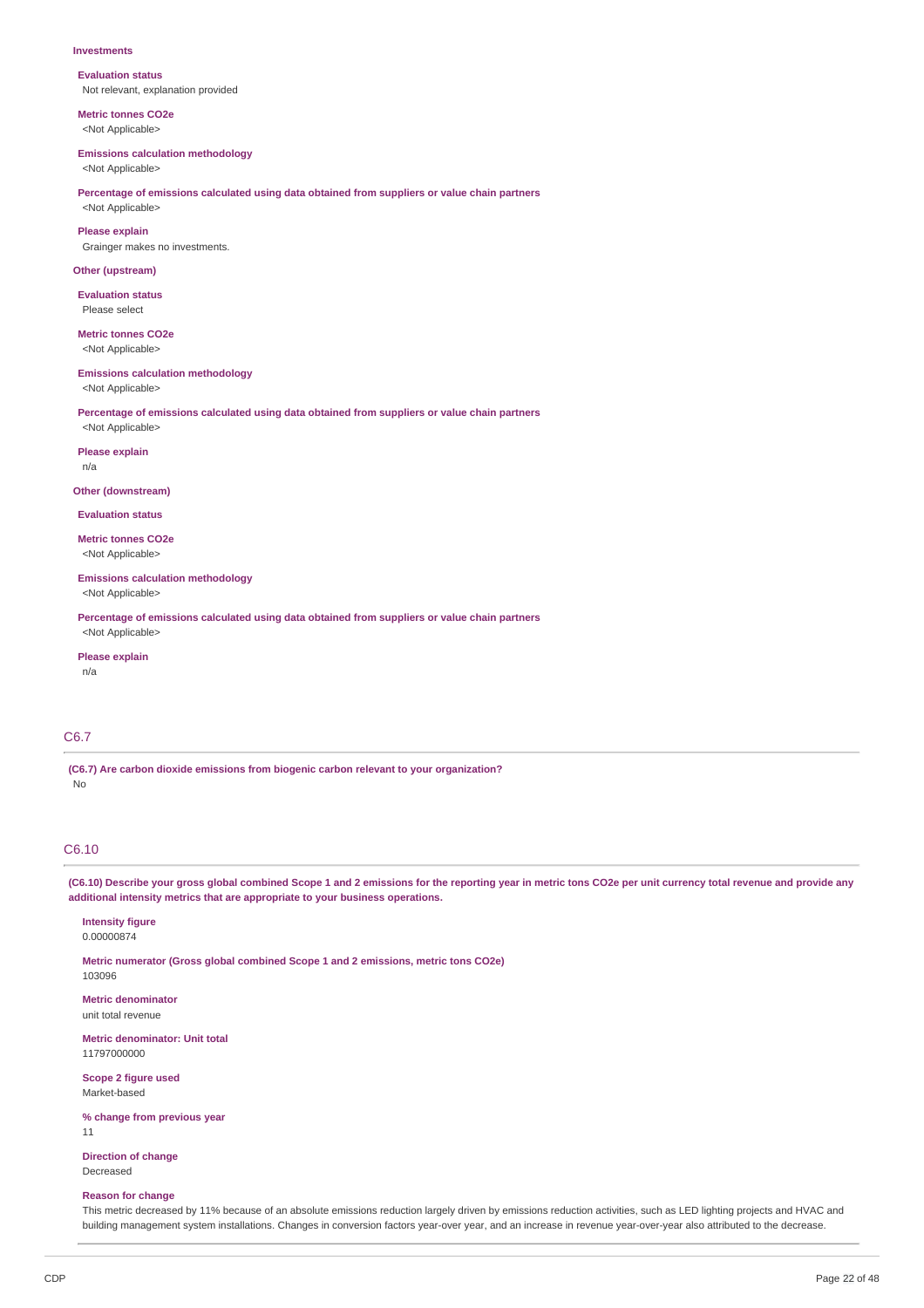## C7.1

**(C7.1) Does your organization break down its Scope 1 emissions by greenhouse gas type?** .<br>Yes

## C7.1a

(C7.1a) Break down your total gross global Scope 1 emissions by greenhouse gas type and provide the source of each used greenhouse warming potential **(GWP).**

| Greenhouse gas | Scope 1 emissions (metric tons of CO2e) | <b>GWP Reference</b>                          |
|----------------|-----------------------------------------|-----------------------------------------------|
| CO2            | 31698                                   | IPCC Fifth Assessment Report (AR5 - 100 year) |
| CH4            | ರಿತ                                     | IPCC Fifth Assessment Report (AR5 - 100 year) |
| N2O            | 60                                      | IPCC Fifth Assessment Report (AR5 - 100 year) |

## C7.2

### **(C7.2) Break down your total gross global Scope 1 emissions by country/region.**

| Country/Region                                       | Scope 1 emissions (metric tons CO2e) |
|------------------------------------------------------|--------------------------------------|
| United States of America                             | 22626                                |
| Mexico                                               | 580                                  |
| Panama                                               | 146                                  |
| Canada                                               | 4639                                 |
| United Kingdom of Great Britain and Northern Ireland | 1428                                 |
| Belgium                                              | 69                                   |
| France                                               | 83                                   |
| Netherlands                                          | 277                                  |
| Romania                                              | 5                                    |
| Portugal                                             | 33                                   |
| India                                                | 26                                   |
| United Arab Emirates                                 | $\mathsf{O}\xspace$                  |
| Japan                                                | 1527                                 |
| Ireland                                              | $\,6\,$                              |
| China                                                | 66                                   |
| Hungary                                              | 15                                   |
| Poland                                               | 17                                   |
| Dominican Republic                                   | $\mathsf{O}\xspace$                  |
| Indonesia                                            | 36                                   |
| Malaysia                                             | $\mathsf{O}\xspace$                  |
| Thailand                                             | 11                                   |
| Germany                                              | 45                                   |
| Czechia                                              | 163                                  |
| South Africa                                         | 22                                   |
| Peru                                                 | $\mathsf{O}\xspace$                  |

## C7.3

**(C7.3) Indicate which gross global Scope 1 emissions breakdowns you are able to provide.**

By business division

By activity

## C7.3a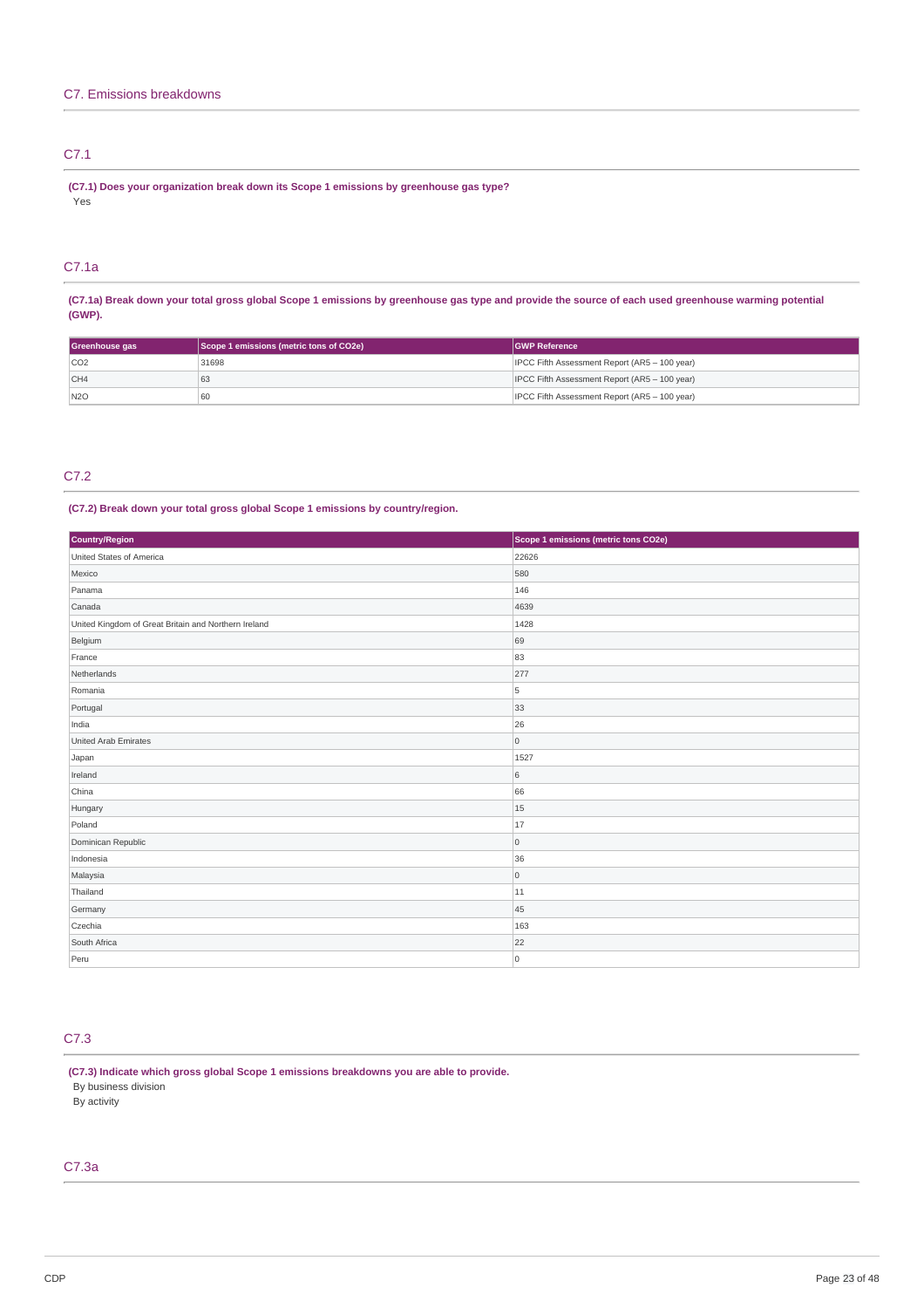## **(C7.3a) Break down your total gross global Scope 1 emissions by business division.**

| <b>Business division</b> | Scope 1 emissions (metric ton CO2e) |
|--------------------------|-------------------------------------|
| Grainger Branch          | 13695                               |
| Distribution Center      | 13458                               |
| Corporate Office         | 3141                                |
| Master Branch            | 694                                 |
| Data Center              |                                     |
| Warehouse                | 832                                 |

## C7.3c

## **(C7.3c) Break down your total gross global Scope 1 emissions by business activity.**

| Activity              | Scope 1 emissions (metric tons CO2e) |  |
|-----------------------|--------------------------------------|--|
| Stationary combustion | 29953                                |  |
| Mobile combustion     | 1868                                 |  |

## C7.5

## **(C7.5) Break down your total gross global Scope 2 emissions by country/region.**

| Country/Region                                          | Scope 2, location-based<br>(metric tons CO2e) | Scope 2, market-based<br>(metric tons CO2e) | Purchased and consumed electricity,<br>heat, steam or cooling (MWh) | Purchased and consumed low-carbon electricity, heat, steam or cooling<br>accounted for in Scope 2 market-based approach (MWh) |
|---------------------------------------------------------|-----------------------------------------------|---------------------------------------------|---------------------------------------------------------------------|-------------------------------------------------------------------------------------------------------------------------------|
| United States of America                                | 59005                                         | 55838                                       | 130769                                                              | 7500                                                                                                                          |
| Canada                                                  | 3775                                          | 3779                                        | 13119                                                               | $\mathsf{O}\xspace$                                                                                                           |
| Mexico                                                  | 2568                                          | 2568                                        | 5628                                                                | 0                                                                                                                             |
| Panama                                                  | 78                                            | 78                                          | 449                                                                 | 0                                                                                                                             |
| United Kingdom of Great<br>Britain and Northern Ireland | 1021                                          | 1523                                        | 4381                                                                | 10                                                                                                                            |
| Belgium                                                 | 29                                            | 27                                          | 143                                                                 | 0                                                                                                                             |
| France                                                  | 12                                            | 10                                          | 226                                                                 | 0                                                                                                                             |
| Netherlands                                             | 1482                                          | 1940                                        | 3494                                                                | 0                                                                                                                             |
| Romania                                                 | 9                                             | 9                                           | 28                                                                  | 0                                                                                                                             |
| Portugal                                                | 44                                            | 38                                          | 149                                                                 | 0                                                                                                                             |
| India                                                   | 100                                           | 100                                         | 133                                                                 | ۱o                                                                                                                            |
| <b>United Arab Emirates</b>                             | $\overline{1}$                                | $\mathbf{1}$                                | $\overline{2}$                                                      | 0                                                                                                                             |
| Japan                                                   | 4456                                          | 4456                                        | 8875                                                                | 0                                                                                                                             |
| Ireland                                                 | 11                                            | 16                                          | 33                                                                  | 0                                                                                                                             |
| China                                                   | 212                                           | 212                                         | 344                                                                 | 0                                                                                                                             |
| Hungary                                                 | 19                                            | 22                                          | 77                                                                  | 0                                                                                                                             |
| Poland                                                  | 62                                            | 71                                          | 87                                                                  | 0                                                                                                                             |
| Dominican Republic                                      | $\overline{0}$                                | 0                                           | $\overline{0}$                                                      | 0                                                                                                                             |
| Indonesia                                               | 143                                           | 143                                         | 186                                                                 | 0                                                                                                                             |
| Malaysia                                                | $\overline{0}$                                | 0                                           | $\overline{0}$                                                      | 0                                                                                                                             |
| Thailand                                                | 27                                            | 27                                          | 56                                                                  | ۱o                                                                                                                            |
| Germany                                                 | 94                                            | 142                                         | 234                                                                 | 0                                                                                                                             |
| Czechia                                                 | 144                                           | 174                                         | 292                                                                 | 0                                                                                                                             |
| South Africa                                            | 104                                           | 104                                         | 116                                                                 | 0                                                                                                                             |
| Peru                                                    | $\overline{0}$                                | 0                                           | 0                                                                   | 10                                                                                                                            |

## C7.6

**(C7.6) Indicate which gross global Scope 2 emissions breakdowns you are able to provide.** By business division

## C7.6a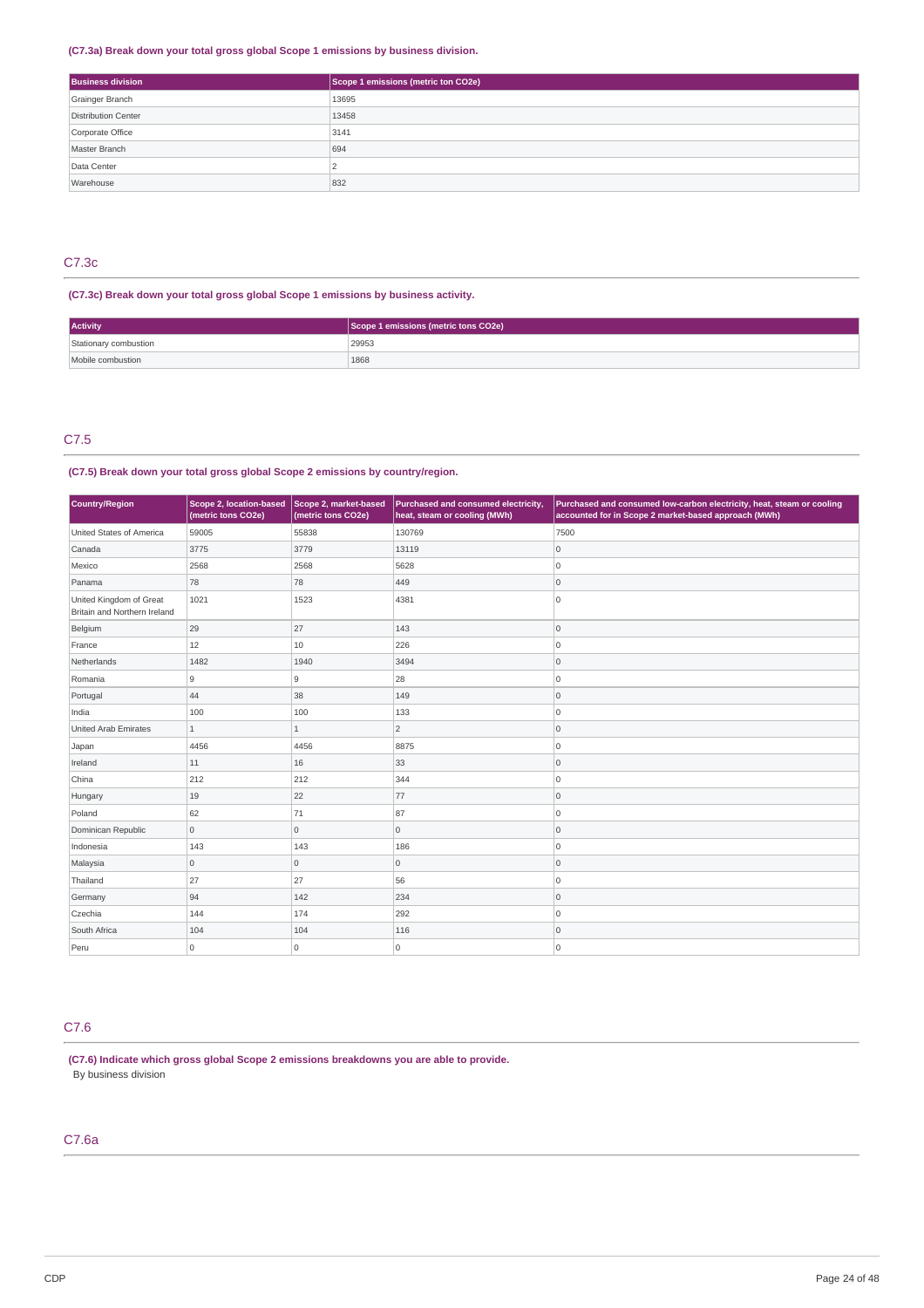### **(C7.6a) Break down your total gross global Scope 2 emissions by business division.**

| <b>Business division</b> | Scope 2, location-based (metric tons CO2e) | Scope 2, market-based (metric tons CO2e) |
|--------------------------|--------------------------------------------|------------------------------------------|
| Grainger Branch          | 14931                                      | 14269                                    |
| Distribution Center      | 40653                                      | 40499                                    |
| Corporate Office         | 14589                                      | 13141                                    |
| Master Branch            | 1074                                       | 1029                                     |
| Data Center              |                                            |                                          |
| Warehouse                | 2144                                       | 2331                                     |

## C7.9

(C7.9) How do your gross global emissions (Scope 1 and 2 combined) for the reporting year compare to those of the previous reporting year? Decreased

## C7.9a

(C7.9a) Identify the reasons for any change in your gross global emissions (Scope 1 and 2 combined), and for each of them specify how your emissions compare **to the previous year.**

|                                                  | emissions of<br>(metric<br>tons<br>CO <sub>2e</sub> ) | change           | Change in Direction Emissions<br>value<br>(percentage) | Please explain calculation                                                                                                                                                                                                                                                                                                                                                                                                                                                                                                                                                                                                                                                                                                                                                                                                                                                                                                                                                                                       |
|--------------------------------------------------|-------------------------------------------------------|------------------|--------------------------------------------------------|------------------------------------------------------------------------------------------------------------------------------------------------------------------------------------------------------------------------------------------------------------------------------------------------------------------------------------------------------------------------------------------------------------------------------------------------------------------------------------------------------------------------------------------------------------------------------------------------------------------------------------------------------------------------------------------------------------------------------------------------------------------------------------------------------------------------------------------------------------------------------------------------------------------------------------------------------------------------------------------------------------------|
| Change in<br>renewable<br>energy<br>consumption  | 0                                                     | Please<br>select | $\Omega$                                               | Our solar generation, and therefore consumption, was nearly identical to year prior, with small a change due to weather fluctuations.                                                                                                                                                                                                                                                                                                                                                                                                                                                                                                                                                                                                                                                                                                                                                                                                                                                                            |
| Other<br>emissions<br>reduction<br>activities    | 1439                                                  | Please<br>select | 2.9                                                    | Grainger is routinely evaluating its assets to ensure the business can meet a growing customer demand. As a result of this growing demand on our facilities,<br>Grainger continues investing its branch, distribution center and administrative facilities on energy efficient projects and activities, such as the new building<br>management control systems, HVAC upgrades, employee engagement, and lighting projects. This also included 14 lighting projects in our branch network.<br>Overall, improvements have saved an estimated 1,439 MtCO2e in 2020. This is approximately 1.3% of Grainger GHG emissions from 2019. Changes such as<br>emissions factors have impacted our total emissions, the impact of which has not been calculated explicitly. Last year, 1439 tCO2e were reduced by a change<br>on our emissions reduction activities, and our total Scope 1 and Scope 2 emissions in the previous year was 113,435 tCO2e, therefore we arrived at 1.3%<br>through (1439/113435)*100) = 1.2%. |
| Divestment                                       | 2000                                                  | Please<br>select | 1.8                                                    | About halfway through 2020, Grainger divested from its Fabory business and its business in China. On an absolute scale, these divestments would reduce<br>Grainger's carbon footprint by about 3800 MTCO2e. The 2000 MTCO2e shown here is an approximation of the partial year closures for 2020, about 1.8% of<br>Grainger's GHG emissions from 2019.                                                                                                                                                                                                                                                                                                                                                                                                                                                                                                                                                                                                                                                           |
| Acquisitions 0                                   |                                                       | Please<br>select | $\Omega$                                               | n/a                                                                                                                                                                                                                                                                                                                                                                                                                                                                                                                                                                                                                                                                                                                                                                                                                                                                                                                                                                                                              |
| Mergers                                          | 0                                                     | Please<br>select | $\overline{0}$                                         | n/a                                                                                                                                                                                                                                                                                                                                                                                                                                                                                                                                                                                                                                                                                                                                                                                                                                                                                                                                                                                                              |
| Change in<br>output                              | 6900                                                  | Please<br>select | 4.4                                                    | The pandemic affected occupancy at corporate sites facilities. For most of the year, they have been mainly vacant as employees worked remotely. This allowed<br>lighting and HVAC energy to be set back, reducing carbon footprint by about 5000 MTCO2e. Also, with reduced travel, our scope 1 carbon footprint related to<br>fuel also reduced, by about 1900 MTCO2e. This reduction in energy consumption led to a carbon reduction of 6900 MTCO2e, or about a 6.1% reduction from<br>2019.                                                                                                                                                                                                                                                                                                                                                                                                                                                                                                                   |
| Change in<br>methodology                         | $\mathbf 0$                                           | Please<br>select | $\mathbf 0$                                            | n/a                                                                                                                                                                                                                                                                                                                                                                                                                                                                                                                                                                                                                                                                                                                                                                                                                                                                                                                                                                                                              |
| Change in<br>boundary                            | $\mathbf 0$                                           | Please<br>select | $\mathbf 0$                                            | n/a                                                                                                                                                                                                                                                                                                                                                                                                                                                                                                                                                                                                                                                                                                                                                                                                                                                                                                                                                                                                              |
| Change in<br>physical<br>operating<br>conditions | 0                                                     | Please<br>select | $\Omega$                                               | n/a                                                                                                                                                                                                                                                                                                                                                                                                                                                                                                                                                                                                                                                                                                                                                                                                                                                                                                                                                                                                              |
| Unidentified 0                                   |                                                       | Please<br>select | $\mathbf 0$                                            | Changes such as emissions factors have impacted our total emissions, the impact of which has not been calculated.                                                                                                                                                                                                                                                                                                                                                                                                                                                                                                                                                                                                                                                                                                                                                                                                                                                                                                |
| Other                                            | 0                                                     | Please<br>select | $\Omega$                                               | n/a                                                                                                                                                                                                                                                                                                                                                                                                                                                                                                                                                                                                                                                                                                                                                                                                                                                                                                                                                                                                              |

## C7.9b

(C7.9b) Are your emissions performance calculations in C7.9 and C7.9a based on a location-based Scope 2 emissions figure or a market-based Scope 2 **emissions figure?**

Market-based

## C8. Energy

C8.1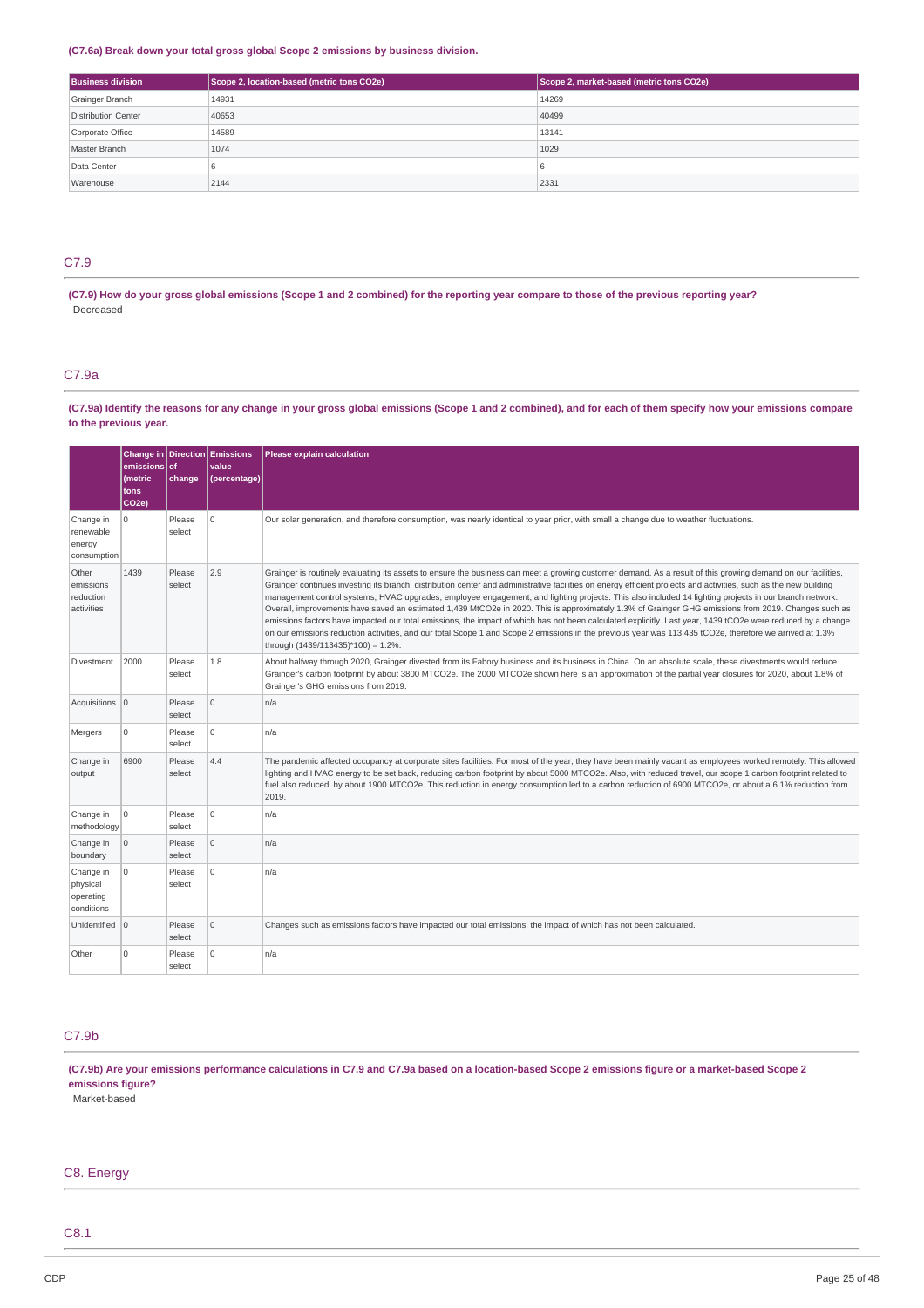## C8.2

### **(C8.2) Select which energy-related activities your organization has undertaken.**

|                                                    | Indicate whether your organization undertook this energy-related activity in the reporting year |
|----------------------------------------------------|-------------------------------------------------------------------------------------------------|
| Consumption of fuel (excluding feedstocks)         | Yes                                                                                             |
| Consumption of purchased or acquired electricity   | Yes                                                                                             |
| Consumption of purchased or acquired heat          | No.                                                                                             |
| Consumption of purchased or acquired steam         | N <sub>o</sub>                                                                                  |
| Consumption of purchased or acquired cooling       | No.                                                                                             |
| Generation of electricity, heat, steam, or cooling | Yes                                                                                             |

## C8.2a

## **(C8.2a) Report your organization's energy consumption totals (excluding feedstocks) in MWh.**

|                                                                               | <b>Heating value</b>              |                           |                           | MWh from renewable sources MWh from non-renewable sources Total (renewable and non-renewable) MWh |
|-------------------------------------------------------------------------------|-----------------------------------|---------------------------|---------------------------|---------------------------------------------------------------------------------------------------|
| Consumption of fuel (excluding feedstock)                                     | Unable to confirm heating value 0 |                           | 171490                    | 171490                                                                                            |
| Consumption of purchased or acquired electricity<br><not applicable=""></not> |                                   | 7500                      | 168818                    | 176318                                                                                            |
| Consumption of purchased or acquired heat                                     | <not applicable=""></not>         | <not applicable=""></not> | <not applicable=""></not> | <not applicable=""></not>                                                                         |
| Consumption of purchased or acquired steam                                    | <not applicable=""></not>         | <not applicable=""></not> | <not applicable=""></not> | <not applicable=""></not>                                                                         |
| Consumption of purchased or acquired cooling                                  | <not applicable=""></not>         | <not applicable=""></not> | <not applicable=""></not> | <not applicable=""></not>                                                                         |
| Consumption of self-generated non-fuel renewable energy                       | <not applicable=""></not>         | 5968                      | <not applicable=""></not> | 5968                                                                                              |
| Total energy consumption                                                      | <not applicable=""></not>         | 13468                     | 168818                    | 353776                                                                                            |

## C8.2b

### **(C8.2b) Select the applications of your organization's consumption of fuel.**

|                                                         | Indicate whether your organization undertakes this fuel application |
|---------------------------------------------------------|---------------------------------------------------------------------|
| Consumption of fuel for the generation of electricity   | l No                                                                |
| Consumption of fuel for the generation of heat          | Yes                                                                 |
| Consumption of fuel for the generation of steam         | l No                                                                |
| Consumption of fuel for the generation of cooling       | No                                                                  |
| Consumption of fuel for co-generation or tri-generation | l No                                                                |

## C8.2c

### **(C8.2c) State how much fuel in MWh your organization has consumed (excluding feedstocks) by fuel type.**

**Fuels (excluding feedstocks)** Natural Gas

**Heating value** HHV (higher heating value)

**Total fuel MWh consumed by the organization** 163890

**MWh fuel consumed for self-generation of electricity** <Not Applicable>

**MWh fuel consumed for self-generation of heat** <Not Applicable>

**MWh fuel consumed for self-generation of steam** <Not Applicable>

**MWh fuel consumed for self-generation of cooling** <Not Applicable>

**MWh fuel consumed for self-cogeneration or self-trigeneration** <Not Applicable>

**Emission factor** 11.7

**Unit**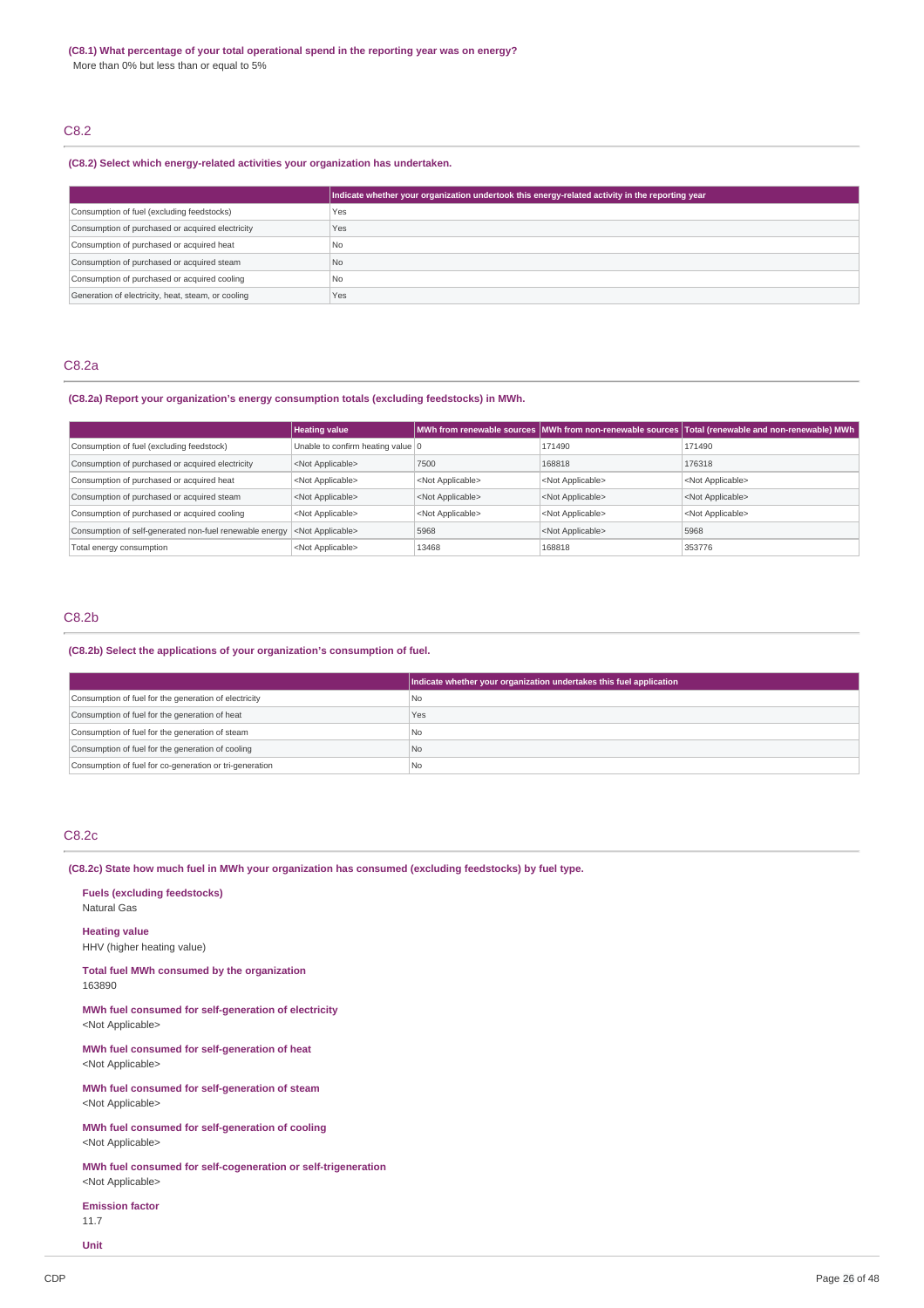#### lb CO<sub>2</sub>e per tce

#### **Emissions factor source**

2020 Climate Registry Default Emission Factors (April 2020)

#### **Comment**

**Fuels** (excluding feedstocks) Motor Gasoline

**Heating value** HHV (higher heating value)

Total fuel MWh consumed by the organization 3 4 3 9

MWh fuel consumed for self-generation of electricity <Not Applicable>

MWh fuel consumed for self-generation of heat <Not Applicable>

MWh fuel consumed for self-generation of steam <Not Applicable>

MWh fuel consumed for self-generation of cooling <Not Applicable>

MWh fuel consumed for self-cogeneration or self-trigeneration <Not Applicable>

**Emission factor** 1 9.3 6

**U nit** lb CO2e per gallon

**Emissions factor source** 2020 Climate Registry Default Emission Factors (April 2020)

#### **Comment**

**Fuels** (excluding feedstocks) Other, please specify (Misc. (including e85))

**Heating value** HHV (higher heating value)

Total fuel MWh consumed by the organization 1 5

MWh fuel consumed for self-generation of electricity <Not Applicable>

MWh fuel consumed for self-generation of heat <Not Applicable>

MWh fuel consumed for self-generation of steam <Not Applicable>

MWh fuel consumed for self-generation of cooling <Not Applicable>

MWh fuel consumed for self-cogeneration or self-trigeneration <Not Applicable>

**Emission factor** 0.0 0 0 2 2

**U nit** metric tons CO2e per liter

**Emissions factor source** EPA CCCL; Emission Factors for GHG Inventories; 2020

#### **Comment**

**Fuels** (excluding feedstocks) Propane Liquid

**H e a tin g v alu e** HHV (higher heating value)

Total fuel MWh consumed by the organization  $\overline{2}$ 

MWh fuel consumed for self-generation of electricity <Not Applicable>

MWh fuel consumed for self-generation of heat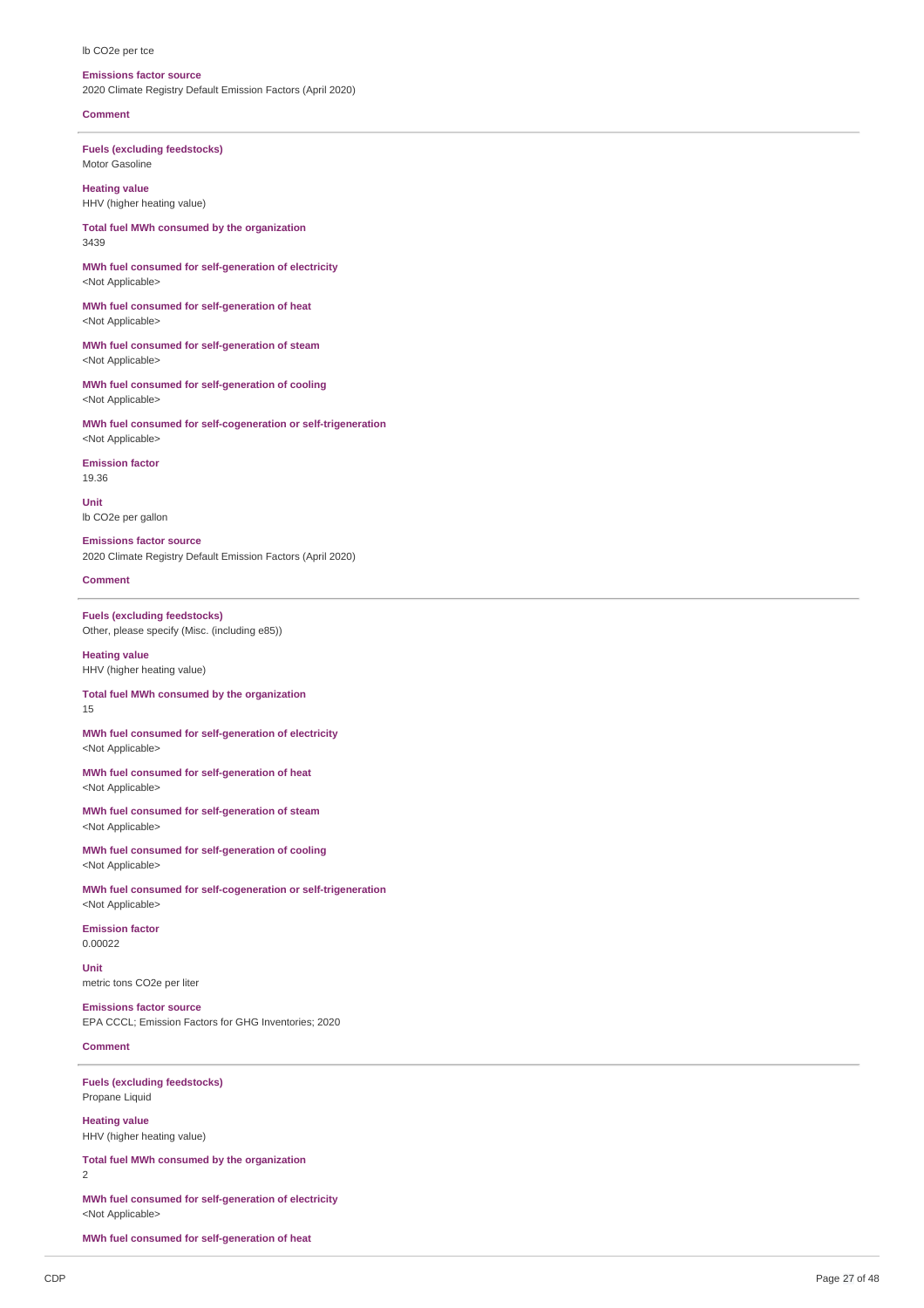#### <Not Applicable>

## **MWh fuel consumed for self-generation of steam** <Not Applicable>

**MWh fuel consumed for self-generation of cooling** <Not Applicable>

**MWh fuel consumed for self-cogeneration or self-trigeneration**

<Not Applicable> **Emission factor** 12.61

**Unit** lb CO2e per gallon

### **Emissions factor source**

2020 Climate Registry Default Emission Factors (April 2020)

**Comment**

**Fuels (excluding feedstocks)** Diesel

**Heating value** HHV (higher heating value)

### **Total fuel MWh consumed by the organization** 4144

**MWh fuel consumed for self-generation of electricity** <Not Applicable>

**MWh fuel consumed for self-generation of heat** <Not Applicable>

**MWh fuel consumed for self-generation of steam** <Not Applicable>

**MWh fuel consumed for self-generation of cooling** <Not Applicable>

**MWh fuel consumed for self-cogeneration or self-trigeneration** <Not Applicable>

**Emission factor** 22.51

**Unit** lb CO2e per gallon

**Emissions factor source**

2020 Climate Registry Default Emission Factors (April 2020)

**Comment**

## C8.2d

(C8.2d) Provide details on the electricity, heat, steam, and cooling your organization has generated and consumed in the reporting year.

|                  | <b>Total Gross generation</b><br>$\vert$ (MWh) | Generation that is consumed by the<br>organization (MWh) | (MWh) | Gross generation from renewable sources Generation from renewable sources that is consumed by the<br>organization (MWh) |
|------------------|------------------------------------------------|----------------------------------------------------------|-------|-------------------------------------------------------------------------------------------------------------------------|
| Electricity 5968 |                                                | 5968                                                     | 5968  | 5968                                                                                                                    |
| Heat             |                                                |                                                          |       |                                                                                                                         |
| Steam            |                                                |                                                          |       |                                                                                                                         |
| Cooling          |                                                |                                                          |       |                                                                                                                         |

C8.2e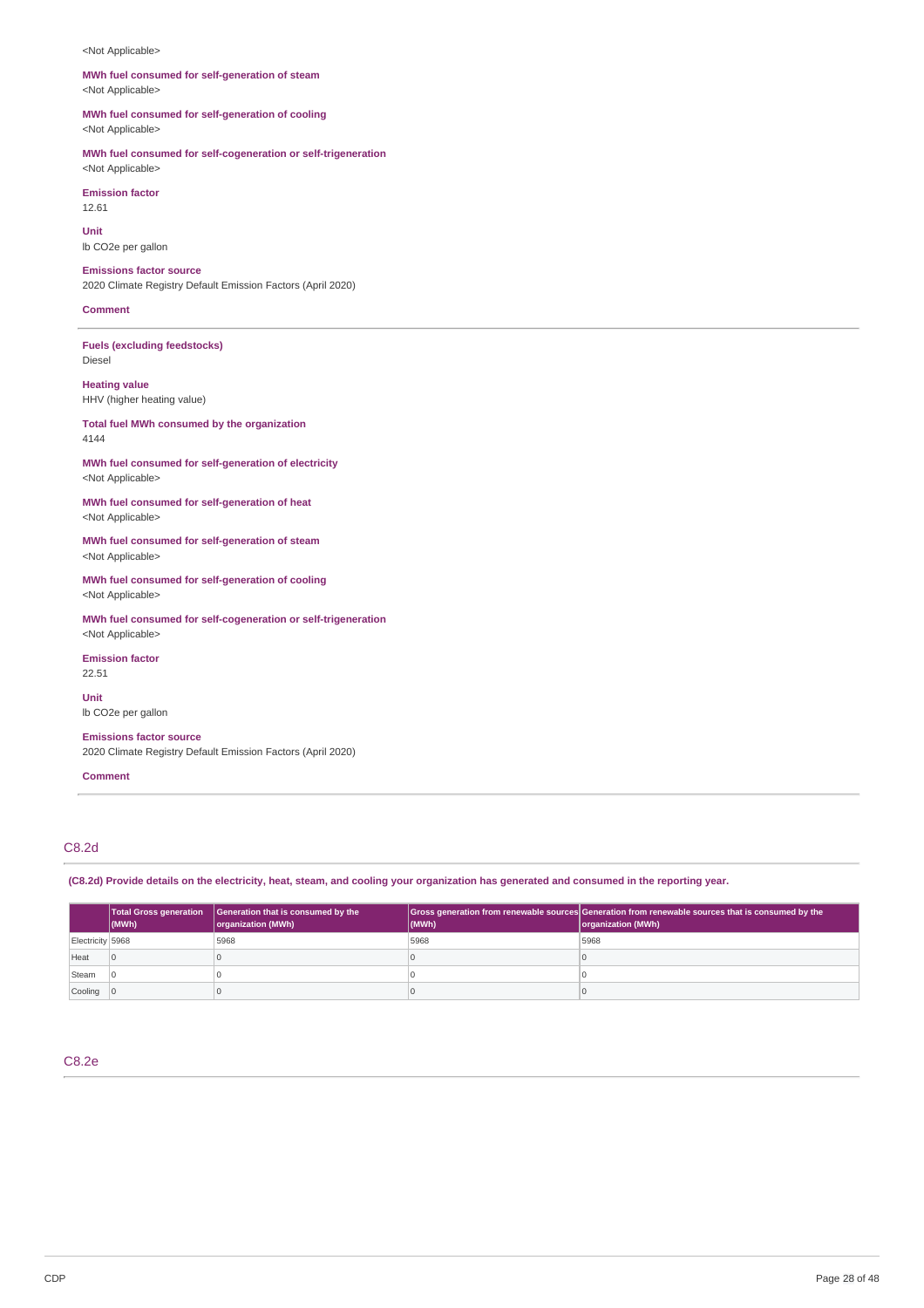(C8.2e) Provide details on the electricity, heat, steam, and/or cooling amounts that were accounted for at a zero emission factor in the market-based Scope 2 **figure reported in C6.3.**

### **Sourcing method**

Unbundled energy attribute certificates, Renewable Energy Certificates (RECs)

**Low-carbon technology type** Hydropower

**Country/area of consumption of low-carbon electricity, heat, steam or cooling** United States of America

**MWh consumed accounted for at a zero emission factor**

7500

**Comment**

## C9. Additional metrics

## C9.1

**(C9.1) Provide any additional climate-related metrics relevant to your business.**

## C10. Verification

## C10.1

**(C10.1) Indicate the verification/assurance status that applies to your reported emissions.**

|                                          | Verification/assurance status                          |
|------------------------------------------|--------------------------------------------------------|
| Scope 1                                  | Third-party verification or assurance process in place |
| Scope 2 (location-based or market-based) | Third-party verification or assurance process in place |
| Scope 3                                  | Third-party verification or assurance process in place |

## C10.1a

(C10.1a) Provide further details of the verification/assurance undertaken for your Scope 1 emissions, and attach the relevant statements.

**Verification or assurance cycle in place** Annual process **Status in the current reporting year** Complete **Type of verification or assurance** Limited assurance **Attach the statement** Grainger - CDP Verification Statement Limited.pdf **Page/ section reference** 1-3 **Relevant standard** ISO14064-3 **Proportion of reported emissions verified (%)** 100

## C10.1b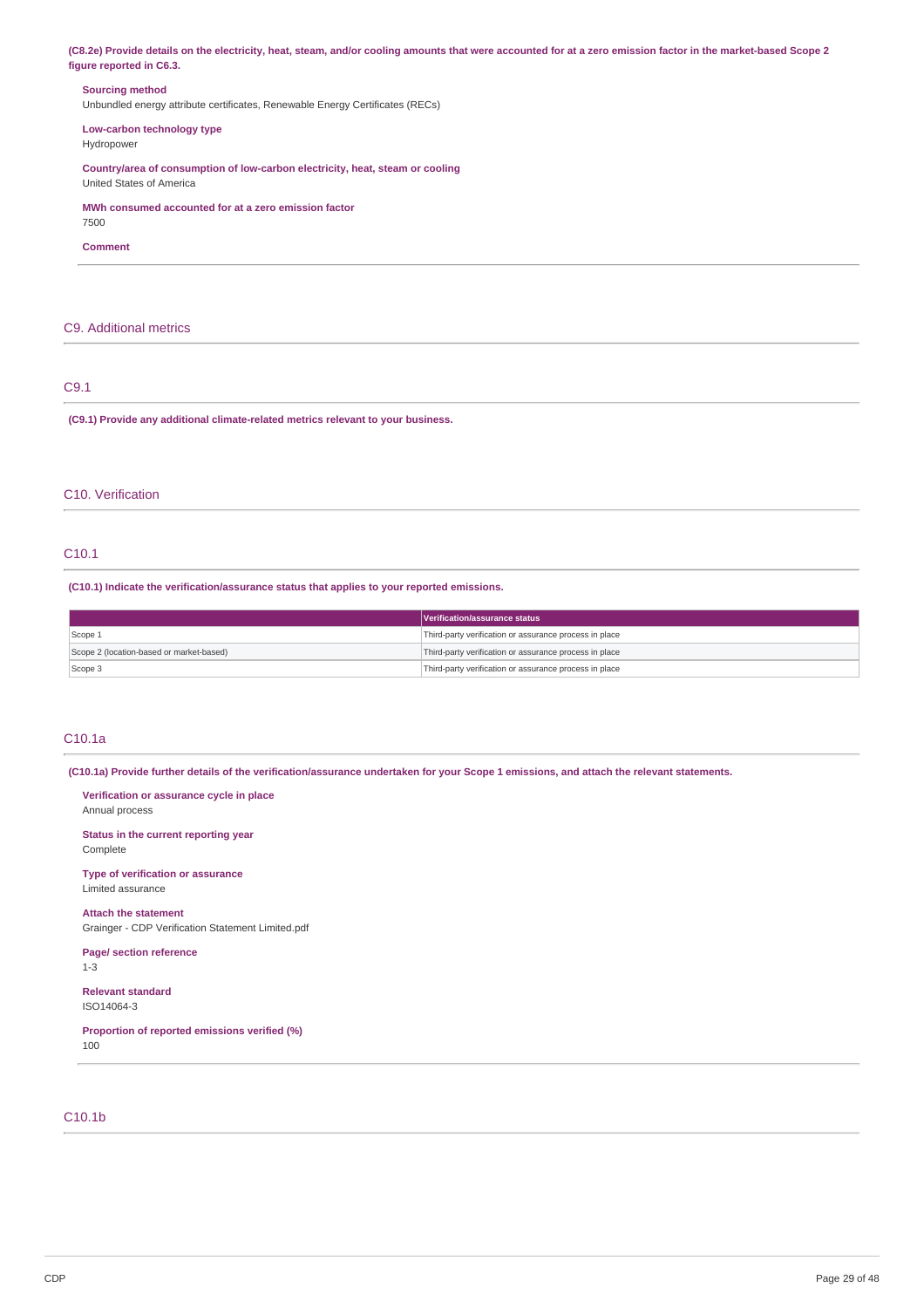#### (C10.1b) Provide further details of the verification/assurance undertaken for your Scope 2 emissions and attach the relevant statements.

**Scope 2 approach** Scope 2 location-based

**Verification or assurance cycle in place** Annual process

**Status in the current reporting year** Complete

**Type of verification or assurance** Limited assurance

**Attach the statement** Grainger - CDP Verification Statement Limited.pdf

**Page/ section reference** 1-3

**Relevant standard** ISO14064-3

**Proportion of reported emissions verified (%)** 100

**Scope 2 approach** Scope 2 market-based

**Verification or assurance cycle in place** Annual process

**Status in the current reporting year** Complete

**Type of verification or assurance** Limited assurance

**Attach the statement** Grainger - CDP Verification Statement Limited.pdf

**Page/ section reference** 1-3

**Relevant standard** ISO14064-3

**Proportion of reported emissions verified (%)** 100

## C10.1c

(C10.1c) Provide further details of the verification/assurance undertaken for your Scope 3 emissions and attach the relevant statements.

#### **Scope 3 category**

Scope 3: Fuel and energy-related activities (not included in Scopes 1 or 2)

**Verification or assurance cycle in place** Annual process

**Status in the current reporting year** Complete

**Type of verification or assurance** Limited assurance

**Attach the statement** Grainger - CDP Verification Statement Limited.pdf

**Page/section reference** 1-3

**Relevant standard** ISO14064-3

**Proportion of reported emissions verified (%)** 100

## C10.2

(C10.2) Do you verify any climate-related information reported in your CDP disclosure other than the emissions figures reported in C6.1, C6.3, and C6.5? No, but we are actively considering verifying within the next two years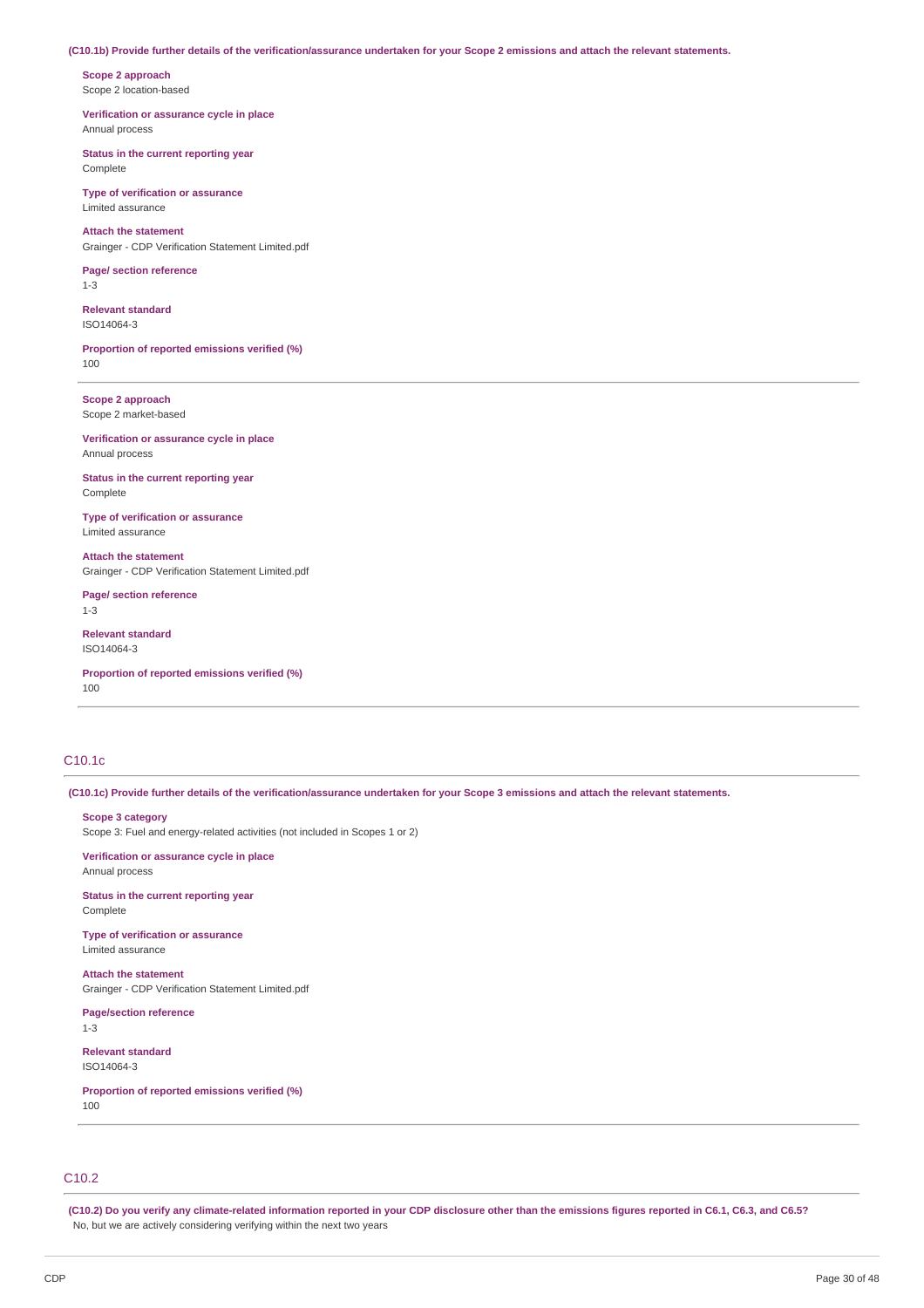## C11.1

(C11.1) Are any of your operations or activities regulated by a carbon pricing system (i.e. ETS, Cap & Trade or Carbon Tax)? No, and we do not anticipate being regulated in the next three years

## C11.2

**(C11.2) Has your organization originated or purchased any project-based carbon credits within the reporting period?** No

## C11.3

**(C11.3) Does your organization use an internal price on carbon?** No, and we do not currently anticipate doing so in the next two years

## C12. Engagement

## C12.1

**(C12.1) Do you engage with your value chain on climate-related issues?**

Yes, our suppliers

Yes, our customers

Yes, other partners in the value chain

## C12.1a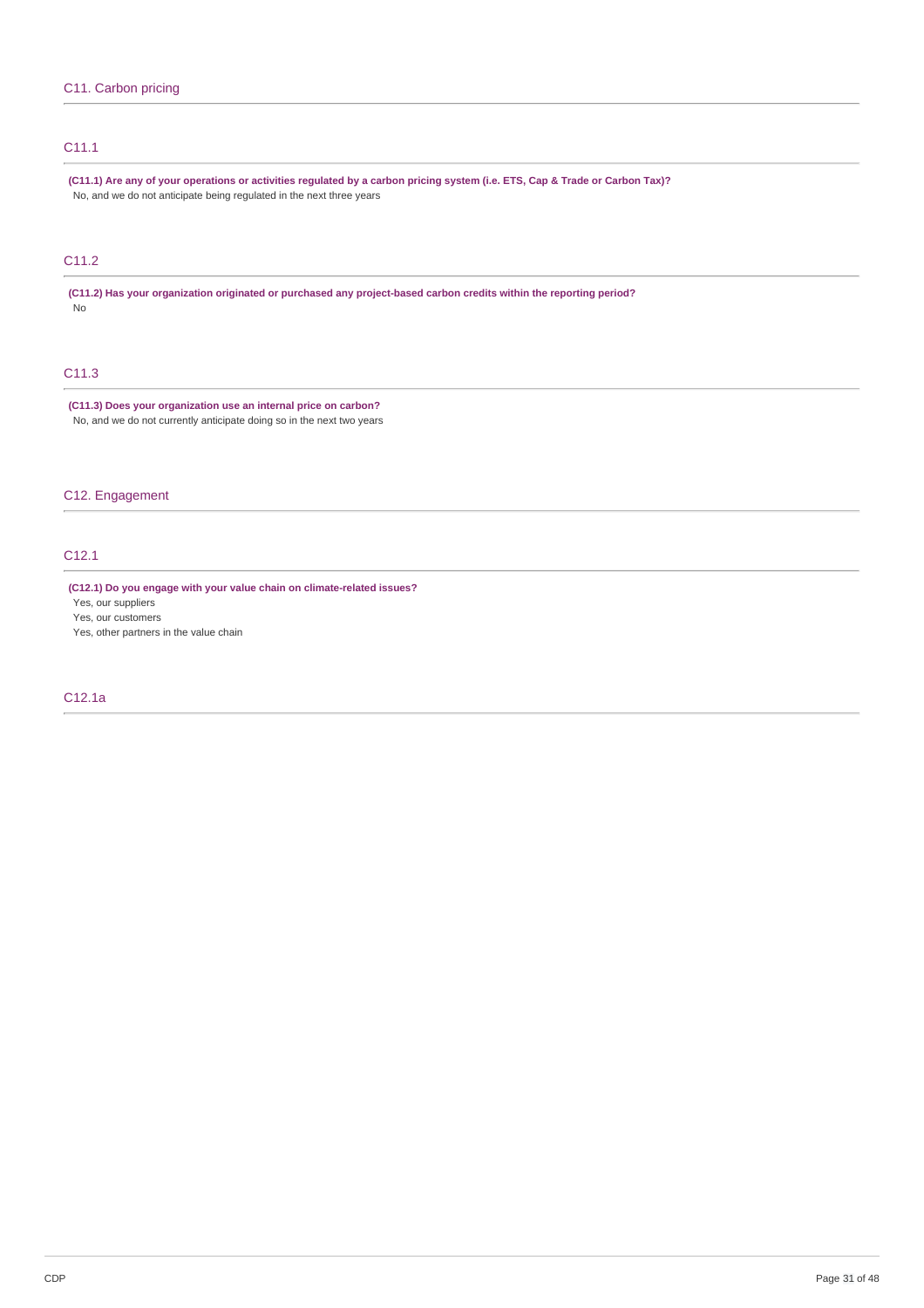#### **(C12.1a) Provide details of your climate-related supplier engagement strategy.**

#### **Type of engagement**

Engagement & incentivization (changing supplier behavior)

#### **Details of engagement**

Climate change performance is featured in supplier awards scheme

### **% of suppliers by number**

15

**% total procurement spend (direct and indirect)**

63

**% of supplier-related Scope 3 emissions as reported in C6.5**

59

#### **Rationale for the coverage of your engagement**

In May of 2018, Grainger reorganized Global Product Management into Merchandising and Supplier Management to answer three basic questions: 1) What products should we sell, 2) How do we organize and present the products to show the value of the assortment, and, 3) What information do we need for customers to choose efficiently with confidence? This was a shift in the way we thought about our assortment decisions that affected the way we connect with our internal and external stakeholders. To understand how we could stay connected to our suppliers through this shift, we established Grainger's Supplier Engagement Program. In 2019, the Merchandising and Supplier Management team established Grainger's Supplier Engagement Program to proactively engage with the suppliers who are the most impactful to our business. We seek to partner with key strategic suppliers of sustainable products and solutions through quarterly meetings and invite suppliers to showcase their products at Grainger's North American Sales and Service Meeting. During this event, we bring our top performing suppliers together for a recognition event, Partners in Performance. This annual event also educates and informs the supplier community about Grainger's key initiatives and strategy. Reflecting 2020 performance, Grainger continued to bestow a Sustainable Supplier Award for a second year in a row. Key performance factors included sales of Environmentally Preferable Products (EPP) that manage energy and/or contribute to lower, or more transparency in greenhouse gas emissions. Additionally, we considered their own environmental stewardship as a responsible business across environment, people and governance. While quantitative measures are factored into top supplier awards, key measures of success for this annual event are qualitative as we recognize partnerships with strategic suppliers at an exclusive event with top leaders.

#### **Impact of engagement, including measures of success**

Not only does the annual Sustainable Supplier Award recognize our keynote partner in the area of sustainability, this foundation for education and awareness has led to meaningful discussions not only around our supplier's current performance within the EPP portfolio, but around new and planned innovations to bring energy efficient products to the market in addition to managing energy during product manufacturing. Supplier engagement includes a 100% audit of all products that are currently available in the portfolio in order to update and anticipate new product features to help customers manage energy, in addition discussing best practices around corporate climate action, and bringing additional value to customers through sustainable services. Measuring success includes monitoring the number of green products offered by suppliers and success is considered growth in the number of green products available. In 2020, the number of green products offered by suppliers grew by 3.6%.

#### **Comment**

n/a

## C<sub>12</sub>.1<sub>b</sub>

**(C12.1b) Give details of your climate-related engagement strategy with your customers.**

#### **Type of engagement**

Education/information sharing

**Details of engagement**

Share information about your products and relevant certification schemes (i.e. Energy STAR)

#### **% of customers by number**

100

#### **% of customer - related Scope 3 emissions as reported in C6.5**

85

**Portfolio coverage (total or outstanding)**

<Not Applicable>

#### **Please explain the rationale for selecting this group of customers and scope of engagement**

We work to create a more sustainable workplace for our customers and our communities through our Environmentally Preferable Product Portfolio. The Merchandising Strategy team conducts in-depth reviews of our portfolio to determine what we should carry in our assortment, and how it should be presented to customers through our website/catalogue. This is accomplished by listening to the voice of our customers via actual feedback submitted, paired with market trends. For example, customers are telling us that they have internal goals of making their facilities greener: saving energy, saving water, buying products with recycled content or finding solutions to help them recycle products. Our merchants use this feedback during their portfolio reviews to ensure we have the right sustainable product solutions. The team makes sure we capture all the relevant product information and display it in a manner to help a customer confidently choose the product that will help them meet their sustainability goals. In order to better understand our sustainability goals, we hosted a targeted customer roundtable at our annual National Sales and Services Meeting. As a result, we enhanced our data-driven EPP analytics. Customers taking science-based climate action seek energy efficient products that are certified as low-carbon or enable avoided emissions through transparent reporting so customers can compare data and select a sustainable option. Examples of certified low-carbon designations include Carbonfree®, EnergyStar® and DLC® Approved. We engage with key suppliers to share Environmental Product Declarations on Grainger.com where available so customers may compare and calculate product life cycle emissions. We offer our customers one of the largest green SKU counts in the industrial distribution market, providing more ways to reduce energy consumption, conserve water, reduce waste and improve indoor air quality. In addition, the company offers data driven EPP analytics to our customers helping them track, report and grow their green spend. Similarly, we equip our customer-facing team members with training, sales tools and marketing support so that they can help customers achieve meaningful progress towards their sustainability goals and initiatives. The % Scope 3 Emissions attributable to this group includes the emissions associated with product use phase.

### **Impact of engagement, including measures of success**

We routinely review our EPP for opportunities to provide tailored solutions to customers with sustainability and EPP procurement goals. Our EPP Portfolio offers nearly 100,000 SKUs. We look at the sales performance of the EPP portfolio as our measure of success in helping customers select the products that will help them meet their sustainability goals. In 2020, EPP sales totalled \$710 million, a five percent increase over 2019. Grainger's measure of success for the EPP portfolio is when the EPP sales growth rate is higher than general sales growth rate.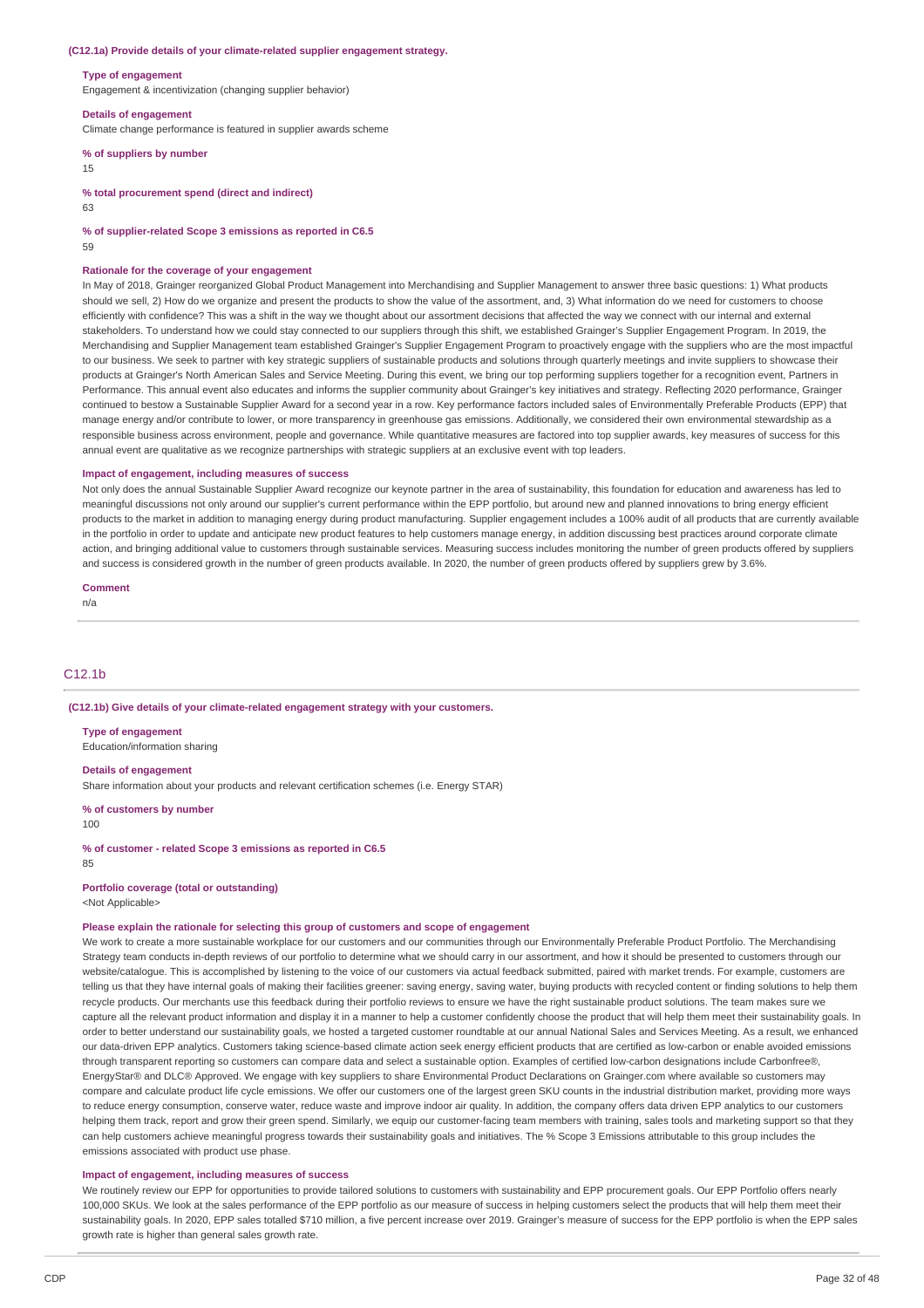## C12.1d

#### **(C12.1d) Give details of your climate-related engagement strategy with other partners in the value chain.**

Who are the other partners: Employees. Grainger offers a comprehensive talent program that begins at orientation and continues throughout an employee's career. Grainger covers a variety of topics via these various learning and training programs, including CSR/ESG.

Who are the other partners: Grainger Global Sourcing (GGS). GGS evaluates Grainger private label products to confirm they meet the company's responsible sourcing guidelines. Suppliers who provide Grainger private label products through GGS complete an annual social responsibility survey, which indicates the suppliers' compliance with social responsibility issues. Grainger reviews responses and contacts suppliers directly for additional clarification or information. To ensure the highest quality private label products, our engineering team conducts extensive product evaluation and testing as well as direct supplier engagement. This engagement includes investigations and factory audits to ensure the highest levels of quality throughout the manufacturing process. The team continually works with our suppliers over time to ensure they have the best equipment and processes in place to deliver consistent quality products.

## C12.3

(C12.3) Do you engage in activities that could either directly or indirectly influence public policy on climate-related issues through any of the following? Trade associations

## C12.3b

**(C12.3b) Are you on the board of any trade associations or do you provide funding beyond membership?** No

## C12.3f

#### (C12.3f) What processes do you have in place to ensure that all of your direct and indirect activities that influence policy are consistent with your overall climate **change strategy?**

Grainger's Business Conduct Guidelines prohibit the use of Company funds or assets for political purposes, including for contributions to any political party, candidate or committee. In accordance with this policy, we do not maintain a political action committee (PAC). Given a particular issue, it is prudent for the Company to understand the legislative and regulatory environments at both the Federal and State levels. We have, from time-to-time, engaged advisors to assist us in advocacy, mainly related to government procurement. In 2020, Grainger was also a member of three trade associations.

## C12.4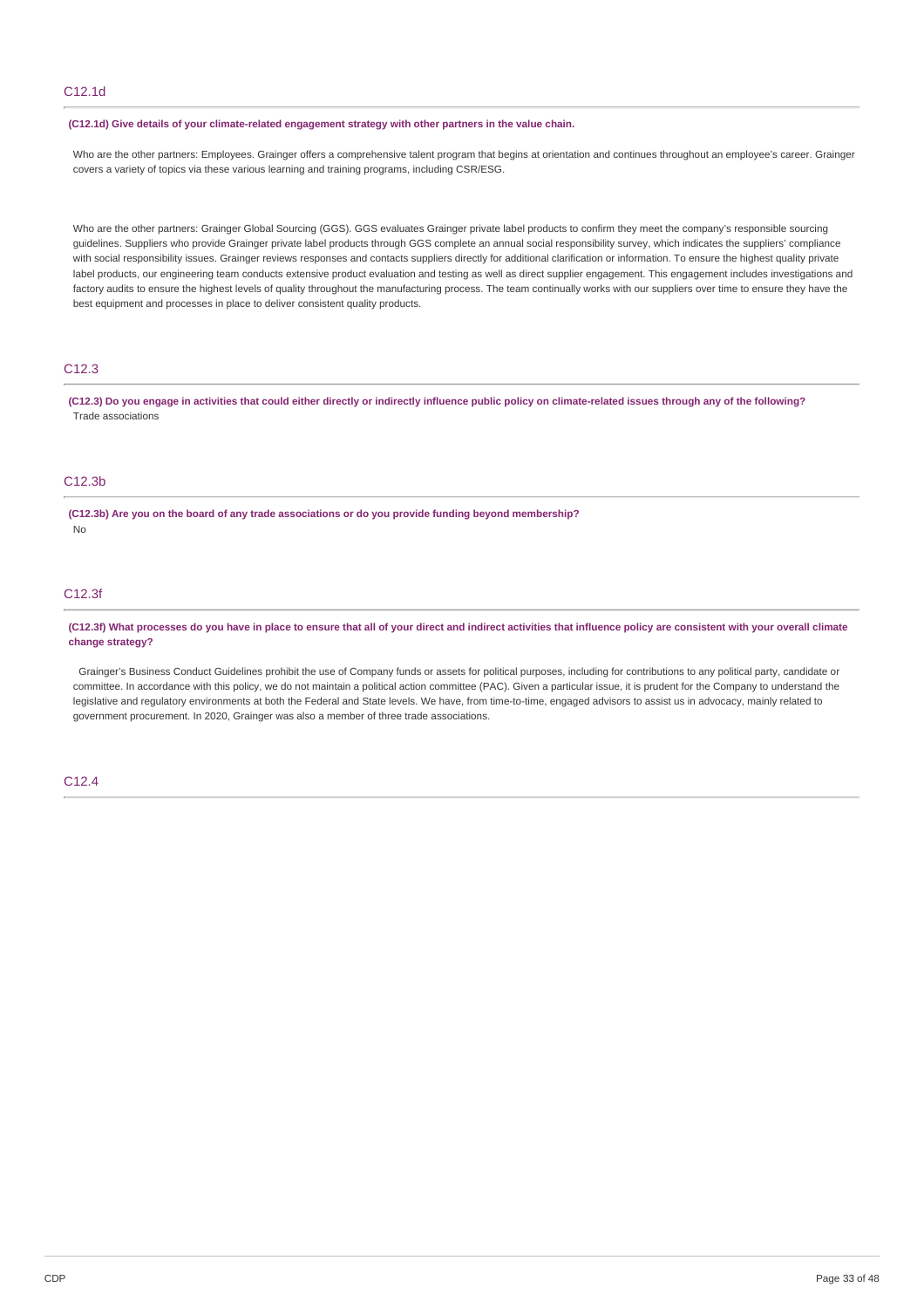(C12.4) Have you published information about your organization's response to climate change and GHG emissions performance for this reporting year in places **other than in your CDP response? If so, please attach the publication(s).**

## **Publication**

In mainstream reports

**Status** Complete

**Attach the document** Grainger\_2021\_Proxy.pdf

#### **Page/Section reference**

Emissions Targets: pg. 31; Governance: pg. 1; pgs. 30 - 33; Strategy: pg. 1; pgs. 30 - 33; Risk & Opportunities: pg. 30

#### **Content elements**

Governance Strategy Risks & opportunities Emission targets

### **Comment**

Grainger 2021 Proxy

## **Publication**

In mainstream reports

**Status** Complete

**Attach the document**

### 2020\_AR10K.pdf

## **Page/Section reference**

Governance & Strategy: Cover Page / CEO Letter; Risk & Opportunities: pg. 15, pg. 18

## **Content elements**

Governance Strategy Risks & opportunities

### **Comment**

Grainger 2020 10K (Annual Report)

#### **Publication**

In voluntary sustainability report

## **Status**

Complete

**Attach the document** Grainger\_2021\_Corporate\_Responsibility.pdf

## **Page/Section reference**

Strategy: 9-12; Governance: 14; Emissions Figures: 31-33; Emission Targets: 31-33; Other Metrics: 45

## **Content elements**

Governance Strategy Emissions figures Emission targets Other metrics

## **Comment**

Grainger ESG Report

## C15. Signoff

## C-FI

(C-FI) Use this field to provide any additional information or context that you feel is relevant to your organization's response. Please note that this field is optional **and is not scored.**

## C15.1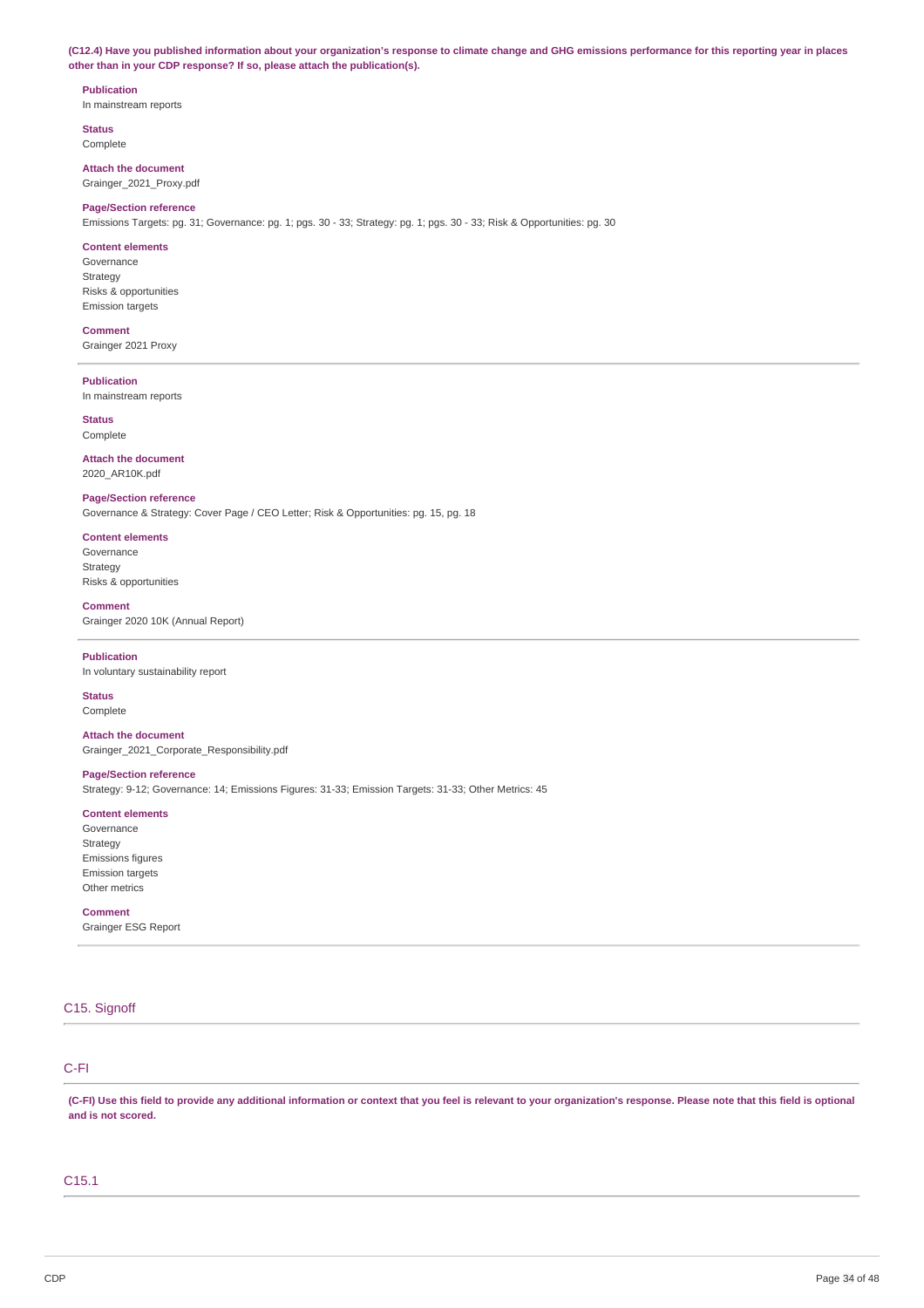#### **(C15.1) Provide details for the person that has signed off (approved) your CDP climate change response.**

|       | Job title                            | Corresponding job category |
|-------|--------------------------------------|----------------------------|
| Row 1 | Chairman and Chief Executive Officer | Board chair                |
|       |                                      |                            |

### SC. Supply chain module

### SC0.0

**(SC0.0) If you would like to do so, please provide a separate introduction to this module.**

## SC0.1

**(SC0.1) What is your company's annual revenue for the stated reporting period?**

| Row 1 |  |
|-------|--|
|       |  |

## SC0.2

**(SC0.2) Do you have an ISIN for your company that you would be willing to share with CDP?** Please select

## SC1.1

(SC1.1) Allocate your emissions to your customers listed below according to the goods or services you have sold them in this reporting period.

### **Requesting member**

International Paper Company

## **Scope of emissions**

Scope 1

#### **Allocation level** Company wide

**Allocation level detail**

<Not Applicable>

#### **Emissions in metric tonnes of CO2e**

75

### **Uncertainty (±%)**

2

### **Major sources of emissions**

Natural gas for heating buildings, and fuel for fleet vehicles

## **Verified**

Yes

## **Allocation method**

Allocation based on the market value of products purchased

Please explain how you have identified the GHG source, including major limitations to this process and assumptions made

Grainger uses the Greenhouse Gas Protocol and the US EPA e-grid to identify GHG emissions and carbon equivalents for energy consumption.

**Requesting member** International Paper Company

#### **Scope of emissions** Scope 2

**Allocation level** Company wide

**Allocation level detail** <Not Applicable>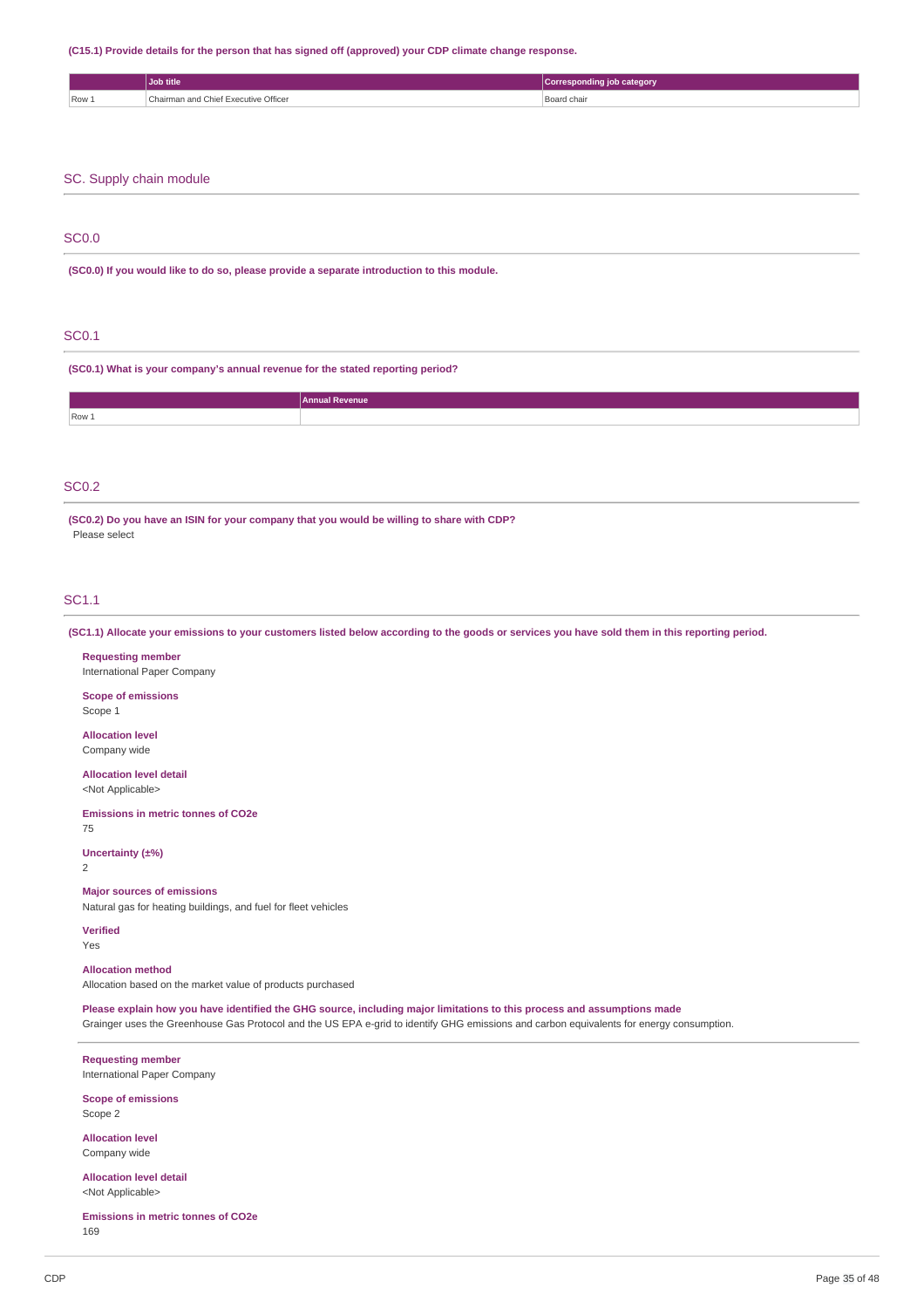2

### **Major sources of emissions**

Electricity to power buildings

**Verified** Yes

#### **Allocation method**

Allocation based on the market value of products purchased

#### Please explain how you have identified the GHG source, including major limitations to this process and assumptions made

Grainger uses the Greenhouse Gas Protocol and the US EPA e-grid to identify GHG emissions and carbon equivalents for energy consumption.

## **Requesting member**

The Coca-Cola Company

#### **Scope of emissions** Scope 1

**Allocation level** Company wide

#### **Allocation level detail**

<Not Applicable>

#### **Emissions in metric tonnes of CO2e** 65

## **Uncertainty (±%)**

2

## **Major sources of emissions**

Natural gas for heating buildings, and fuel for fleet vehicles

**Verified**

Yes

## **Allocation method**

Allocation based on the market value of products purchased

Please explain how you have identified the GHG source, including major limitations to this process and assumptions made Grainger uses the Greenhouse Gas Protocol and the US EPA e-grid to identify GHG emissions and carbon equivalents for energy consumption.

### **Requesting member** The Coca-Cola Company

## **Scope of emissions**

Scope 2

### **Allocation level** Company wide

**Allocation level detail**

<Not Applicable>

**Emissions in metric tonnes of CO2e** 146

**Uncertainty (±%)** 2

## **Major sources of emissions**

Electricity to power buildings

**Verified** Yes

## **Allocation method**

Allocation based on the market value of products purchased

Please explain how you have identified the GHG source, including major limitations to this process and assumptions made

Grainger uses the Greenhouse Gas Protocol and the US EPA e-grid to identify GHG emissions and carbon equivalents for energy consumption.

**Requesting member** Target Corporation

**Scope of emissions** Scope 1

**Allocation level** Company wide

**Allocation level detail** <Not Applicable>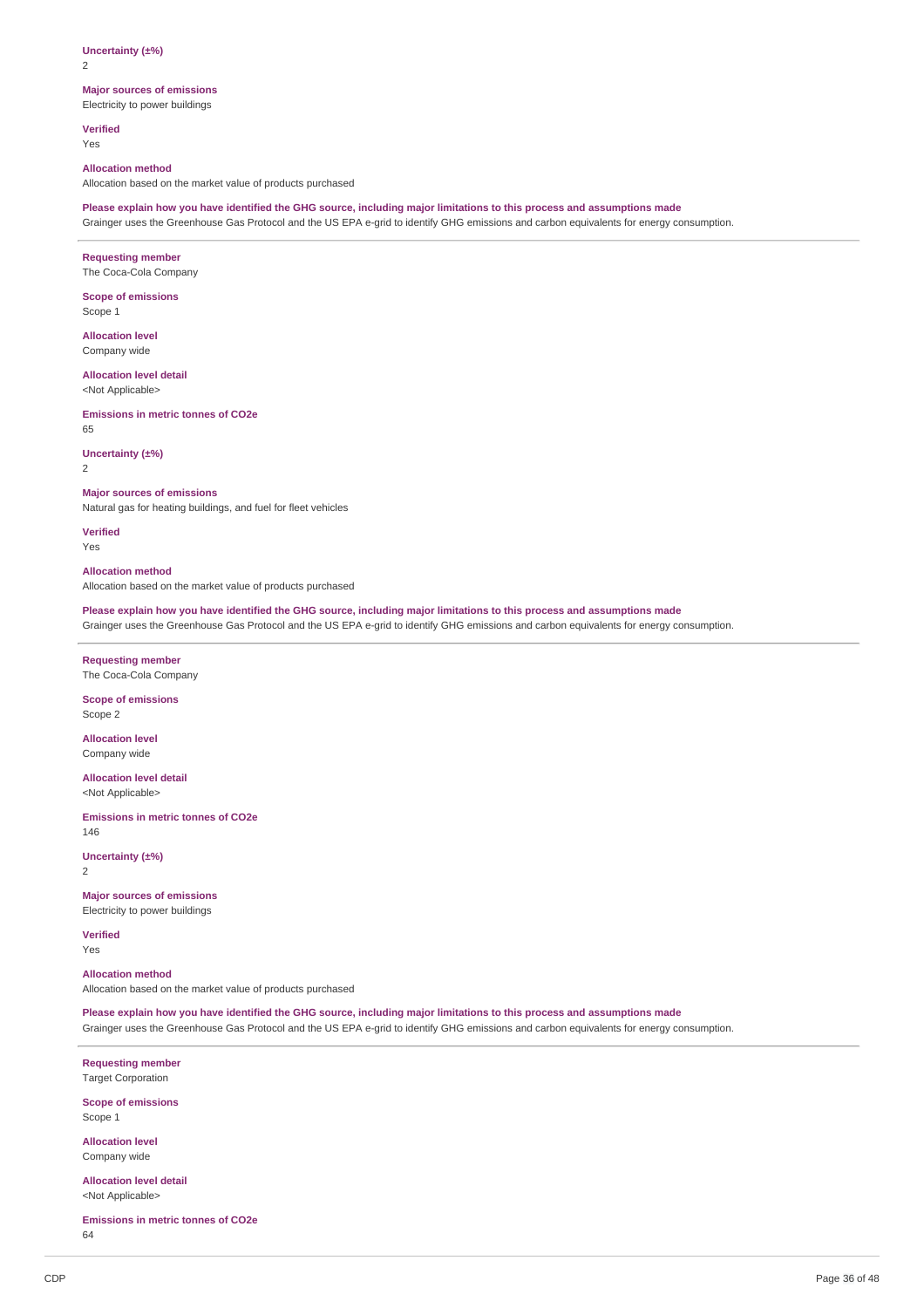2

#### **Major sources of emissions**

Natural gas for heating buildings, and fuel for fleet vehicles

**Verified** Yes

#### **Allocation method**

Allocation based on the market value of products purchased

Please explain how you have identified the GHG source, including major limitations to this process and assumptions made

Grainger uses the Greenhouse Gas Protocol and the US EPA e-grid to identify GHG emissions and carbon equivalents for energy consumption.

## **Requesting member**

Target Corporation

**Scope of emissions** Scope 2

**Allocation level**

Company wide

## **Allocation level detail**

<Not Applicable>

**Emissions in metric tonnes of CO2e** 143

**Uncertainty (±%)**

2

### **Major sources of emissions** Electricity to power buildings

**Verified** Yes

**Allocation method**

Allocation based on the market value of products purchased

Please explain how you have identified the GHG source, including major limitations to this process and assumptions made Grainger uses the Greenhouse Gas Protocol and the US EPA e-grid to identify GHG emissions and carbon equivalents for energy consumption.

### **Requesting member** Kellogg Company

**Scope of emissions**

Scope 1

**Allocation level** Company wide

**Allocation level detail** <Not Applicable>

**Emissions in metric tonnes of CO2e** 38

**Uncertainty (±%)** 2

#### **Major sources of emissions**

Natural gas for heating buildings, and fuel for fleet vehicles

**Verified** Yes

#### **Allocation method**

Allocation based on the market value of products purchased

Please explain how you have identified the GHG source, including major limitations to this process and assumptions made Grainger uses the Greenhouse Gas Protocol and the US EPA e-grid to identify GHG emissions and carbon equivalents for energy consumption.

**Requesting member** Kellogg Company

**Scope of emissions** Scope 2

**Allocation level** Company wide

**Allocation level detail** <Not Applicable>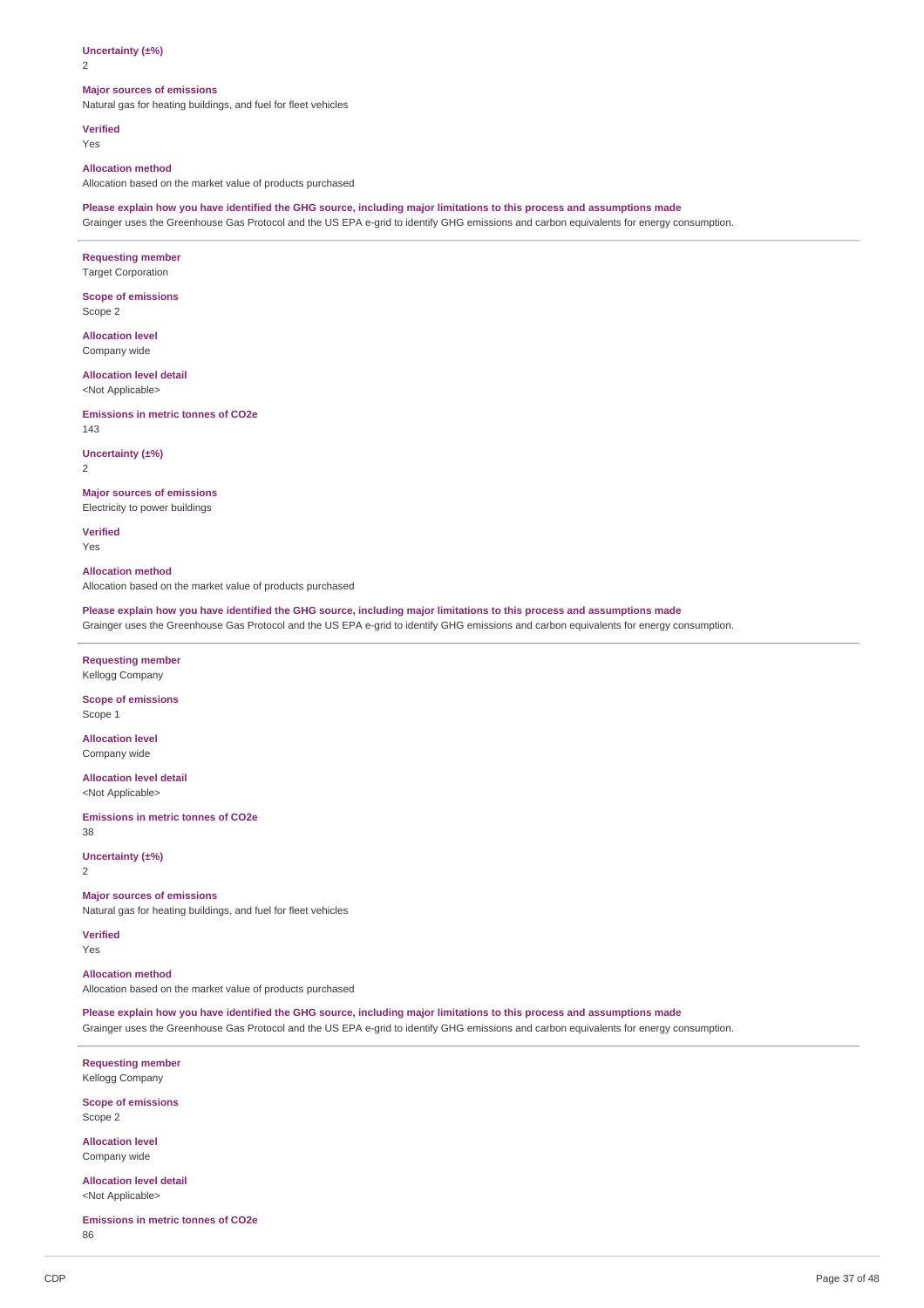2

## **Major sources of emissions**

Electricity to power buildings

**Verified** Yes

#### **Allocation method**

Allocation based on the market value of products purchased

#### Please explain how you have identified the GHG source, including major limitations to this process and assumptions made

Grainger uses the Greenhouse Gas Protocol and the US EPA e-grid to identify GHG emissions and carbon equivalents for energy consumption.

### **Requesting member**

AT&T Inc.

**Scope of emissions** Scope 1

**Allocation level**

Company wide

## **Allocation level detail**

<Not Applicable>

**Emissions in metric tonnes of CO2e**

32

### **Uncertainty (±%)**

2

## **Major sources of emissions**

Natural gas for heating buildings, and fuel for fleet vehicles

**Verified**

Yes

## **Allocation method**

Allocation based on the market value of products purchased

Please explain how you have identified the GHG source, including major limitations to this process and assumptions made Grainger uses the Greenhouse Gas Protocol and the US EPA e-grid to identify GHG emissions and carbon equivalents for energy consumption.

## **Requesting member**

AT&T Inc.

## **Scope of emissions**

Scope 2

### **Allocation level** Company wide

**Allocation level detail**

<Not Applicable>

**Emissions in metric tonnes of CO2e** 71

**Uncertainty (±%)** 2

## **Major sources of emissions**

Electricity to power buildings

**Verified** Yes

## **Allocation method**

Allocation based on the market value of products purchased

Please explain how you have identified the GHG source, including major limitations to this process and assumptions made

Grainger uses the Greenhouse Gas Protocol and the US EPA e-grid to identify GHG emissions and carbon equivalents for energy consumption.

**Requesting member** WestRock Company

**Scope of emissions** Scope 1

**Allocation level** Company wide

**Allocation level detail** <Not Applicable>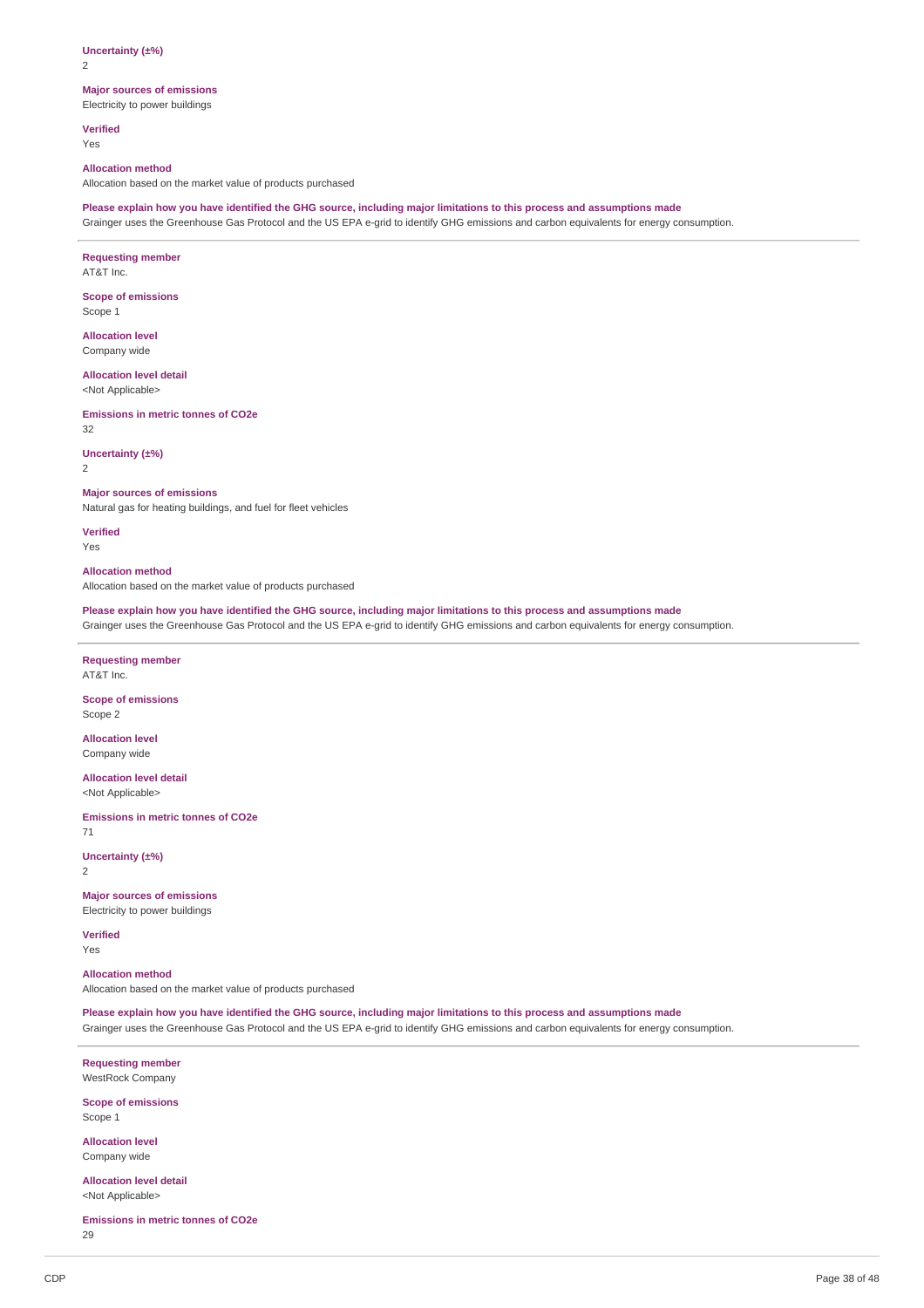$\overline{2}$ 

#### **Major sources of emissions**

Natural gas for heating buildings, and fuel for fleet vehicles

**Verified** Yes

#### **Allocation method**

Allocation based on the market value of products purchased

Please explain how you have identified the GHG source, including major limitations to this process and assumptions made

Grainger uses the Greenhouse Gas Protocol and the US EPA e-grid to identify GHG emissions and carbon equivalents for energy consumption.

## **Requesting member**

WestRock Company

**Scope of emissions** Scope 2

**Allocation level**

Company wide

## **Allocation level detail**

<Not Applicable>

**Emissions in metric tonnes of CO2e** 65

**Uncertainty (±%)**

2

### **Major sources of emissions** Electricity to power buildings

**Verified** Yes

**Allocation method**

Allocation based on the market value of products purchased

Please explain how you have identified the GHG source, including major limitations to this process and assumptions made Grainger uses the Greenhouse Gas Protocol and the US EPA e-grid to identify GHG emissions and carbon equivalents for energy consumption.

### **Requesting member** Eaton Corporation

**Scope of emissions**

Scope 1

**Allocation level** Company wide

**Allocation level detail** <Not Applicable>

**Emissions in metric tonnes of CO2e** 13

**Uncertainty (±%)**

2

### **Major sources of emissions**

Natural gas for heating buildings, and fuel for fleet vehicles

**Verified** Yes

#### **Allocation method**

Allocation based on the market value of products purchased

Please explain how you have identified the GHG source, including major limitations to this process and assumptions made Grainger uses the Greenhouse Gas Protocol and the US EPA e-grid to identify GHG emissions and carbon equivalents for energy consumption.

**Requesting member** Eaton Corporation

**Scope of emissions** Scope 2

**Allocation level** Company wide

**Allocation level detail** <Not Applicable>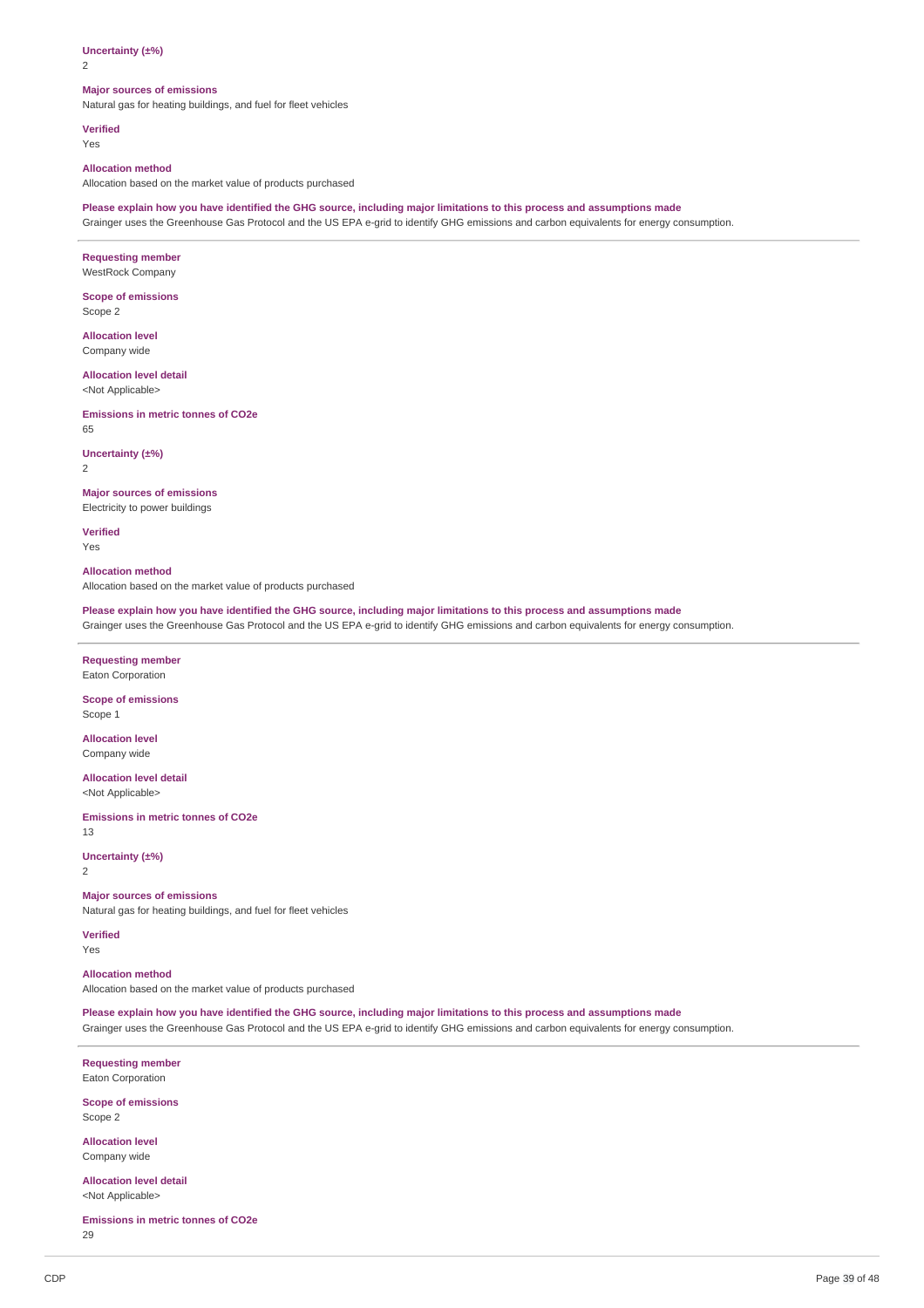$\overline{2}$ 

## **Major sources of emissions**

Electricity to power buildings

**Verified** Yes

#### **Allocation method**

Allocation based on the market value of products purchased

#### Please explain how you have identified the GHG source, including major limitations to this process and assumptions made

Grainger uses the Greenhouse Gas Protocol and the US EPA e-grid to identify GHG emissions and carbon equivalents for energy consumption.

#### **Requesting member**

Los Angeles Department of Water and Power

## **Scope of emissions**

Scope 1

**Allocation level** Company wide

#### **Allocation level detail**

<Not Applicable>

## **Emissions in metric tonnes of CO2e**

12

### **Uncertainty (±%)**

2

## **Major sources of emissions**

Natural gas for heating buildings, and fuel for fleet vehicles

**Verified**

Yes

## **Allocation method**

Allocation based on the market value of products purchased

Please explain how you have identified the GHG source, including major limitations to this process and assumptions made

Grainger uses the Greenhouse Gas Protocol and the US EPA e-grid to identify GHG emissions and carbon equivalents for energy consumption.

### **Requesting member** Los Angeles Department of Water and Power

**Scope of emissions**

Scope 2

### **Allocation level** Company wide

**Allocation level detail**

<Not Applicable>

**Emissions in metric tonnes of CO2e** 28

**Uncertainty (±%)** 2

## **Major sources of emissions**

Electricity to power buildings

**Verified** Yes

## **Allocation method**

Allocation based on the market value of products purchased

Please explain how you have identified the GHG source, including major limitations to this process and assumptions made

Grainger uses the Greenhouse Gas Protocol and the US EPA e-grid to identify GHG emissions and carbon equivalents for energy consumption.

**Requesting member** Caesars Entertainment

**Scope of emissions** Scope 1

**Allocation level** Company wide

**Allocation level detail** <Not Applicable>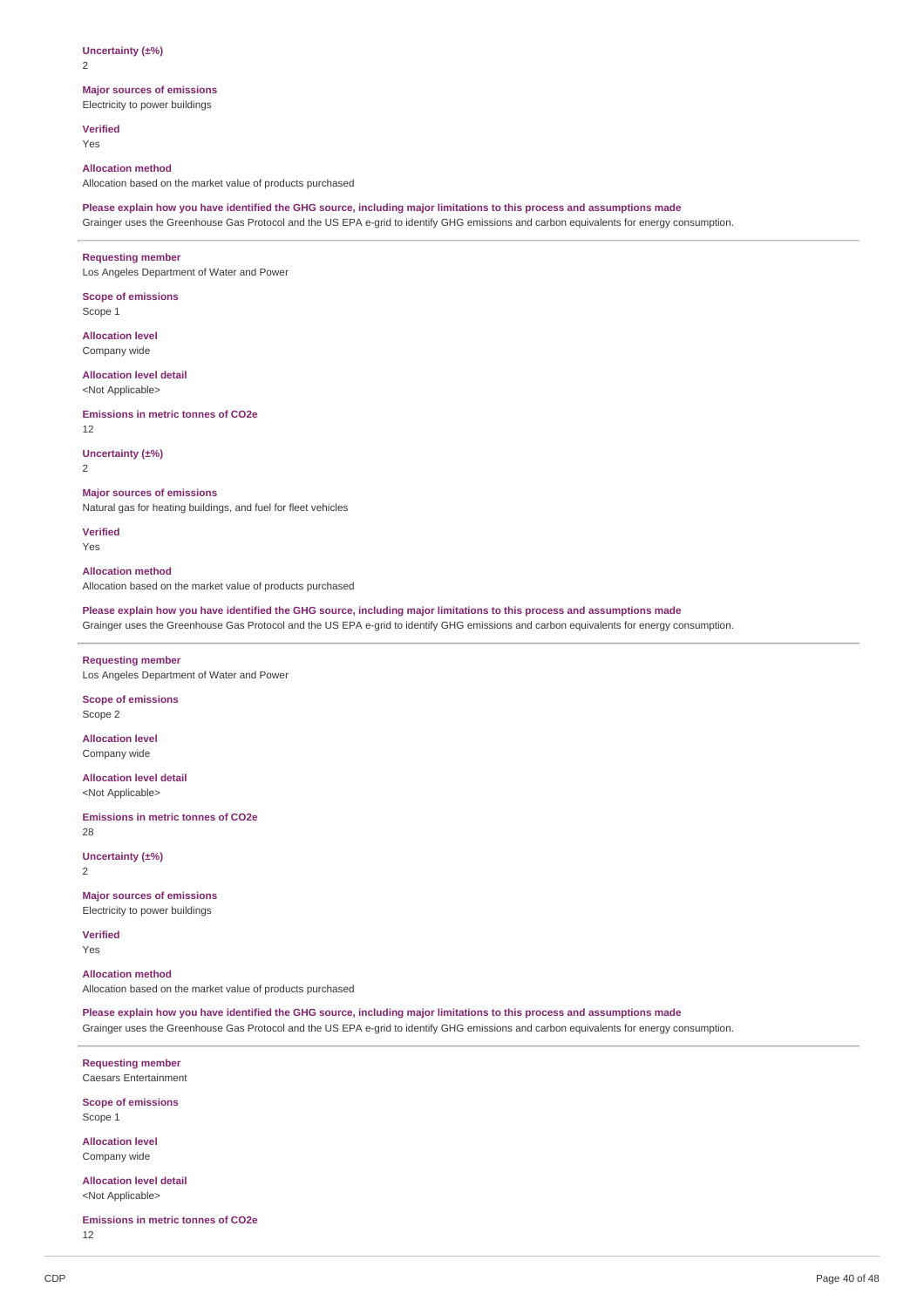$\overline{2}$ 

#### **Major sources of emissions**

Natural gas for heating buildings, and fuel for fleet vehicles

**Verified** Yes

#### **Allocation method**

Allocation based on the market value of products purchased

Please explain how you have identified the GHG source, including major limitations to this process and assumptions made

Grainger uses the Greenhouse Gas Protocol and the US EPA e-grid to identify GHG emissions and carbon equivalents for energy consumption.

### **Requesting member**

Caesars Entertainment

**Scope of emissions** Scope 2

**Allocation level**

Company wide

## **Allocation level detail**

<Not Applicable>

**Emissions in metric tonnes of CO2e** 27

**Uncertainty (±%)**

2

## **Major sources of emissions**

Electricity to power buildings

**Verified** Yes

**Allocation method**

Allocation based on the market value of products purchased

Please explain how you have identified the GHG source, including major limitations to this process and assumptions made Grainger uses the Greenhouse Gas Protocol and the US EPA e-grid to identify GHG emissions and carbon equivalents for energy consumption.

#### **Requesting member** National Grid PLC

**Scope of emissions**

Scope 1

**Allocation level** Company wide

**Allocation level detail** <Not Applicable>

**Emissions in metric tonnes of CO2e**

9

**Uncertainty (±%)** 2

#### **Major sources of emissions**

Natural gas for heating buildings, and fuel for fleet vehicles

**Verified** Yes

#### **Allocation method**

Allocation based on the market value of products purchased

Please explain how you have identified the GHG source, including major limitations to this process and assumptions made Grainger uses the Greenhouse Gas Protocol and the US EPA e-grid to identify GHG emissions and carbon equivalents for energy consumption.

**Requesting member** National Grid PLC

**Scope of emissions** Scope 2

**Allocation level** Company wide

**Allocation level detail** <Not Applicable>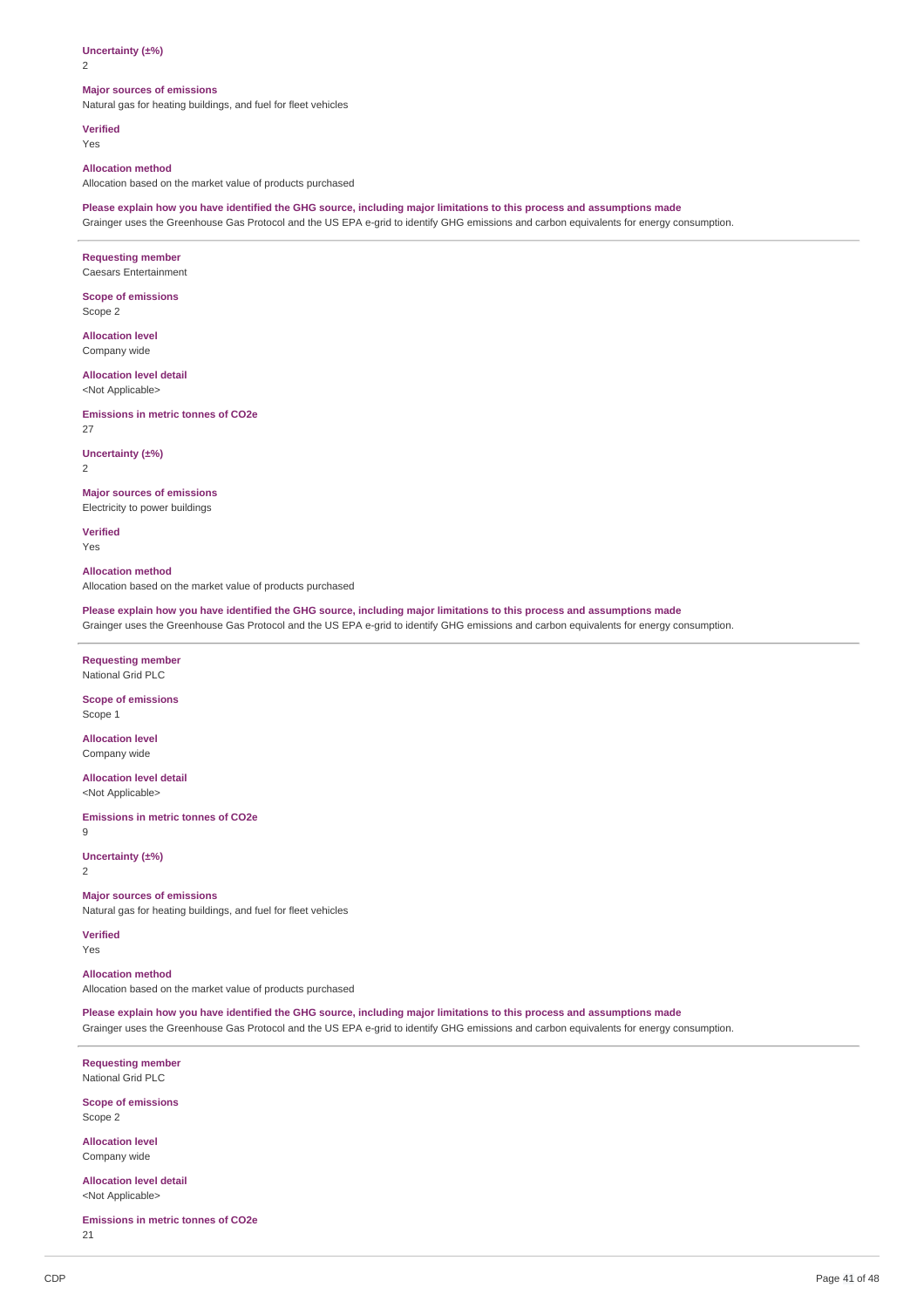2

## **Major sources of emissions**

Electricity to power buildings

**Verified** Yes

#### **Allocation method**

Allocation based on the market value of products purchased

#### Please explain how you have identified the GHG source, including major limitations to this process and assumptions made

Grainger uses the Greenhouse Gas Protocol and the US EPA e-grid to identify GHG emissions and carbon equivalents for energy consumption.

### **Requesting member**

Stanley Black & Decker, Inc.

## **Scope of emissions**

Scope 1

**Allocation level** Company wide

## **Allocation level detail**

<Not Applicable>

#### **Emissions in metric tonnes of CO2e**

9

#### **Uncertainty (±%)**

2

## **Major sources of emissions**

Natural gas for heating buildings, and fuel for fleet vehicles

**Verified**

Yes

## **Allocation method**

Allocation based on the market value of products purchased

Please explain how you have identified the GHG source, including major limitations to this process and assumptions made Grainger uses the Greenhouse Gas Protocol and the US EPA e-grid to identify GHG emissions and carbon equivalents for energy consumption.

## **Requesting member**

Stanley Black & Decker, Inc.

#### **Scope of emissions** Scope 2

**Allocation level** Company wide

**Allocation level detail**

<Not Applicable>

**Emissions in metric tonnes of CO2e** 20

**Uncertainty (±%)** 2

## **Major sources of emissions**

Electricity to power buildings

**Verified** Yes

## **Allocation method**

Allocation based on the market value of products purchased

Please explain how you have identified the GHG source, including major limitations to this process and assumptions made

Grainger uses the Greenhouse Gas Protocol and the US EPA e-grid to identify GHG emissions and carbon equivalents for energy consumption.

**Requesting member** Bristol-Myers Squibb

**Scope of emissions** Scope 1

**Allocation level** Company wide

**Allocation level detail** <Not Applicable>

**Emissions in metric tonnes of CO2e**

8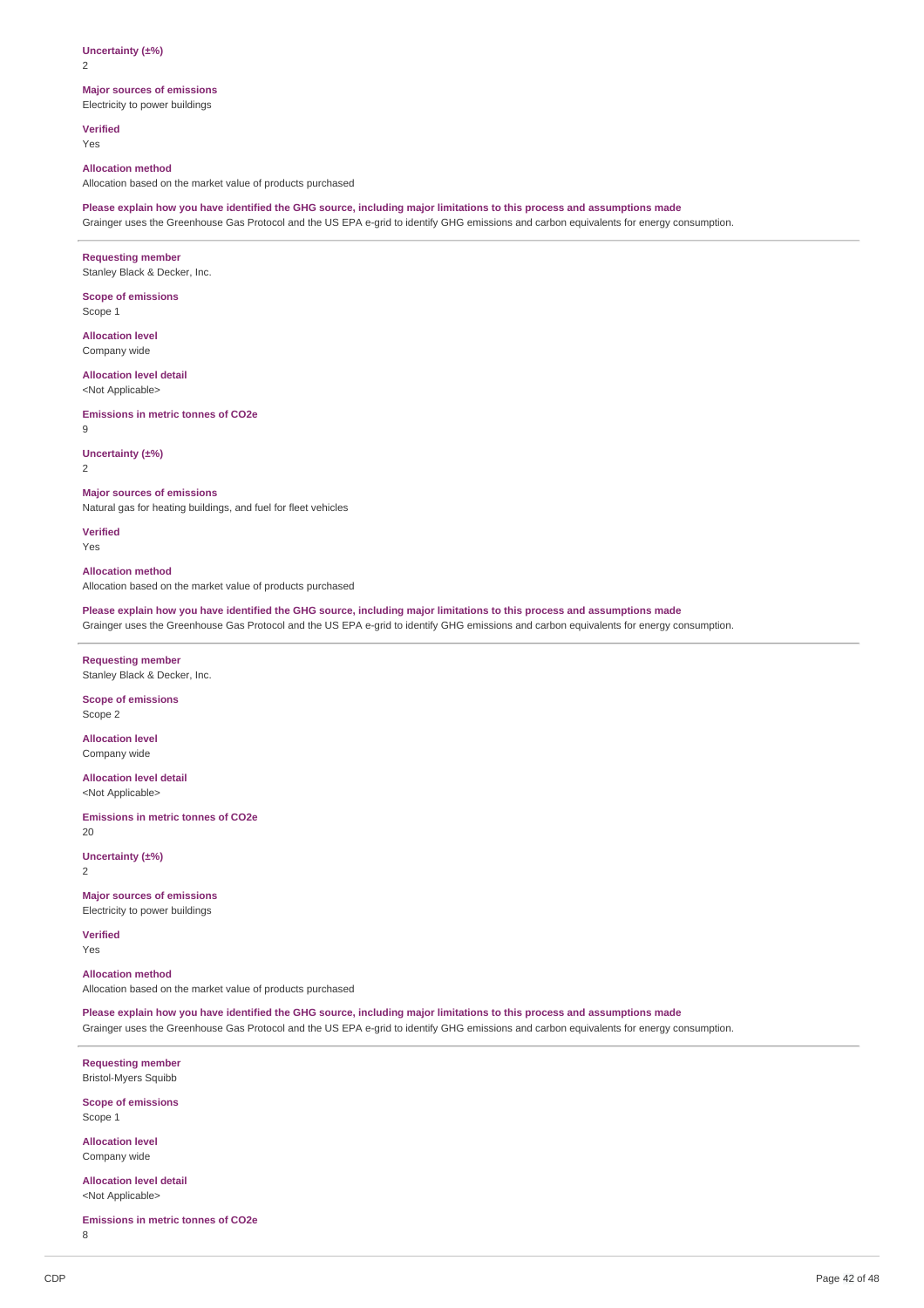$\overline{2}$ 

#### **Major sources of emissions**

Natural gas for heating buildings, and fuel for fleet vehicles

**Verified** Yes

#### **Allocation method**

Allocation based on the market value of products purchased

Please explain how you have identified the GHG source, including major limitations to this process and assumptions made

Grainger uses the Greenhouse Gas Protocol and the US EPA e-grid to identify GHG emissions and carbon equivalents for energy consumption.

## **Requesting member**

Bristol-Myers Squibb

**Scope of emissions** Scope 2

**Allocation level**

Company wide

## **Allocation level detail**

<Not Applicable>

**Emissions in metric tonnes of CO2e** 18

**Uncertainty (±%)**

2

## **Major sources of emissions**

Electricity to power buildings

**Verified** Yes

**Allocation method**

Allocation based on the market value of products purchased

Please explain how you have identified the GHG source, including major limitations to this process and assumptions made Grainger uses the Greenhouse Gas Protocol and the US EPA e-grid to identify GHG emissions and carbon equivalents for energy consumption.

### **Requesting member** Robert Bosch GmbH

**Scope of emissions** Scope 1

**Allocation level** Company wide

**Allocation level detail** <Not Applicable>

**Emissions in metric tonnes of CO2e**

6

**Uncertainty (±%)** 2

#### **Major sources of emissions**

Natural gas for heating buildings, and fuel for fleet vehicles

**Verified** Yes

#### **Allocation method**

Allocation based on the market value of products purchased

Please explain how you have identified the GHG source, including major limitations to this process and assumptions made Grainger uses the Greenhouse Gas Protocol and the US EPA e-grid to identify GHG emissions and carbon equivalents for energy consumption.

**Requesting member** Robert Bosch GmbH

**Scope of emissions** Scope 2

**Allocation level** Company wide

**Allocation level detail** <Not Applicable>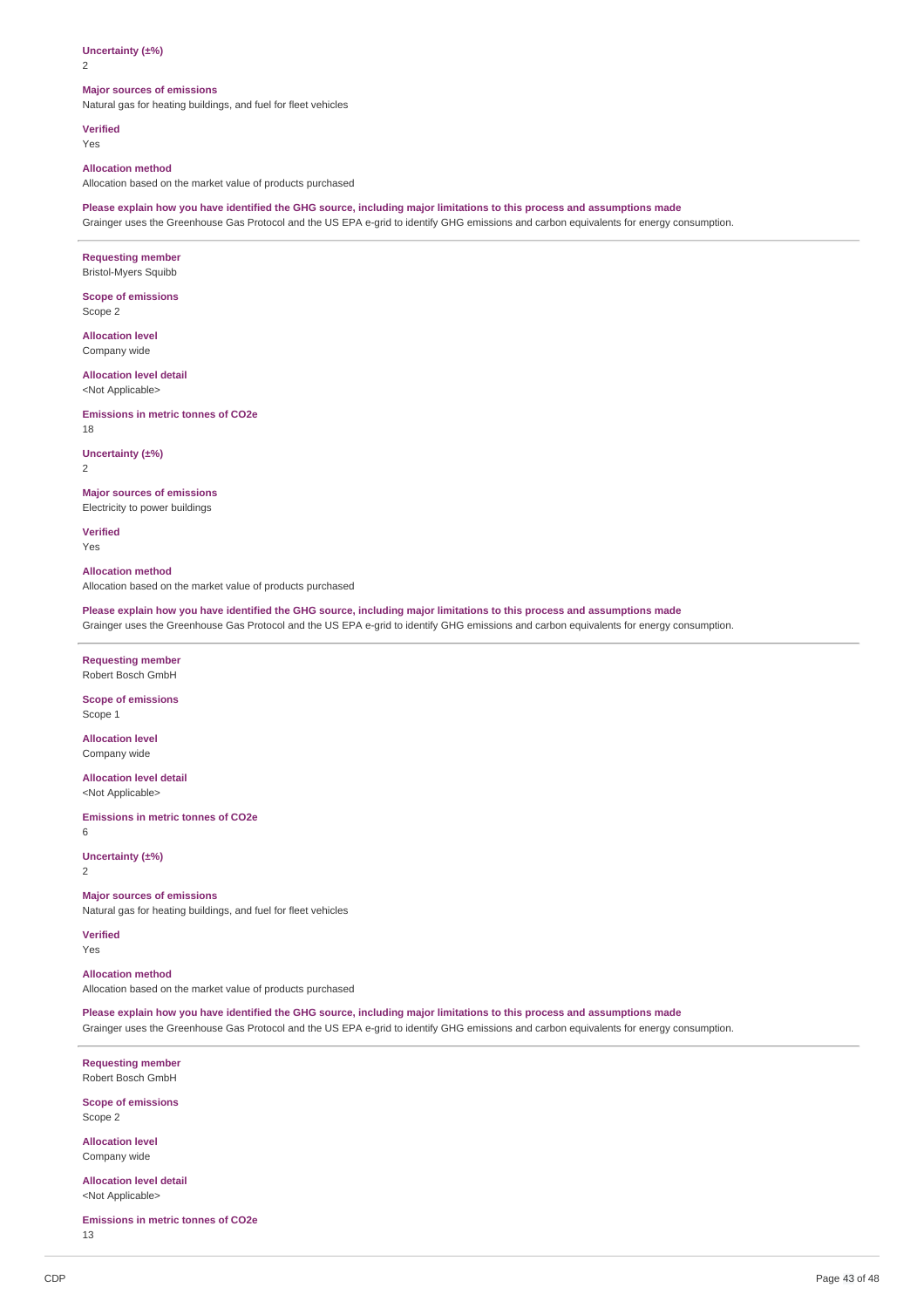2

## **Major sources of emissions**

Electricity to power buildings

**Verified** Yes

#### **Allocation method**

Allocation based on the market value of products purchased

#### Please explain how you have identified the GHG source, including major limitations to this process and assumptions made

Grainger uses the Greenhouse Gas Protocol and the US EPA e-grid to identify GHG emissions and carbon equivalents for energy consumption.

#### **Requesting member**

Xylem Inc

#### **Scope of emissions** Scope 1

**Allocation level**

Company wide

### **Allocation level detail**

<Not Applicable>

### **Emissions in metric tonnes of CO2e**

6

#### **Uncertainty (±%)**

2

## **Major sources of emissions**

Natural gas for heating buildings, and fuel for fleet vehicles

**Verified**

Yes

## **Allocation method**

Allocation based on the market value of products purchased

Please explain how you have identified the GHG source, including major limitations to this process and assumptions made Grainger uses the Greenhouse Gas Protocol and the US EPA e-grid to identify GHG emissions and carbon equivalents for energy consumption.

## **Requesting member**

Xylem Inc

#### **Scope of emissions** Scope 2

### **Allocation level** Company wide

**Allocation level detail**

<Not Applicable>

**Emissions in metric tonnes of CO2e** 13

**Uncertainty (±%)** 2

## **Major sources of emissions**

Electricity to power buildings

**Verified** Yes

## **Allocation method**

Allocation based on the market value of products purchased

Please explain how you have identified the GHG source, including major limitations to this process and assumptions made

Grainger uses the Greenhouse Gas Protocol and the US EPA e-grid to identify GHG emissions and carbon equivalents for energy consumption.

**Requesting member** Bank of America

**Scope of emissions** Scope 1

**Allocation level** Company wide

**Allocation level detail** <Not Applicable>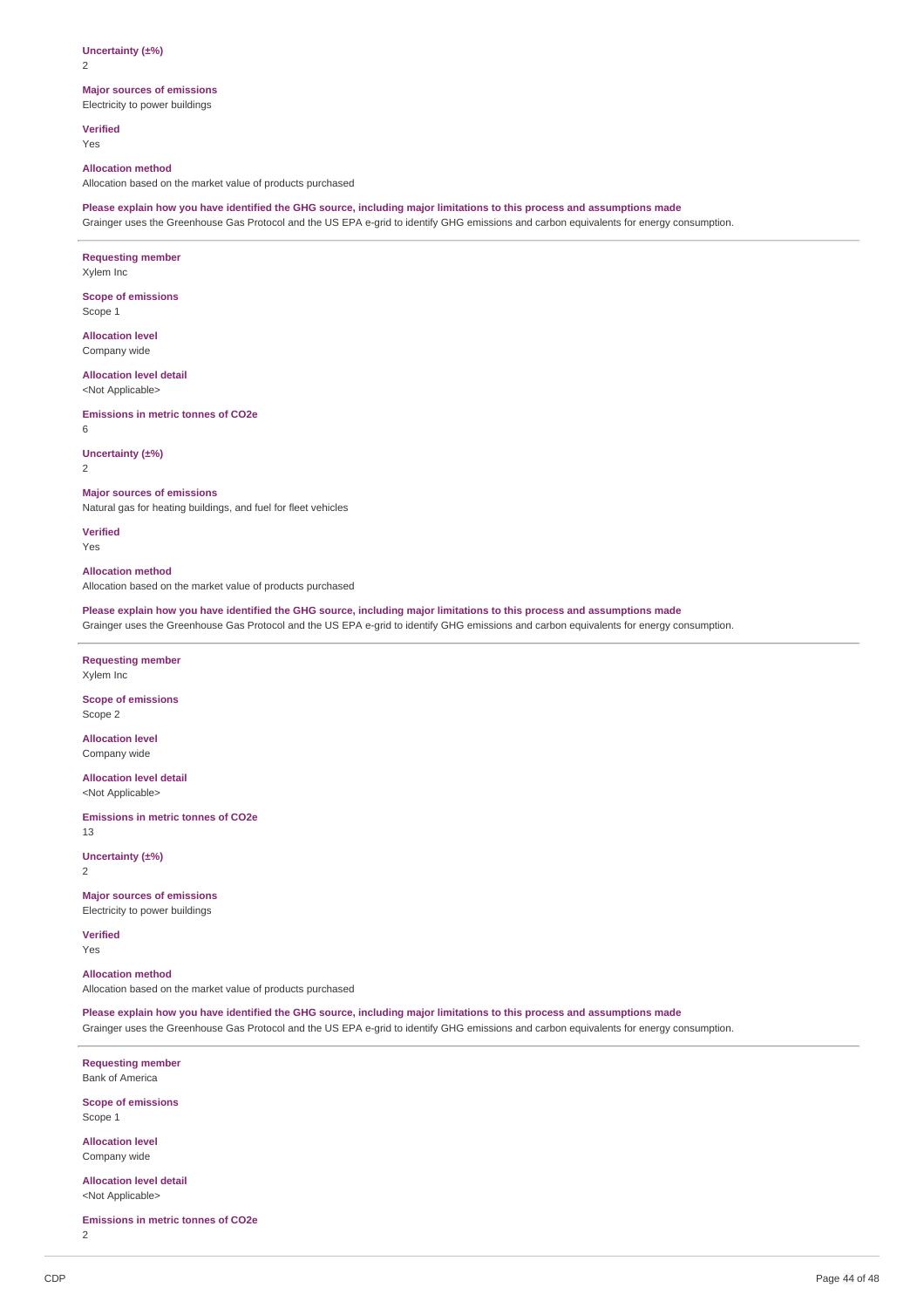$\overline{2}$ 

#### **Major sources of emissions**

Natural gas for heating buildings, and fuel for fleet vehicles

**Verified** Yes

#### **Allocation method**

Allocation based on the market value of products purchased

Please explain how you have identified the GHG source, including major limitations to this process and assumptions made

Grainger uses the Greenhouse Gas Protocol and the US EPA e-grid to identify GHG emissions and carbon equivalents for energy consumption.

## **Requesting member**

Bank of America

**Scope of emissions** Scope 2

**Allocation level**

Company wide

## **Allocation level detail**

<Not Applicable>

**Emissions in metric tonnes of CO2e**

4

#### **Uncertainty (±%)**

2

## **Major sources of emissions**

Electricity to power buildings

**Verified** Yes

**Allocation method** Allocation based on the market value of products purchased

Please explain how you have identified the GHG source, including major limitations to this process and assumptions made Grainger uses the Greenhouse Gas Protocol and the US EPA e-grid to identify GHG emissions and carbon equivalents for energy consumption.

### **Requesting member** The Allstate Corporation

### **Scope of emissions** Scope 1

**Allocation level** Company wide

**Allocation level detail** <Not Applicable>

**Emissions in metric tonnes of CO2e**

1

**Uncertainty (±%)** 2

#### **Major sources of emissions**

Natural gas for heating buildings, and fuel for fleet vehicles

**Verified** Yes

#### **Allocation method**

Allocation based on the market value of products purchased

Please explain how you have identified the GHG source, including major limitations to this process and assumptions made Grainger uses the Greenhouse Gas Protocol and the US EPA e-grid to identify GHG emissions and carbon equivalents for energy consumption.

**Requesting member** The Allstate Corporation

**Scope of emissions** Scope 2

**Allocation level** Company wide

**Allocation level detail** <Not Applicable>

**Emissions in metric tonnes of CO2e**

3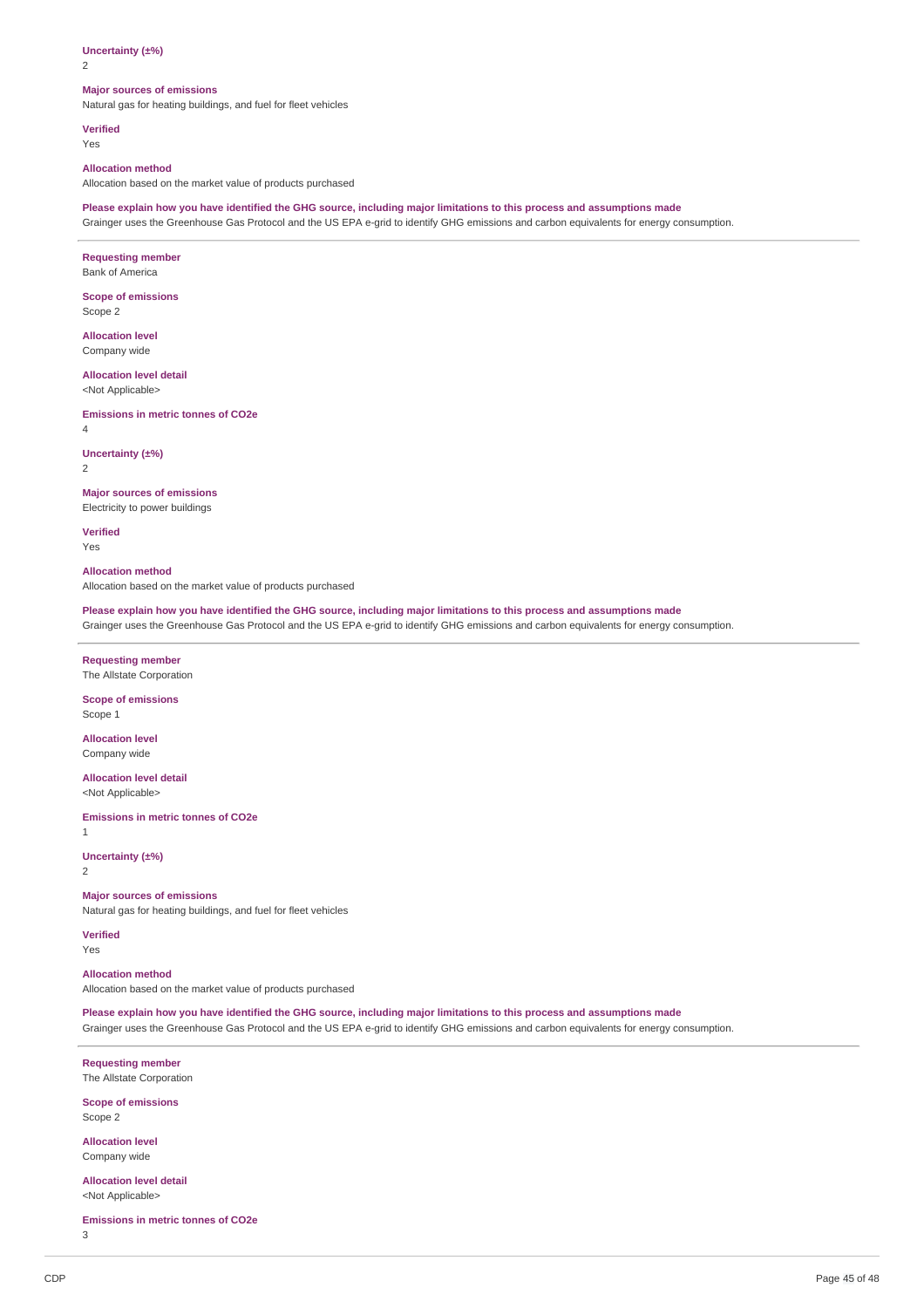2

## **Major sources of emissions**

Electricity to power buildings

**Verified** Yes

#### **Allocation method**

Allocation based on the market value of products purchased

#### Please explain how you have identified the GHG source, including major limitations to this process and assumptions made

Grainger uses the Greenhouse Gas Protocol and the US EPA e-grid to identify GHG emissions and carbon equivalents for energy consumption.

#### **Requesting member**

Zimmer Biomet Holdings, Inc.

## **Scope of emissions**

Scope 1

**Allocation level** Company wide

#### **Allocation level detail**

<Not Applicable>

#### **Emissions in metric tonnes of CO2e**

 $\Omega$ 

#### **Uncertainty (±%)**

2

## **Major sources of emissions**

Natural gas for heating buildings, and fuel for fleet vehicles

**Verified**

Yes

## **Allocation method**

Allocation based on the market value of products purchased

Please explain how you have identified the GHG source, including major limitations to this process and assumptions made Grainger uses the Greenhouse Gas Protocol and the US EPA e-grid to identify GHG emissions and carbon equivalents for energy consumption.

### **Requesting member** Zimmer Biomet Holdings, Inc.

#### **Scope of emissions** Scope 2

**Allocation level** Company wide

#### **Allocation level detail**

<Not Applicable>

**Emissions in metric tonnes of CO2e**

1

#### **Uncertainty (±%)** 2

**Major sources of emissions**

## Electricity to power buildings

**Verified** Yes

#### **Allocation method**

Allocation based on the market value of products purchased

Please explain how you have identified the GHG source, including major limitations to this process and assumptions made

Grainger uses the Greenhouse Gas Protocol and the US EPA e-grid to identify GHG emissions and carbon equivalents for energy consumption.

**Requesting member** Senior Plc

**Scope of emissions** Scope 1

**Allocation level** Company wide

**Allocation level detail** <Not Applicable>

**Emissions in metric tonnes of CO2e**

0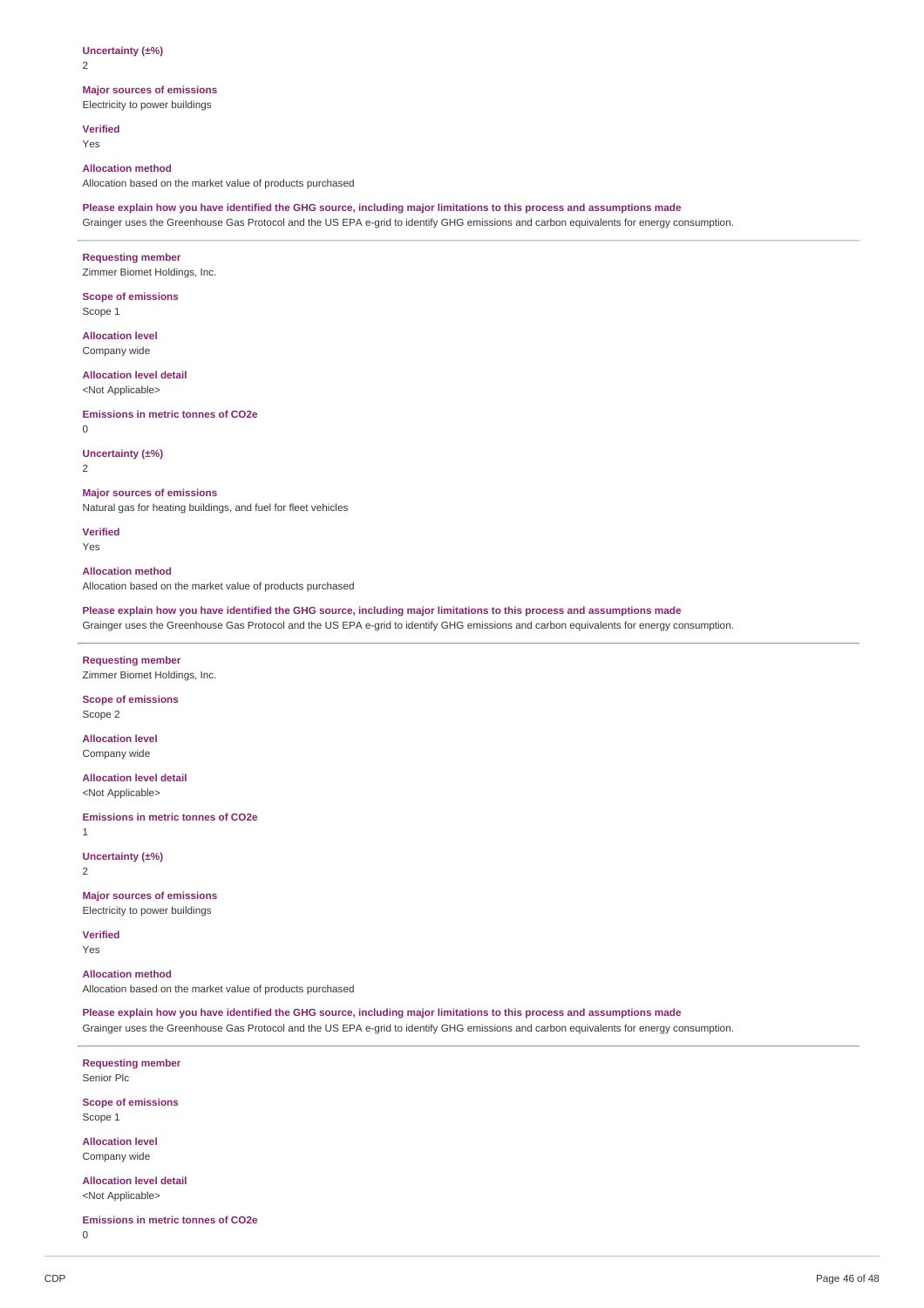$\overline{2}$ 

#### **Major sources of emissions**

Natural gas for heating buildings, and fuel for fleet vehicles

**Verified** Yes

#### **Allocation method**

Allocation based on the market value of products purchased

Please explain how you have identified the GHG source, including major limitations to this process and assumptions made

Grainger uses the Greenhouse Gas Protocol and the US EPA e-grid to identify GHG emissions and carbon equivalents for energy consumption.

## **Requesting member** Senior Plc **Scope of emissions** Scope 2 **Allocation level** Company wide **Allocation level detail** <Not Applicable> **Emissions in metric tonnes of CO2e** 1 **Uncertainty (±%)** 2 **Major sources of emissions** Electricity to power buildings **Verified** Yes

**Allocation method**

Allocation based on the market value of products purchased

Please explain how you have identified the GHG source, including major limitations to this process and assumptions made Grainger uses the Greenhouse Gas Protocol and the US EPA e-grid to identify GHG emissions and carbon equivalents for energy consumption.

## SC1.2

**(SC1.2) Where published information has been used in completing SC1.1, please provide a reference(s).**

## SC1.3

(SC1.3) What are the challenges in allocating emissions to different customers, and what would help you to overcome these challenges?

| <b>Allocation challenges</b> | Please explain what would help you overcome these challenges |
|------------------------------|--------------------------------------------------------------|
|                              |                                                              |

## SC1.4

**(SC1.4) Do you plan to develop your capabilities to allocate emissions to your customers in the future?** Please select

## SC2.1

(SC2.1) Please propose any mutually beneficial climate-related projects you could collaborate on with specific CDP Supply Chain members.

## SC2.2

(SC2.2) Have requests or initiatives by CDP Supply Chain members prompted your organization to take organizational-level emissions reduction initiatives?

## SC4.1